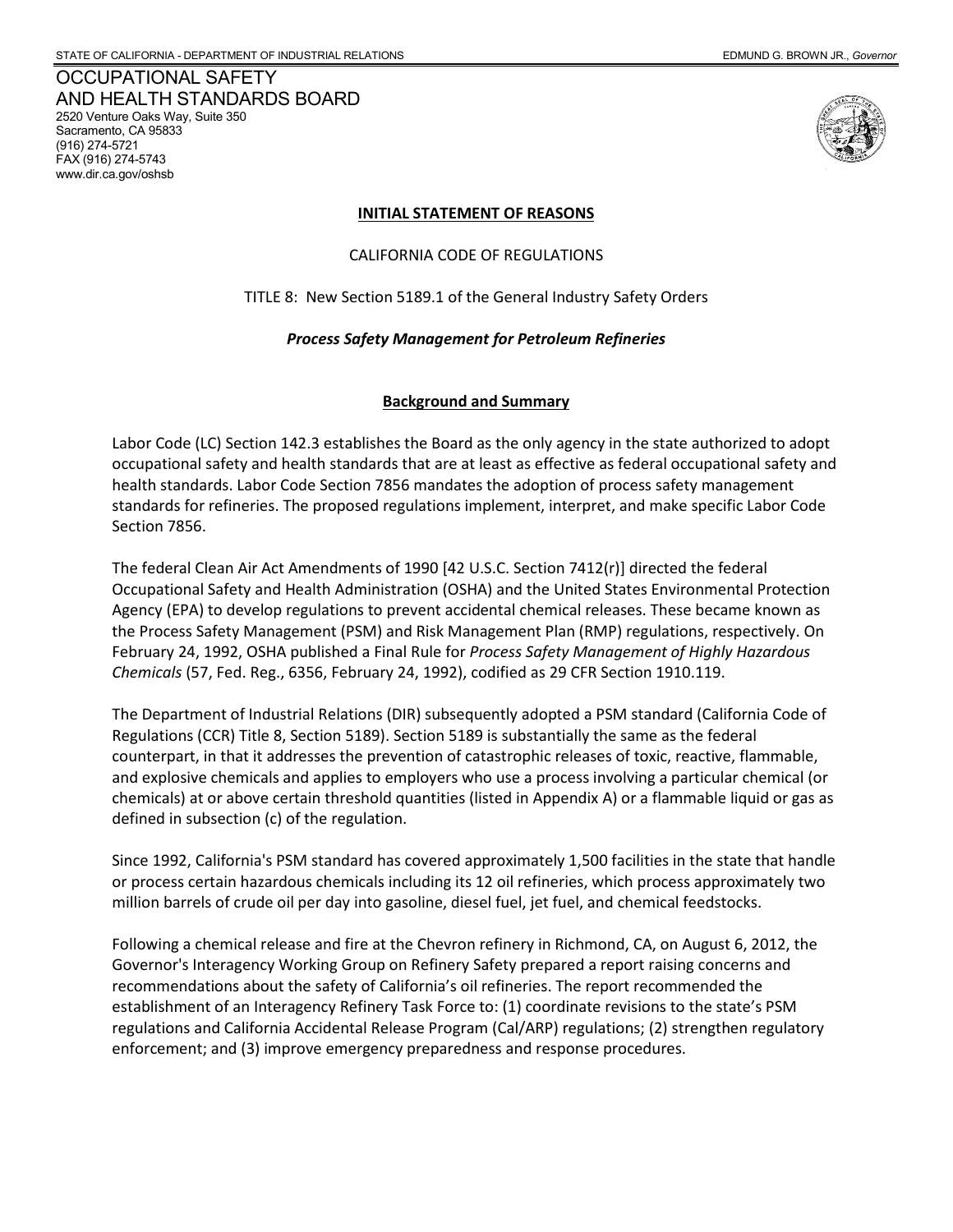*Page 2 of 65 Process Safety Management for Petroleum Refineries Initial Statement of Reasons Public Hearing: September 15, 2016* 

> In accordance with the recommendations of the report, the Division of Occupational Safety and Health GISO Section 5189.1. The proposal implements the recommendations of the report and other PSM  performing comprehensive *process hazard analyses.* (known as Cal/OSHA), a division of DIR, is promulgating a new PSM regulatory proposal for oil refineries, elements that safety experts have learned over the past two decades are essential to the safe operation of a refinery and include: applying a *hierarchy of controls* to implement first and second-order inherent safety measures; conducting *damage mechanism reviews*; applying rigorous *safeguard protection analyses;* integrating *human factors* and *safety culture assessments* into safety planning; *involving frontline employees* in decision-making; conducting *root- cause analysis* following significant incidents; and

# **SPECIFIC PURPOSE AND FACTUAL BASIS OF PROPOSED ACTION**

# **Subsection (a) Scope and Purpose.**

#### **Specific Purpose**

 The purpose of this subsection is to specify the objectives of the proposal. The intention is to establish a performance-based approach to reduce the risk of major incidents and protect employee safety and health. Employers are required to mitigate risks to employees by eliminating or minimizing process safety hazards. The proposed section outlines the requirements for implementing this approach.

#### **Necessity**

 hazards to eliminate or minimize risk promotes the protection of employee safety and health. This subsection is necessary to establish the objectives of the proposal. Eliminating or minimizing

 refineries; (2) eliminate or minimize risks to employees; and (3) reduce the risk of a major incident. This The proposal enhances the existing process safety performance standard for California petroleum refineries, requiring employers to: (1) improve the mechanical and structural integrity of the state's approach is consistent with the report of the Governor's Interagency Working Group on Refinery Safety.

#### **Subsection (b) Application.**

#### **Specific Purpose**

 $\overline{a}$ 

 The purpose of this subsection is to establish the regulatory jurisdiction of the proposal, specified as petroleum refineries under North American Industry Classification System (NAICS) Code 324110:<sup>1</sup> processes within petroleum refineries. The U.S. Census Bureau provides the following definition for

This industry comprises establishments **primarily engaged** in refining crude petroleum into refined petroleum. Petroleum refining involves one or more of the following activities: (1) fractionation; (2) straight distillation of crude oil; and (3) cracking.

For petroleum refineries, this regulation supersedes CCR Title 8 Section 5189.

<span id="page-1-0"></span> 1 United States Census Bureau (2012), *Industry Statistics Portal: Business Data from the U.S. Census Bureau,* 2012 NAICS: 324110, Petroleum Refineries, available at

 [http://www.census.gov/econ/isp/sampler.php?naicscode=324110&naicslevel=6#/,](http://www.census.gov/econ/isp/sampler.php?naicscode=324110&naicslevel=6%23/) accessed May 16, 2016.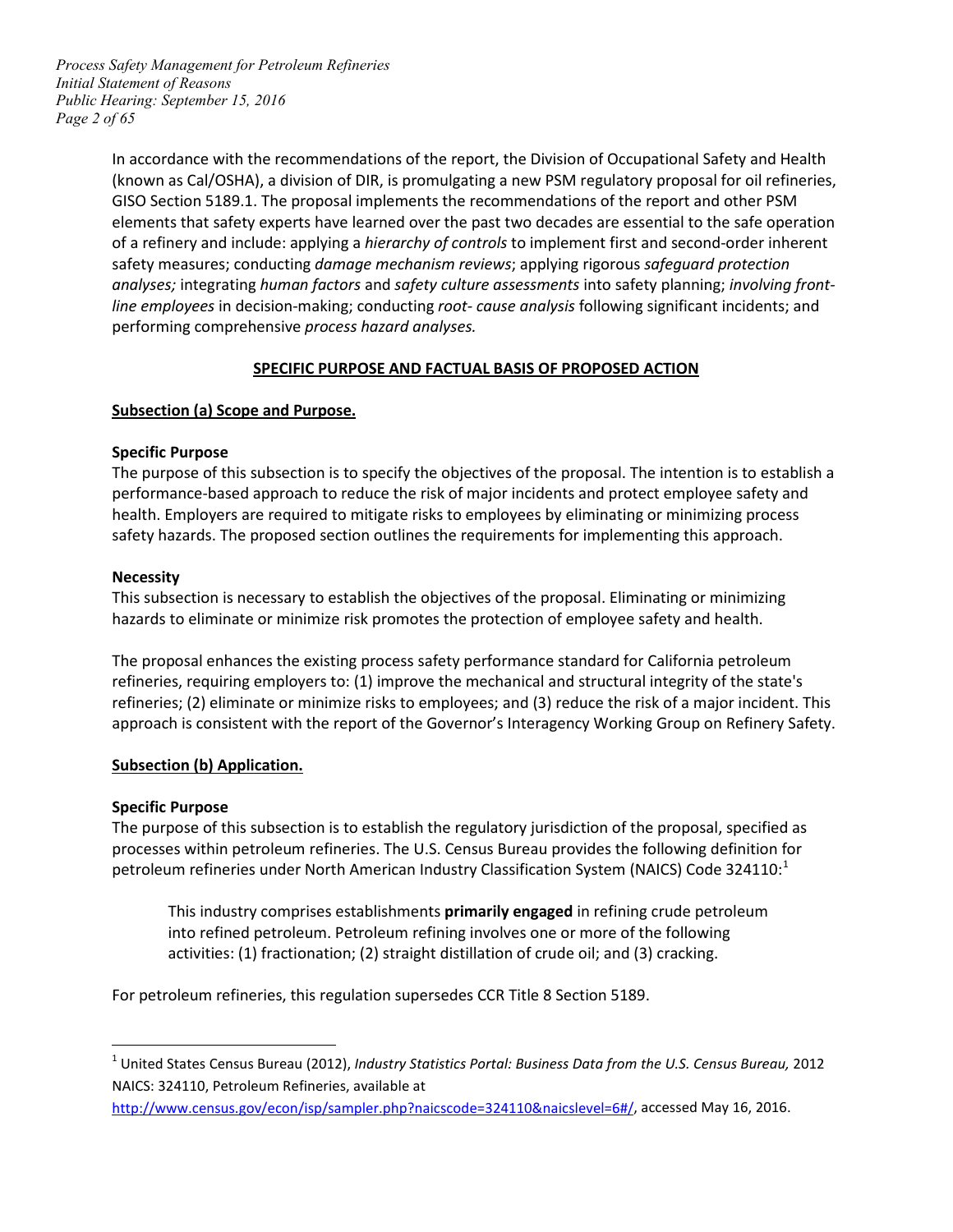*Page 3 of 65 Process Safety Management for Petroleum Refineries Initial Statement of Reasons Public Hearing: September 15, 2016* 

#### **Necessity**

 This subsection is necessary to clarify the jurisdiction of the proposal. An area or activity of a refinery requiring employers to: (1) improve the mechanical and structural integrity of the state's refineries; (2) eliminate or minimize risks to employees; and (3) reduce the risk of a major incident. This approach is must be related to or able to affect a process to be subject to the requirements of the proposal. The proposal enhances the existing process safety performance standard for California petroleum refineries, consistent with the report of the Governor's Interagency Working Group on Refinery Safety.

#### **Subsection (c) Definitions.**

#### **Specific Purpose**

The purpose of this subsection is to define terms related to process safety that are used throughout the proposal. These definitions provide the specific meaning of terms that appear in the proposal.

#### **Necessity**

#### Change

This definition describes any alteration (such as in process chemicals, technology, procedures, process equipment, facilities, or organization) that could affect a process, with the exception of "replacementsin-kind."

For example, an alteration in process chemistry that increases acidification could trigger the need for changes in safe operating limits, operating procedures, damage mechanism reviews (DMRs), or mechanical integrity assessments.

 that these regulations aim to minimize or eliminate. This definition is necessary because specific changes in a process can introduce process safety hazards

#### Damage Mechanism

 relevant to the DMR subsection, which requires the employer to ensure that all damage mechanisms are This definition identifies mechanisms that can cause degradation of equipment or material used in a process. Types of mechanisms include erosion, corrosion, and physical damage. The definition is identified and mitigated before they have the potential to affect the safety of a process.

 This definition is necessary because equipment or material degradation, if uncorrected, can affect the integrity of a process, possibly leading to a major incident.

#### Employee Representative

 representatives in unionized facilities may include the local union, the international union, or a refinery representatives may participate throughout the PSM program and because refineries have both This definition lists the individuals who could be designated to serve as a representative of the employees. The term is interpreted broadly to include union and non-union facilities. Employee or contract employee designated by these parties. This definition is necessary because employee represented and unrepresented workers.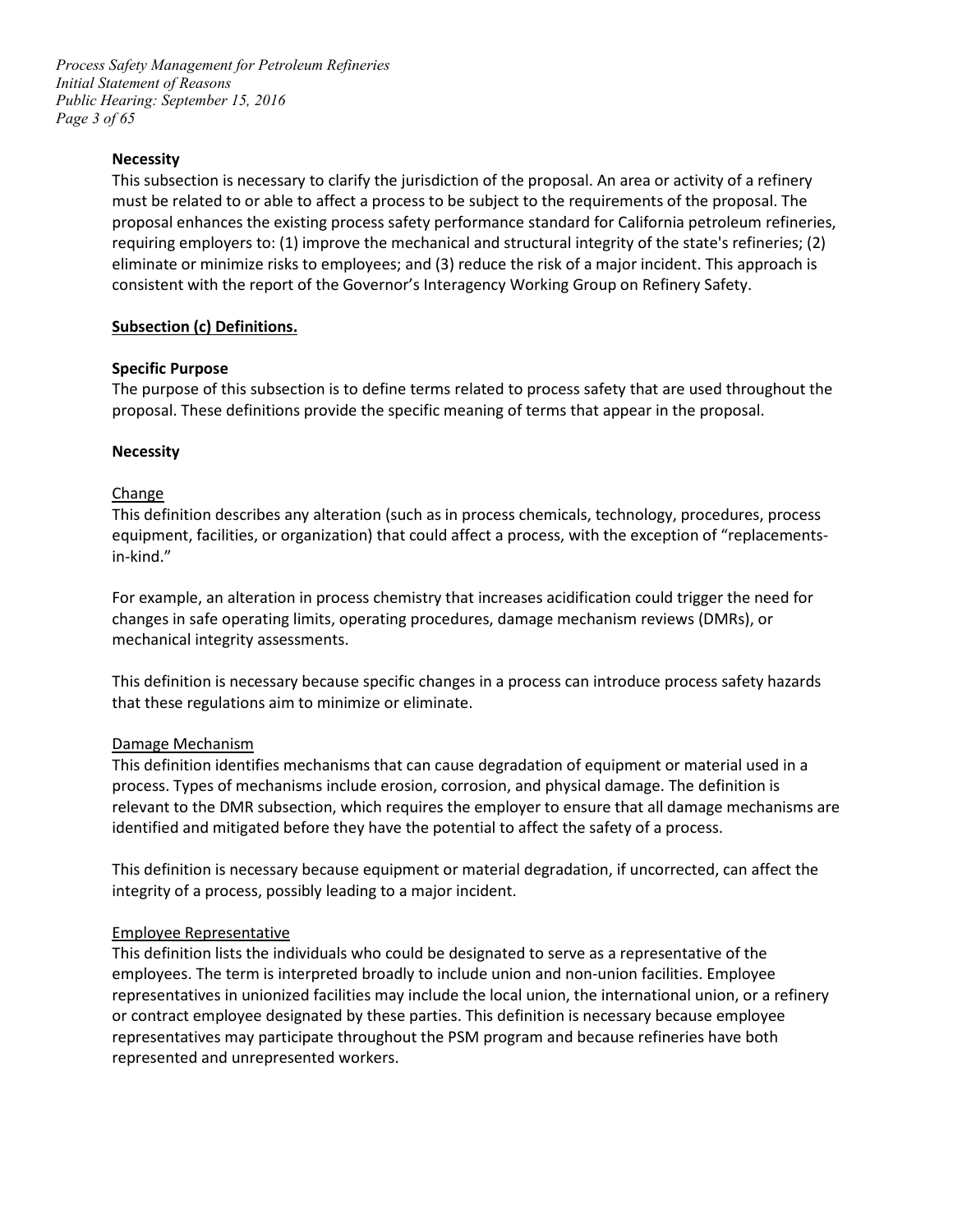*Page 4 of 65 Process Safety Management for Petroleum Refineries Initial Statement of Reasons Public Hearing: September 15, 2016* 

#### Facility

 when conducting a Process Hazard Analysis (PHA), the team must analyze the seismic data for a control room located within a unit to ensure the process is not adversely affected. This definition is necessary to This definition specifies all locations within a refinery that contain or include a process. For example, clarify that a facility encompasses the infrastructure and other entities that support, contain, or in some other way include a process.

#### Feasible

 process safety hazards and the factors that may be considered. This definition establishes the standard for the development and implementation of process safety recommendations. This definition is necessary to clarify the requirements for assessing and addressing

#### Flammable Gas

 The term "flammable gas" is included in the definition of "highly hazardous material" below. This definition references Appendix B of CCR Title 8, Section 5194, which further references Appendix B of includes Category 1 and Category 2 flammable gases. Category 1 flammable gases are defined as those that are ignitable at 13% or less by volume in air or have a flammable range of at least 12 percentage are assigned to Category 2. This is necessary to specify the thresholds of combustible gases covered by the federal OSHA Hazard Communication Standard (Title 29 CFR Section 1910.1200). This definition points, regardless of the lower explosive limit. All flammable gases in Category 1 have a flammable range with air at 20°C (68°F) and a standard pressure of 101.3 kPa (14.7 psi). All other flammable gases these regulations.

#### Flammable Liquid

 definition references Appendix B of CCR Title 8, Section 5194, which further references Appendix B of the federal OSHA Hazard Communication Standard (Title 29 CFR Section 1910.1200). This is necessary to establish that the flash point of flammable liquids covered by the proposed section is 93°C (199.4°F) The term "flammable liquid" is included in the definition of "highly hazardous material" below. This or lower.

#### Highly Hazardous Material

 Appendices of the federal OSHA Hazard Communication Standard (Title 29 CFR Section 1910.1200). This definition lists substances that are subject to the requirements of the proposal. The terms listed in this definition reference the Appendices of CCR Title 8, Section 5194, which further reference the

This is necessary to specify the threshold quantities of materials covered by these regulations.<br>Hot Work

 can lead to a major incident and to injuries and fatalities among employees. This definition lists the types of activities that constitute hot work at a refinery. This definition is necessary because hot work has the potential to create an ignition source for flammable vapors, which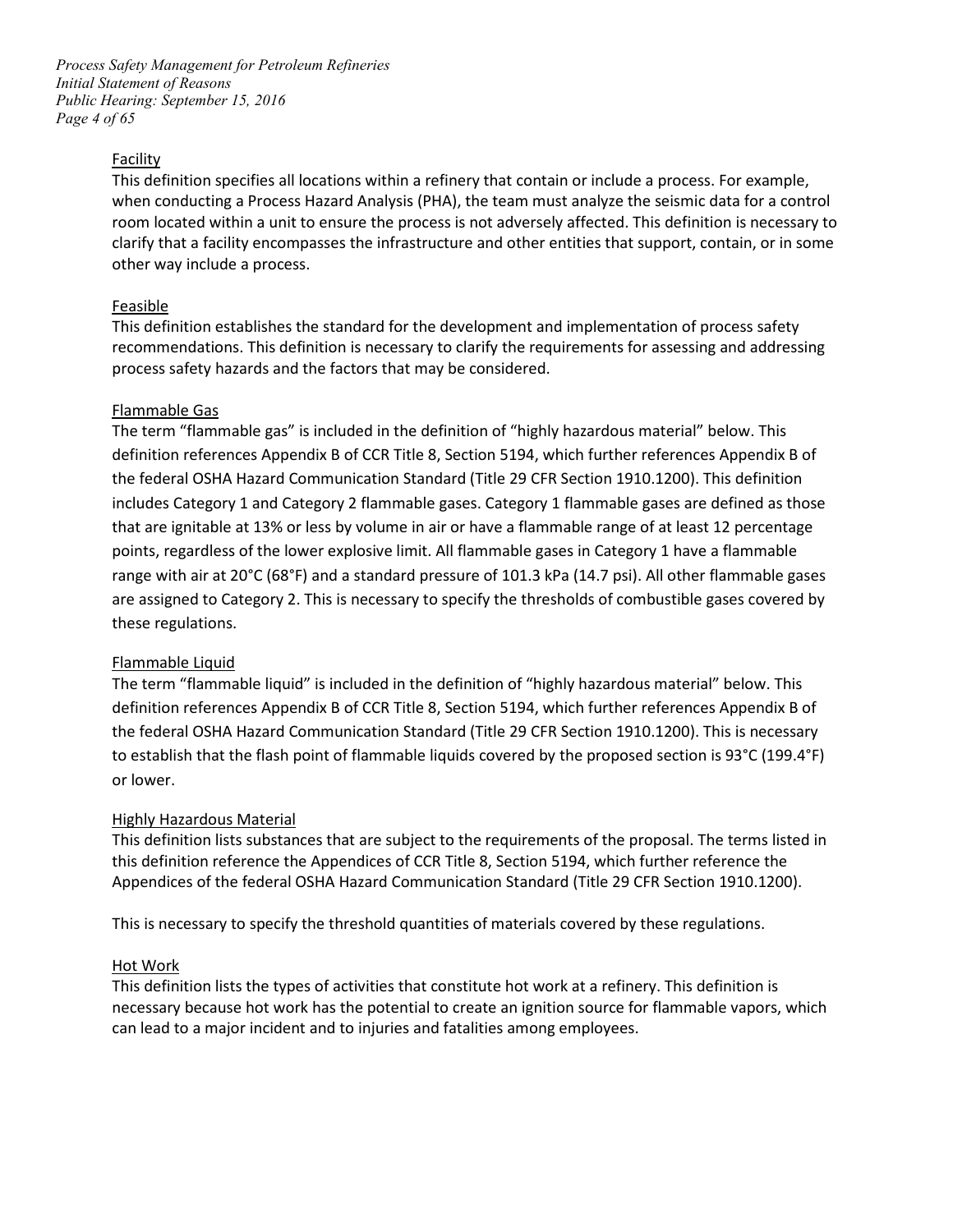*Page 5 of 65 Process Safety Management for Petroleum Refineries Initial Statement of Reasons Public Hearing: September 15, 2016* 

#### Human Factors

 Human Factors influence how well the demands of the work environment match human capabilities, Designing the work environment with consideration of Human Factors reduces the potential for human limitations, and needs. The goal of an effective Human Factors analysis is to fit the task and work environment to the person, rather than forcing the person to adapt in order to perform the work. error, which can cause or contribute to process safety hazards or process incidents.

 This definition is necessary because the regulations require Human Factors to be incorporated into training, communication, supervision, scheduling, staffing, and operations to ensure the safe operation and maintenance of a refinery.

#### Independent Protection Layers

 or actions. This is necessary to ensure that an initiating cause does not affect the function of an Independent Protection Layer and that failure in any one layer does not affect the function of any other This definition describes the attributes of independence that are necessary for certain safeguards to reduce the likelihood or consequences of a major incident through the application of devices, systems, layer.

#### Inherent Safety

 This definition describes a risk-reduction strategy that focuses on eliminating or reducing the hazards associated with a process.

 corrosive burn injury is eliminated. The process of identifying and implementing inherent safety in a of substitution, minimization, moderation, and simplification to eliminate or reduce a process safety If the employer substitutes a corrosive chemical with a noncorrosive chemical, for example, the risk of a specific context is known as inherently safer design. Employers often apply the inherent safety strategies hazard.

 This definition is necessary because the proposed section applies a hazard-based approach by prioritizing inherent safety measures over passive, active, and procedural safeguards. The definition clarifies the meaning of inherent safety and first- and second-order inherent safety measures.

#### Initiating Cause

This definition pertains to events that can trigger an incident sequence and lead to a transition from a normal to abnormal situation. This is necessary to identify the triggering event that may lead to process safety incidents.

#### **Isolate**

 separate it completely from all sources of energy or material. Removing a section of pipe, for example, prevents any material that might enter the pipe from passing beyond the opened section. This is This definition describes actions that can be taken to remove a piece of equipment from service and necessary to protect worker safety and health, particularly during maintenance and emergency response operations.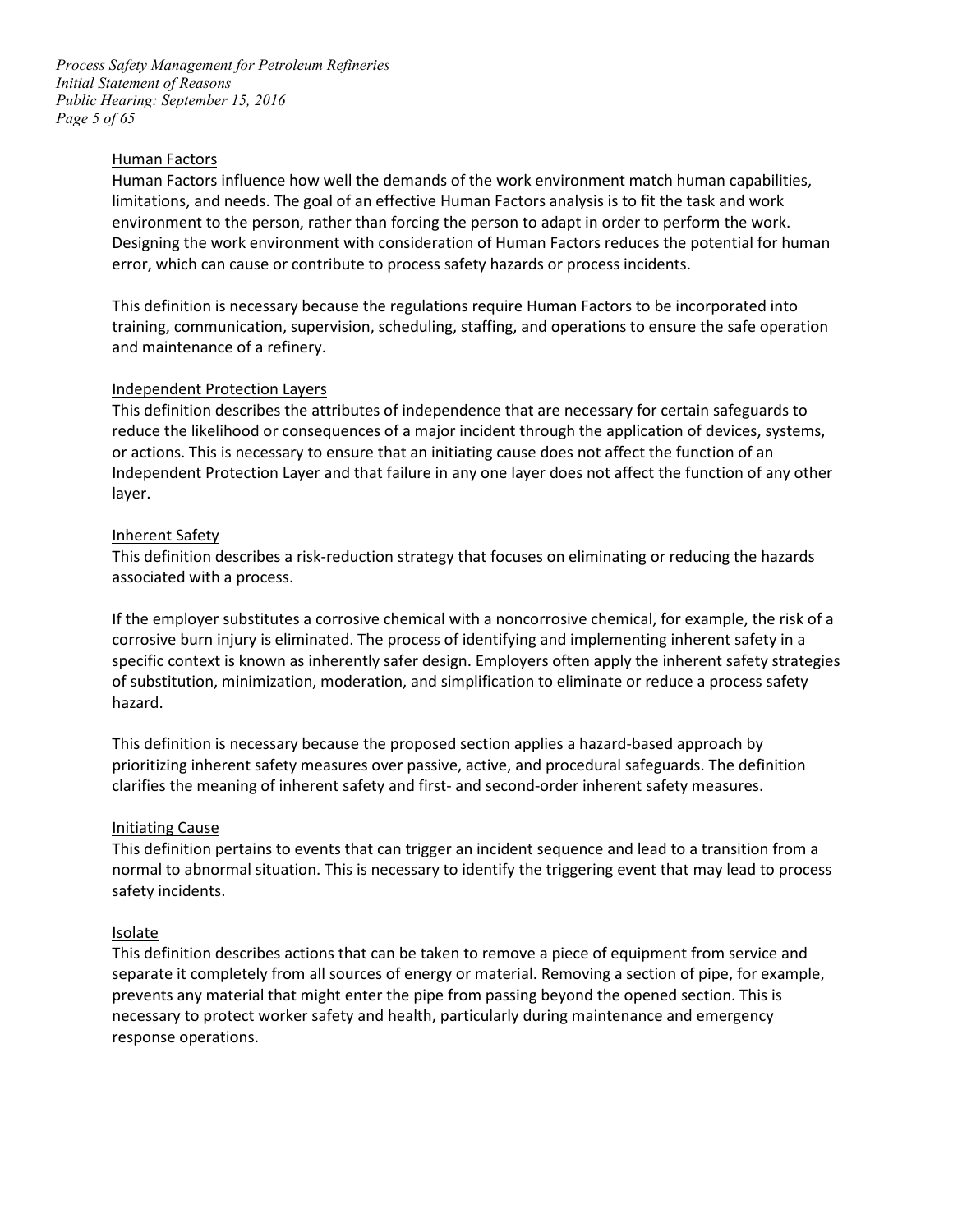*Page 6 of 65 Process Safety Management for Petroleum Refineries Initial Statement of Reasons Public Hearing: September 15, 2016* 

#### Major Change

 for the employer to conduct a Human Factors analysis. Where a damage mechanism exists, a major This definition lists three specific conditions that constitute a major change and can present an opportunity to improve the safety of a process. A major change triggers a requirement in the proposal change triggers a DMR. A Human Factors analysis is required in the design phase of major changes.

 This definition is necessary to clarify the triggers specific to major changes within a process. These are important to specify because major changes can introduce new process safety hazards that these regulations aim to minimize or eliminate.

# Major Incident

 This definition describes a major incident as an event that causes a fire, explosion, or release of a highly necessary to clarify circumstances that would trigger specific requirements for PHA, Hierarchy of Hazard hazardous material and has the potential to cause death or serious physical harm. For example, an uncontrolled fire could seriously burn an employee and would be considered a major incident. This is Controls Analysis (HCA), and Incident Investigation.

#### Petroleum Refinery

This definition identifies petroleum refineries as facilities engaged in activities that fall under the NAICS Code 324110.

Only petroleum refineries engaged in activities that fall under this NAICS Code are subject to the requirements of the proposal. The U.S. Census Bureau provides the following definition for petroleum refineries under NAICS Code 324110:

fractionation; (2) straight distillation of crude oil; and (3) cracking.<sup>2</sup> This industry comprises establishments primarily engaged in refining crude petroleum into refined petroleum. Petroleum refining involves one or more of the following activities: (1)

#### Process

 $\overline{a}$ 

This definition describes the refinery activities and systems that are subject to the requirements of this proposal. A process is defined as one that involves a highly hazardous material.

 for example, if a failure in the cooling tower or its equipment could affect the process to which the The concept of "interconnectedness" as described in this definition allows the proposal to cover refinery equipment if it is interconnected in some way to a process. The proposal would cover a cooling tower, cooling tower is connected.

 Similarly, the concept of "separate vessels" covers refinery equipment if an equipment failure could affect a process that is located near the vessel. A vessel includes tanks, piping, and other containers of highly hazardous materials. The proposal would cover a tank, for example, if a fire, explosion, or loss of containment in the tank (or its equipment) could affect a process.

<span id="page-5-0"></span> NAICS: 324110, Petroleum Refineries available at <sup>2</sup> United States Census Bureau (2012), *Industry Statistics Portal: Business Data from the U.S. Census Bureau*, 2012

[http://www.census.gov/econ/isp/sampler.php?naicscode=324110&naicslevel=6#/,](http://www.census.gov/econ/isp/sampler.php?naicscode=324110&naicslevel=6%23/) accessed May 16, 2016.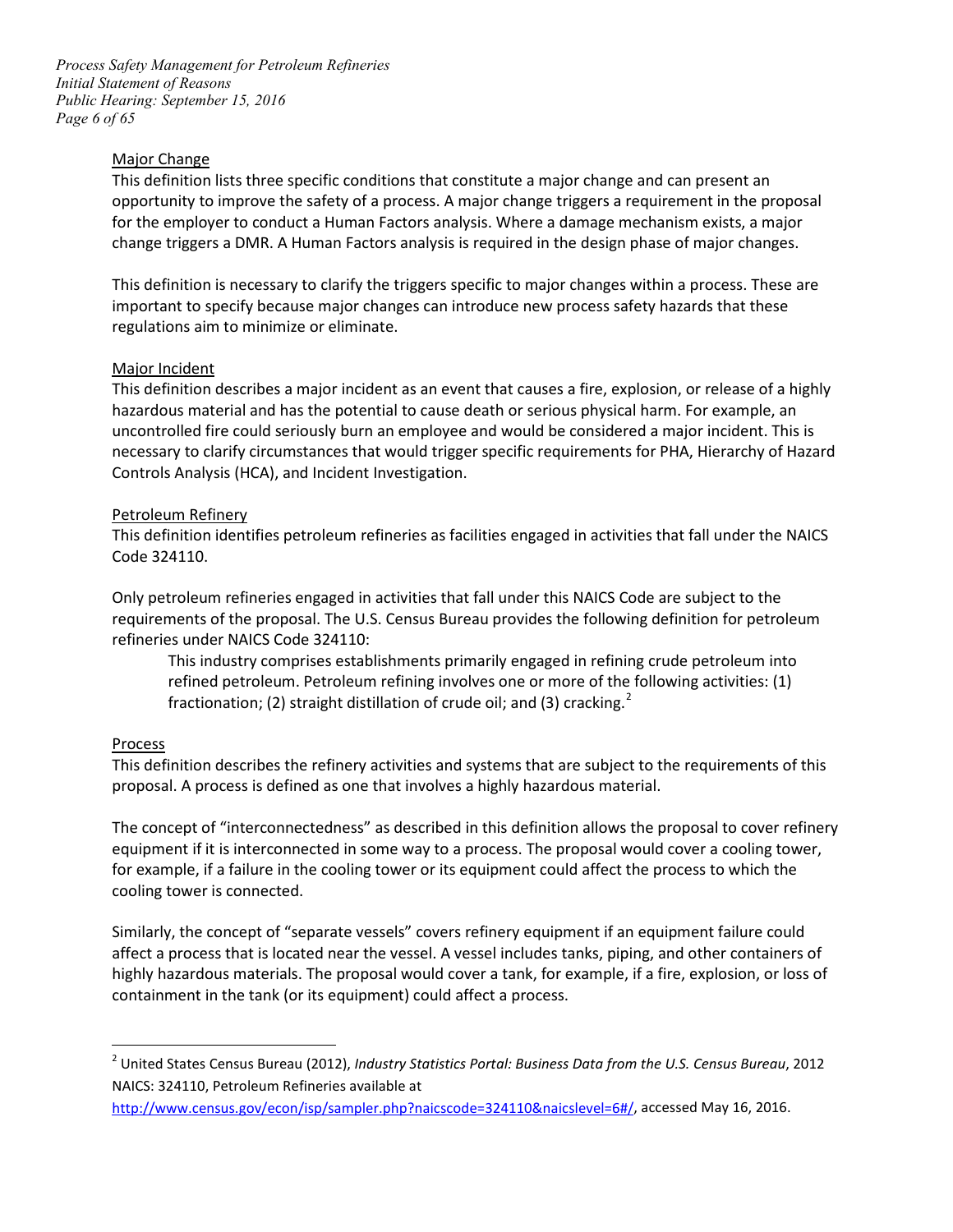*Page 7 of 65 Process Safety Management for Petroleum Refineries Initial Statement of Reasons Public Hearing: September 15, 2016* 

> This includes utilities and process equipment if their failure could affect a process by potentially contributing to a major incident. For example, this includes electrical utilities if a failure in electrical power could potentially cause an upset or other dangerous condition in the process.

This is necessary to clarify the extent and circumstances of interconnectedness and proximity of processes covered by this proposal.

#### Process Equipment

This definition describes categories of items related to a process that are covered by this proposal. For example, an operator's radio that fails to function in certain areas of the plant could prevent the operator from communicating critical information to the control room. Because a radio is an appurtenance of a process, it is subject to the requirements of the proposal. This is necessary to clarify which process equipment is covered by the regulations.

#### Process Safety Culture

 This definition describes the combination of group values and behaviors that reflect whether leaders and individuals share a collective commitment to emphasize safety. This is necessary to ensure the protection of employees and to promote the prioritization of safety over competing goals.

#### Process Safety Hazard

 This definition refers to hazards of a process that have the potential to cause a major incident or death This is necessary to define the types of hazards covered by the proposal. or serious physical harm. Under this definition, a poorly designed chemical sampling station on a process unit that has the potential to seriously injure an employee would be considered a process safety hazard.

#### Process Safety Management

 with a process and is intended to prevent or reduce the frequency and severity of refinery incidents. This definition refers to a set of interrelated approaches to eliminate or minimize hazards associated This is necessary to ensure the safety of the refinery's employees, processes, and process equipment.

#### Process Safety Performance Indicators

 This term refers to metrics that refineries and regulators use to assess and track process safety and orders given to evacuate or shelter in place. performance. Process safety indicators are divided into "leading," "lagging," and "near-miss" metrics. Leading indicators are forward-looking metrics that provide early information regarding deterioration of a process safety element, which enables the employer to take action well before an incident occurs. Lagging indicators are retrospective metrics focused on actual incidents, such as failures of safeguards

 circumstances, could have resulted in harm to people, loss of containment, or damage to property or Near-miss indicators are events that did not develop into an incident but that, under slightly different equipment. This definition is necessary because the employer is required to develop, implement, and maintain an effective program to track and document process safety indicators.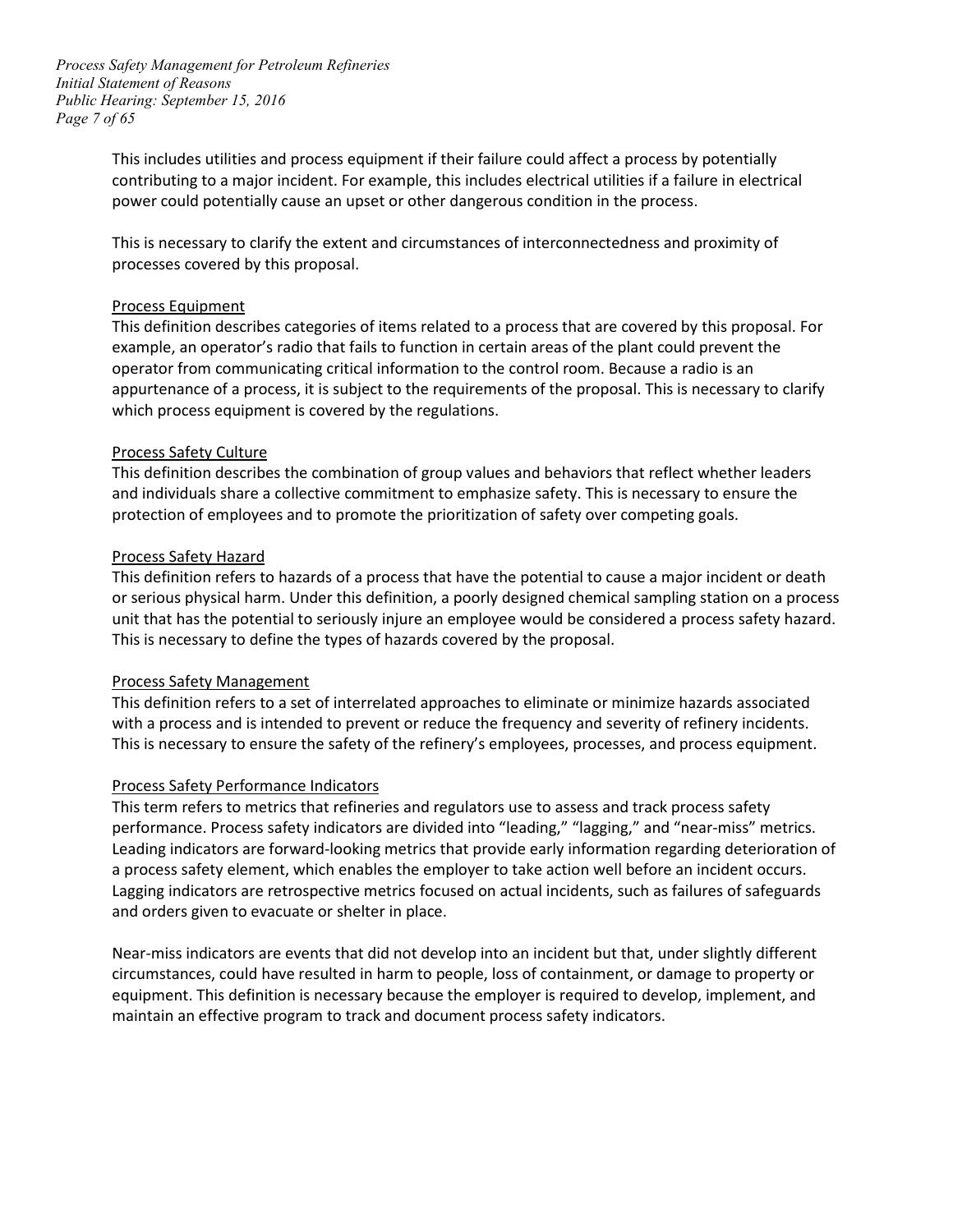*Page 8 of 65 Process Safety Management for Petroleum Refineries Initial Statement of Reasons Public Hearing: September 15, 2016* 

#### Qualified Operator

 assigned duties pursuant to the training program defined in subsection (g). This is necessary to specify the requirements to perform duties of a qualified operator. This term establishes whether an individual has demonstrated the requisite ability to safely perform all

#### Reactive Substance

 This term references Appendix B of CCR Title 8, Section 5194, which further refers to Appendix B of the federal OSHA Hazard Communication Standard (Title 29 CFR Section 1910.1200). This definition is necessary to provide reference to the specific thresholds of reactive substances covered by these regulations.

#### Recognized and Generally Accepted Good Engineering Practices (RAGAGEP)

 RAGAGEP represents an engineering, operation, or maintenance activity that has been accepted and recognized and generally accepted organization. RAGAGEP is recognized by subject matter experts as fabricating, inspecting, or maintaining a vessel. established in a code, standard, technical report, or recommended practice and is published by a the best way to perform certain engineering, inspection, or mechanical integrity activities, such as

 installed, maintained, inspected, tested, and operating in a safe manner. This is necessary to establish a safety performance standard for processes and process equipment. Compliance with RAGAGEP ensures that processes and process equipment are designed, constructed,

#### Replacement-in-kind

 piece of equipment that has equivalent design and technical specifications. A process change that meets the definition of "replacement-in-kind" is equally safe before and after the change, by definition, and is therefore not subject to the Management of Change (MOC) requirements of the proposal. This is necessary to clarify the circumstances when the employer is exempt from conducting the MOC This term describes a change in a process in which one piece of equipment is exchanged for another procedure.

#### **Safeguard**

 employer can implement to mitigate the potential impact(s) of an incident or to interrupt a chain of This term encompasses three categories of safeguards (passive, active, and procedural) that an events that could occur following an initiating cause.

 to an alarm. The employer could implement these approaches independently or in combination. This is necessary to define the categories of safeguards available to the employer to promote safe operations For example, to prevent overpressuring in a tank, the employer could put in place a passive safeguard by increasing the thickness of the tank wall to withstand the highest possible pressure attainable in the system. Alternatively, the employer could implement active safeguards by installing pressure relief devices or procedural safeguards by directing employees to reduce pressure in the system in response and protect employees.

#### Safety Instrumented Systems

This term refers to a specific type of active safeguard that is designed to detect an unsafe condition in a process and, through automatic action, return the process to a safer state. For example, in the case of a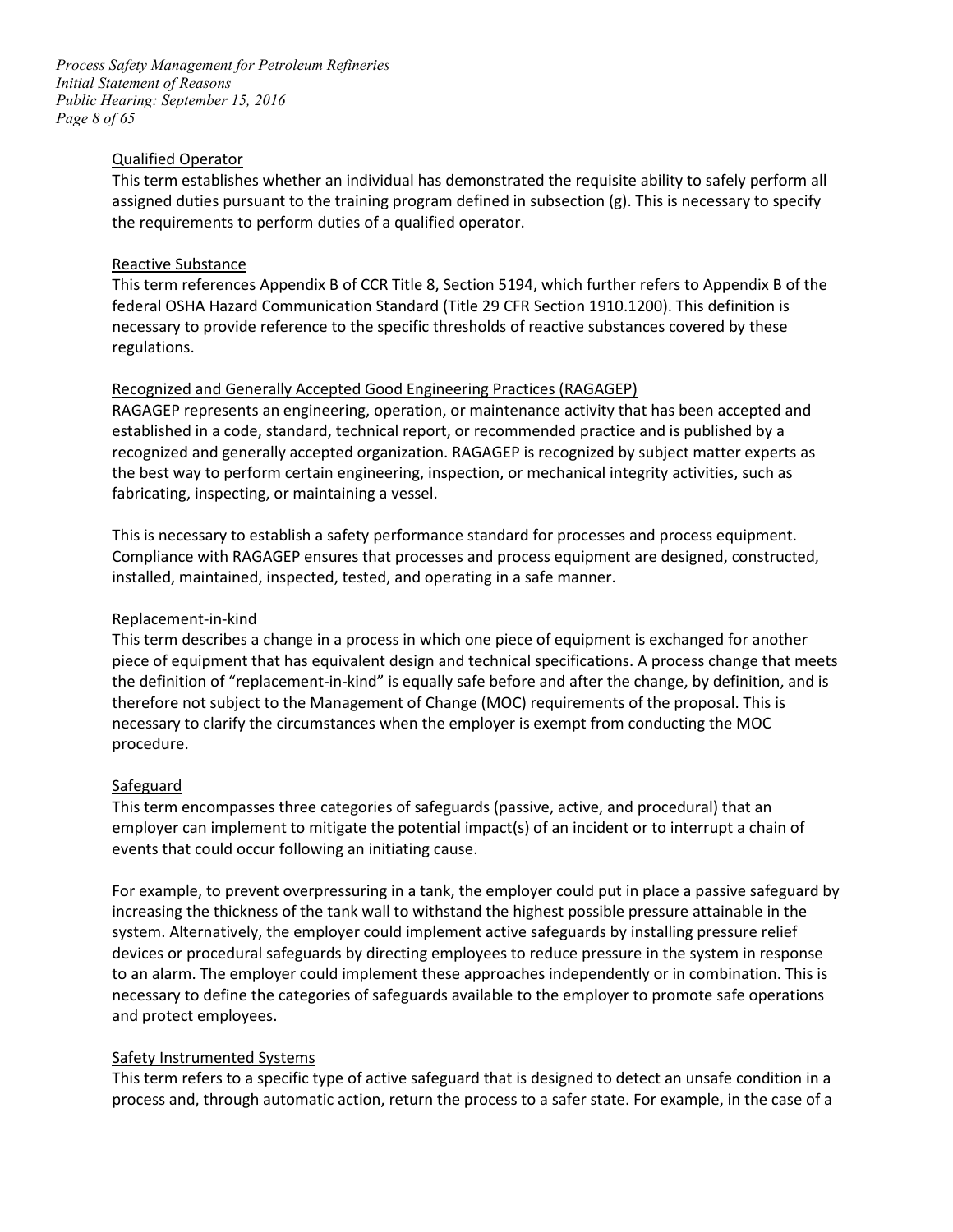*Page 9 of 65 Process Safety Management for Petroleum Refineries Initial Statement of Reasons Public Hearing: September 15, 2016* 

> an instrument, which automatically opens one or more pressure relief valve(s); (3) the reduction in vessel that is at risk of overpressuring, a safety instrumented system might function in the following sequence: (1) high pressure in the vessel triggers a pressure-sensing device; (2) the device is detected by pressure inside the vessel returns the system to a safer state.

 For scenarios identified in the PHA, the team may conduct hazard and operability (HAZOP) studies and recommend risk mitigation measures using safety instrumented systems. These systems must be independent of other safeguards that control the same equipment. For some scenarios, redundancy in safety instrumented systems may also be recommended to protect against the failure of one system, resulting in a major incident. This is necessary to define a specific type of active safeguard designed to achieve or maintain safe operation of a process.

#### Serious Physical Harm

This term references California Labor Code Section 6432(e), as follows:

 occurring in the place of employment or in connection with any employment, that results in any of sufficient to cause a part of the body or the function of an organ to become permanently and significantly reduced in efficiency on or off the job, including, but not limited to, depending on the severity, second-degree or worse burns, crushing injuries including internal injuries even though skin surface may be intact, respiratory illnesses, or broken bones. (e) "Serious physical harm," as used in this part, means any injury or illness, specific or cumulative, the following: (1) Inpatient hospitalization for purposes other than medical observation. (2) The loss of any member of the body. (3) Any serious degree of permanent disfigurement. (4) Impairment

This is necessary to clarify the term and specify its application in this proposal.

# Temporary Pipe Repair

 This refers to a repair of an active or potential leak caused by a damage mechanism or pipe metallurgy and includes flanges and packing leaks that have the potential to cause a major incident. For example, to of temporary repairs to be tracked as Process Safety Performance Indicators and addressed by fix a leak on a flange, injection is considered a temporary pipe repair. This is necessary to specify types provisions of the MOC procedure.

# Toxic Substance

 This term references Appendix A of CCR Title 8, Section 5194, which further refers to Appendix A of the federal OSHA Hazard Communication Standard (Title 29 CFR Section 1910.1200). If an employee inhales or comes into contact with a substance in the form of a liquid, vapor, gas, fume, mist, aerosol (< 1 µm), necessary to specify the thresholds of acutely toxic substances covered by these regulations. dust or fine particulate (< 10 µm) for a period of four hours or less*,* and the employee subsequently develops an adverse health effect, that substance would meet the definition of acute toxicity. This is

#### Turnaround

 the process, and the process is shut down—partially or completely—in order to perform maintenance, unplanned shutdowns that occur due to emergencies or other unexpected maintenance matters in a This term describes an event in refinery operations during which hydrocarbons are not moving through repairs, inspections, tests, and replacement of materials and equipment. Turnaround does not include process unit or plant. Turnaround also does not include routine maintenance, in which routine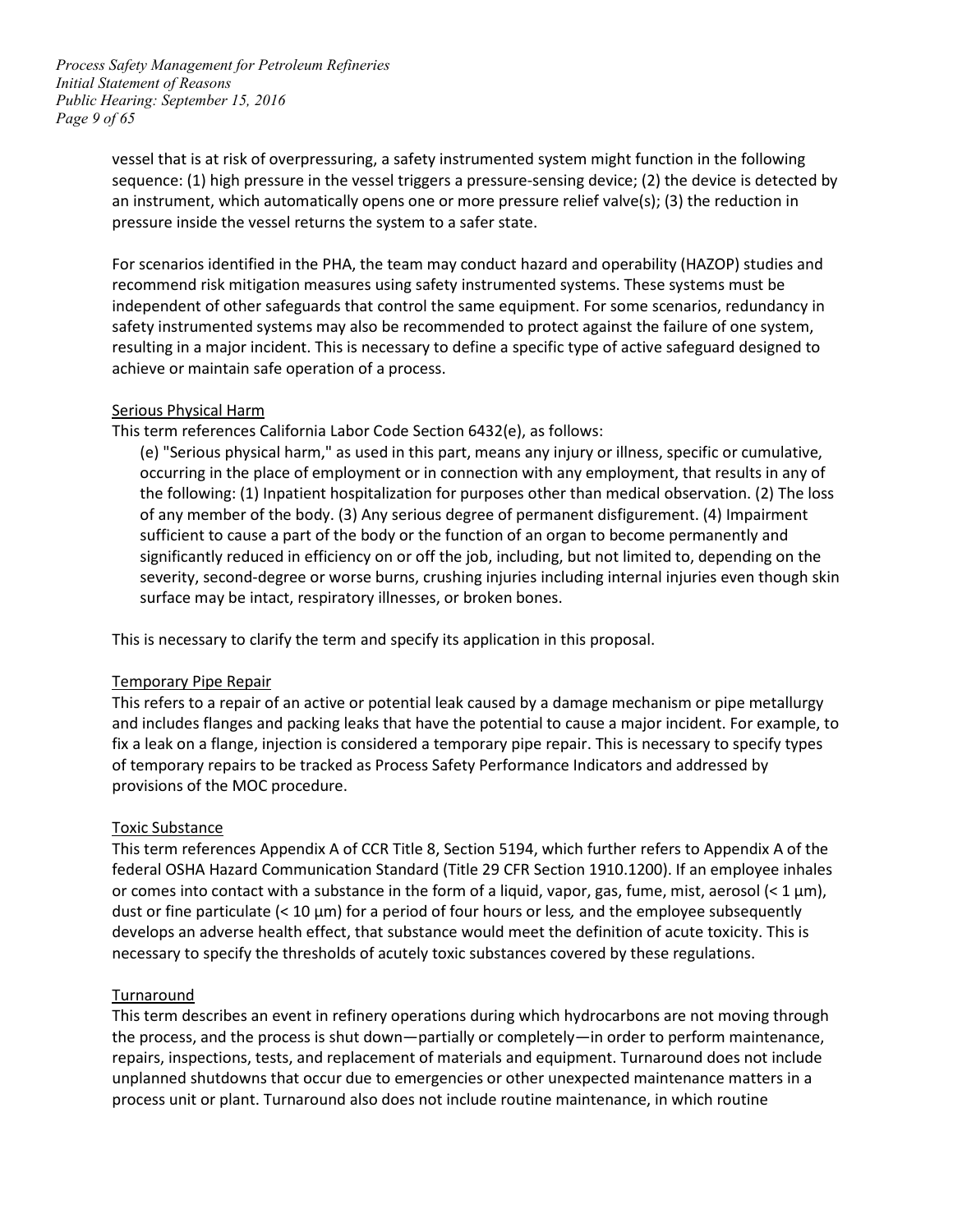*Page 10 of 65 Process Safety Management for Petroleum Refineries Initial Statement of Reasons Public Hearing: September 15, 2016* 

> maintenance consists of regular, periodic maintenance on one or more pieces of equipment at a refinery process unit or plant that may require the shutdown of such equipment.

#### **Utility**

This term comprises the energy and related services that are essential to the safe operation of a process. Utilities include water and steam and asphyxiants, such as nitrogen and carbon dioxide, when used as part of a process.

 confined spaces, such as tanks, pipes, and vaults, where refinery employees may be required to perform piping systems, and other process equipment. Workers in the refinery industry have been injured or killed after entering oxygen-deficient spaces that have been purged using nitrogen. All asphyxiants that are used in any aspect of a process are subject to the requirements of the proposal. Utilities can directly Including asphyxiants in the definition of utilities is necessary because they are especially hazardous in work. Nitrogen is a common simple asphyxiant used in refineries to purge flammable vapors from tanks, affect process safety. Utilities are covered by the definition of process when their failure could adversely affect the process and potentially contribute to a major incident. It is necessary to clarify which utilities are covered by this proposal and their relation to process safety.

#### **Subsection (d) Process Safety Information**

#### **Specific Purpose**

 pertaining to refinery processes. For each process, the employer is required to compile information on the hazards of highly hazardous materials used in or produced by the process; the technology of the process. The employer is required to develop and maintain comprehensive Process Safety Information (PSI) process; process equipment used in the process; and results of previous DMRs. This information is required in advance of conducting a PHA, HCA, Safeguard Protection Analysis (SPA), or DMR for the

process.<br>The employer is required to provide for employee participation in the PSI and to make the information available to all employees and employees of contractors.

#### **Necessity**

 This is necessary to ensure that the employer develops and maintains information to support safe operations.

#### **Subsection (d)(1)**

 HCA, SPA, or DMR. This is necessary to ensure that the PSI is complete, current, and accurate, and The employer is required to develop and maintain a compilation of written PSI before conducting a PHA, included in the analyses required in a DMR, PHA, HCA, or SPA.

 This is necessary to enable the employer and employees involved in operating or maintaining a process to identify and understand the hazards posed by the process.

#### **Subsection (d)(2)**

 The employer is required to develop and maintain information on hazards of highly hazardous materials used in or produced by the process, the technology and equipment used in the process, and results of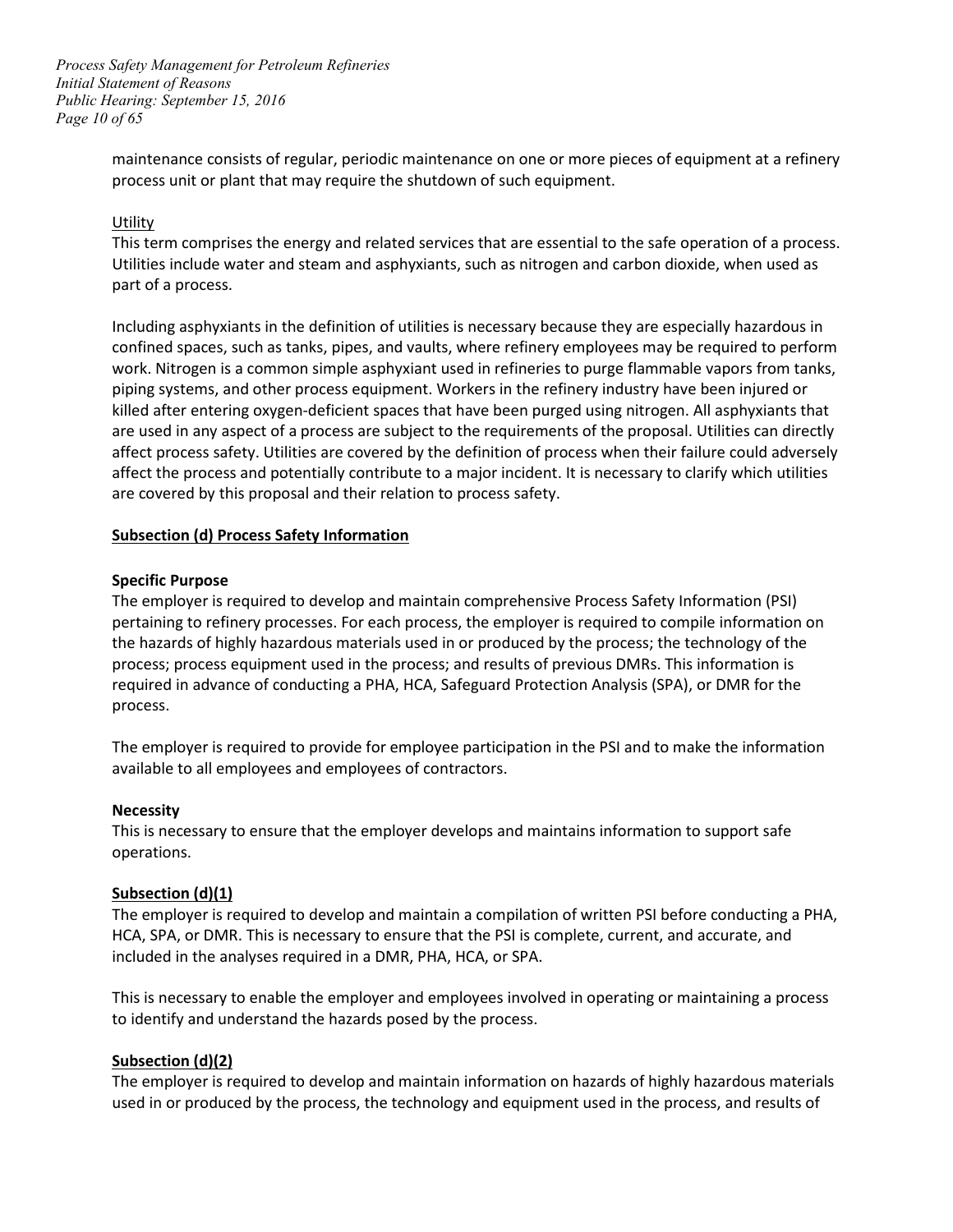*Page 11 of 65 Process Safety Management for Petroleum Refineries Initial Statement of Reasons Public Hearing: September 15, 2016* 

> previous DMRs. This is necessary to ensure relevant information is compiled and maintained to support safe operations.

# **Subsection (d)(3)**

refinery's processes. The employer is required to provide for employee participation in the development and maintenance of the PSI. Involving employees in the PSI helps ensure that the information is current and relevant to a

refinery's processes.<br>The employer is required to make the PSI available to employees and employees of contractors to ensure that employees are informed of hazards that might be encountered on a particular process.

#### **Subsection (d)(4)**

 operations and equipment that could directly affect employee safety. Safety Data Sheets meeting the requirements of CCR Title 8, Section 5194(g) are functionally equivalent to this requirement and may be used to comply with this requirement to the extent that they sufficiently meet the information provisions. The employer is required to include the following information pertaining to hazards of highly hazardous materials used in, present in, or produced by the process: toxicity; permissible exposure limits; data on physical, corrosion, thermal, chemical stability, and reactivity; and the potential hazardous effects of incompatible mixtures. This is necessary to ensure safe practices to protect the integrity of process

#### **Subsection (d)(5)**

The employer is required to include information on the technology of the process, including process schematics, process chemistry, maximum intended inventory, safe process variable limits, and the consequences of deviations. This is necessary to promote safe process operations that could directly affect employee safety.

# **Subsection (d)(6)**

The employer is required to include information on process equipment, including materials of construction, piping and instrumentation diagrams, electrical classification, relief system design, ventilation system design, design codes and standards, material and energy balances, safety instrumented systems, and electrical supply and distributions systems. This is necessary to ensure the maintenance and safe operation of process equipment that could directly affect employee safety.

# **Subsections (d)(7), (d)(8), and (d)(9)**

 with other equally or more protective standards that ensure safe operation. This is necessary to give the employer flexibility to apply either RAGAGEP or an internal standard to ensure safe operation. If the employer installs new process equipment for which no RAGAGEP exists, or if existing process equipment installed, maintained, inspected, tested, and operating in a safe manner. The employer is required to document that its existing process equipment complies with RAGAGEP or was designed and constructed in accordance with codes, standards, or practices that are no longer in general use, the employer is required to document that this equipment is designed, constructed,

This documentation is necessary to provide transparency and accountability in the employer's programs to ensure the quality, integrity, and appropriateness of all process equipment and procedures for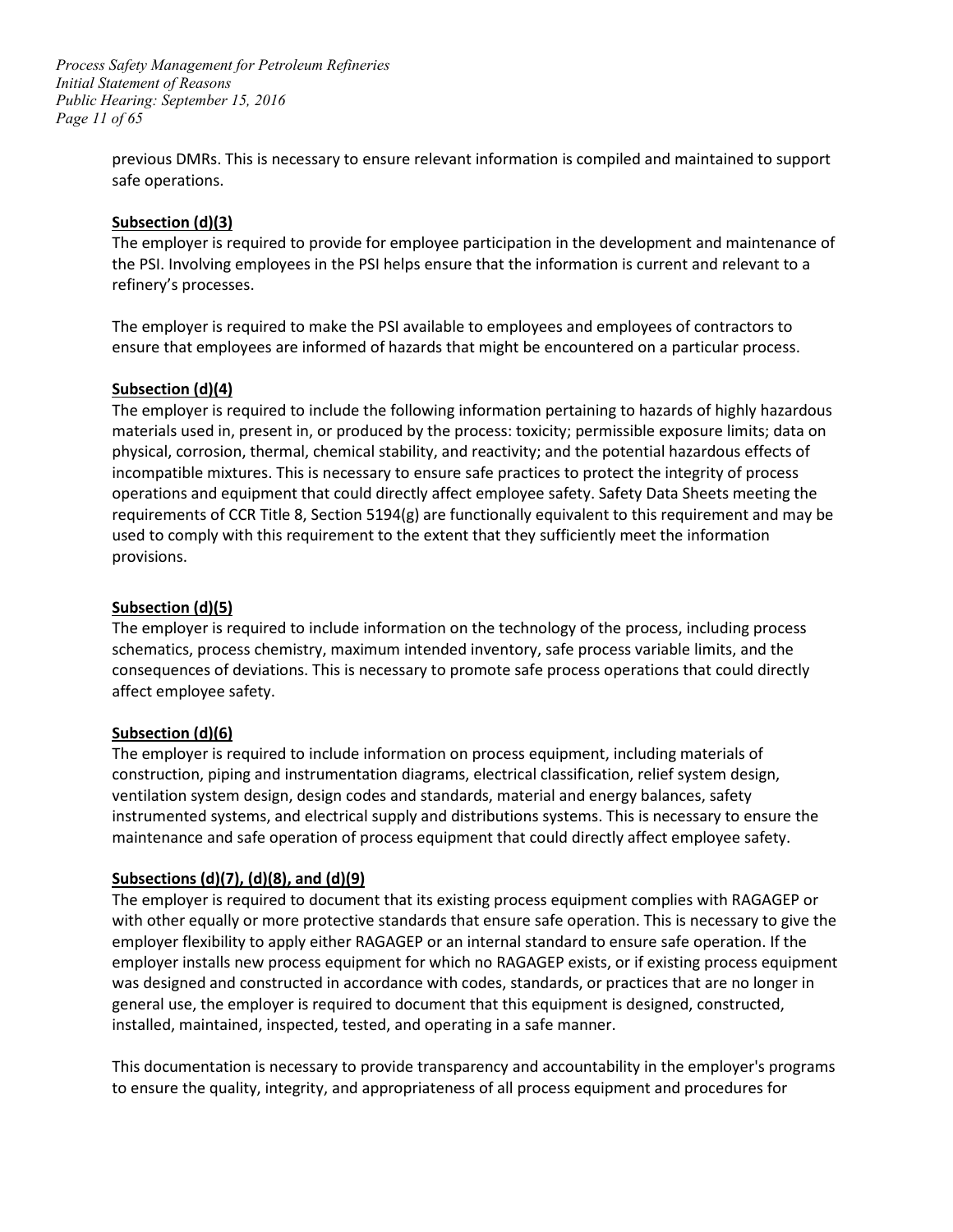*Page 12 of 65 Process Safety Management for Petroleum Refineries Initial Statement of Reasons Public Hearing: September 15, 2016* 

> employer's internal standards are equally or more protective than those in RAGAGEP. maintaining, inspecting, and testing the equipment. The requirements are necessary to ensure that the

#### **Subsection (e) Process Hazard Analysis**

#### **Specific Purpose**

 The employer is required to systematically identify, evaluate, and control hazards associated with each process, an analysis called the PHA. This establishes a consistent performance standard for the industry.

 The PHA team is required to assess scenarios and analyze potential causes and consequences of communicates its findings and recommendations to the refinery management, which uses this information to implement corrective actions to ensure the safety and integrity of the process. potential incidents. The team assesses the safeguards that are in place to prevent or mitigate the different accident scenarios to determine if additional safeguards are needed. The PHA team

#### **Necessity**

The proposed PHA subsection requires the employer to develop a comprehensive approach to conducting PHAs. This is necessary to ensure the consistency and effectiveness of PHAs.

#### **Subsection (e)(1)**

 Within three years, the employer must conduct a PHA for all processes not previously covered by the existing PSM standard (Section 5189). The proposal allows a PHA that was previously conducted for a proposal requires the PHA to cover all modes of operation of a process. This is necessary to ensure that process hazards are identified and analyses are completed in a timely manner. process in accordance with the requirements of Section 5189 to satisfy the initial PHA requirement. The

#### **Subsection (e)(2)**

 most serious process hazards and risks are conducted earlier in the PHA schedule. The employer is required to prioritize PHAs based on the extent of the hazard, the number of potentially affected employees, and the process operating history. This is necessary to ensure that PHAs for the

 method recognized by engineering organizations or government agencies. This ensures the quality and The employer is required to select at least one PHA methodology from the following: what-if, checklist, what-if/checklist, HAZOP, Failure Mode and Effects Analysis, Fault-Tree Analysis, or another PHA appropriateness of the methodology selected for the hazards in the process.

#### **Subsection (e)(3)**

The employer is required to address the following in the PHA:

- 1. Hazards of the process and their potential consequences
- 2. Previous major incidents in the petroleum refinery and petrochemical industry sectors that are relevant to the process
- 3. Applicable DMR, HCA, MOC, incident investigations, and Human Factors report
- 4. Potential effects of external events
- 5. Facility siting intended to protect employees from process safety hazards
- 6. Qualitative evaluation of potential incidents that could result from process or equipment failure.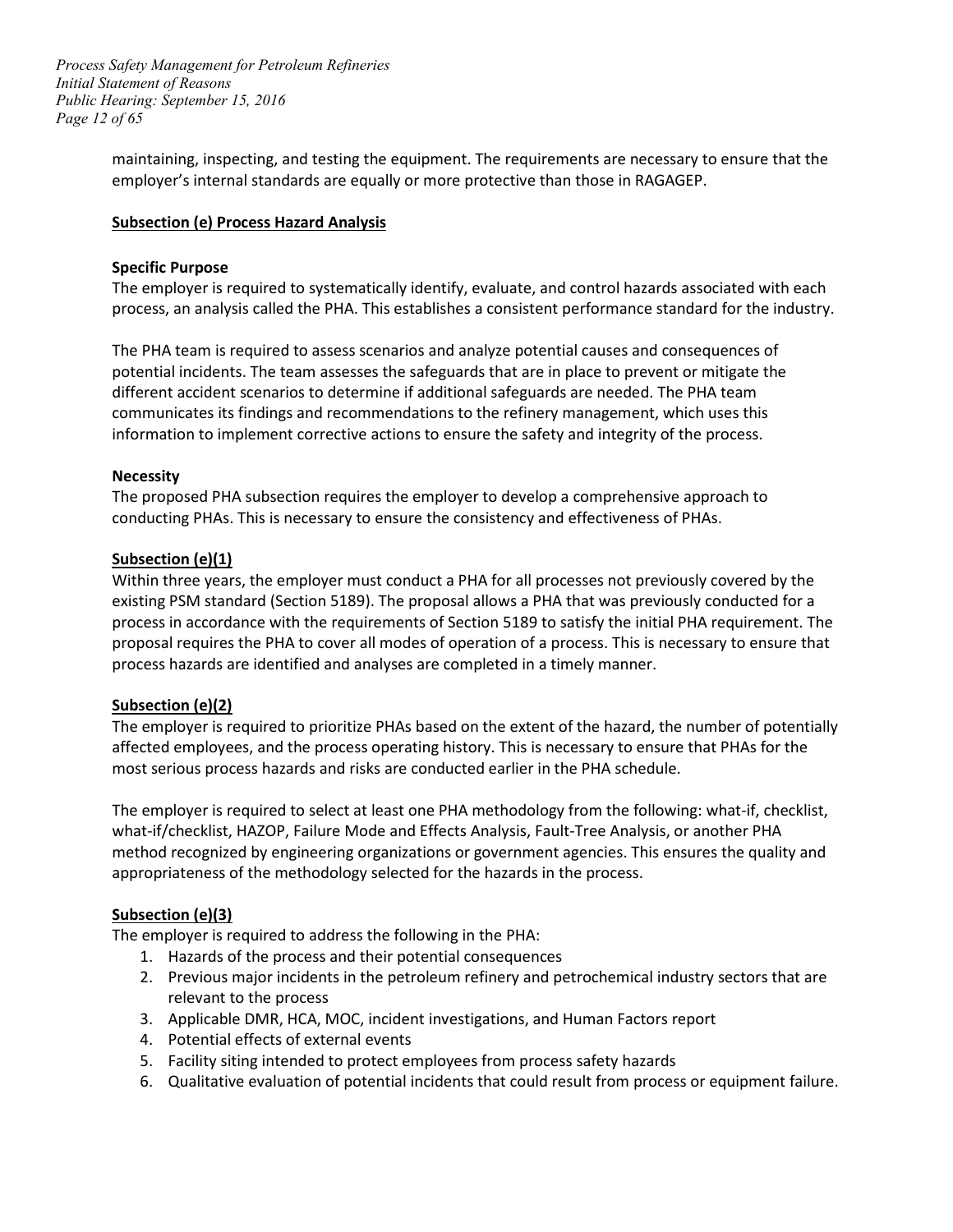*Page 13 of 65 Process Safety Management for Petroleum Refineries Initial Statement of Reasons Public Hearing: September 15, 2016* 

> This ensures the accuracy and integrity of the information used in the PHA. Access to this salient practices. information is necessary to address the hazards and potential consequences using the best information available. This promotes safe operation and minimizes or eliminates process safety hazards. Outcomes of previous incidents and external events provide a historical record to inform current and future safety

# **Subsection (e)(4)**

 The employer is required to form a PHA team with expertise in engineering and process operations, and it requires the team, as necessary, to consult with experts in damage mechanisms, process chemistry, conducted by individuals with the requisite expertise, including at least one member who routinely and control systems. The team must include at least one refinery operating employee who has experience and knowledge specific to the process being evaluated, and the employer must provide employee participation on the PHA teams. These requirements are necessary to ensure the PHA is works on the process and who understands the current operating conditions. This is also necessary to promote employee participation and transparency.

# **Subsection (e)(5)**

 potential for a major incident. The purpose of the SPA is to determine the overall and combined The employer is required to perform a comprehensive SPA for each scenario in a PHA that identifies the effectiveness of the safeguards for each of the failure scenarios that have the potential for a major incident. This is necessary to ensure that the employer applies a quantitative or semi-quantitative safety analysis for process safety hazards identified in a PHA.

 The proposal requires that all protection layers in an SPA be independent of one another and of initiating causes. This is necessary to isolate safeguards and prevent sequential failure. The employer is required to use a quantitative or semi-quantitative SPA method to identify the most protective safeguards.

The employer is required to use site-specific or industry-wide failure rate data to estimate the obtainable risk reduction. This is necessary for objective analysis and to ensure the effectiveness of safeguards.

 The SPA may be conducted as part of the PHA or as a stand-alone analysis. The employer is required to ensure the SPA is conducted by individuals with adequate expertise in the specific SPA methodology used and to allow for employee participation. This is necessary for transparency and accountability and to ensure that SPAs are conducted by individuals with the requisite expertise. The stand-alone analysis option allows the employer flexibility in scheduling and analyzing the effectiveness of safeguards.

 not limited to external events, equipment failures, human errors, loss of flow control, loss of pressure control, loss of temperature control, loss of level control, excess reaction or other conditions that may lead to a loss of containment. This is necessary to ensure accountability and transparency of the analysis The employer is required to document the likelihood and severity of all potential initiating events as well as the risk reduction achieved by each safeguard in the SPA. Potential initiating events include, but are and selection of effective safeguards.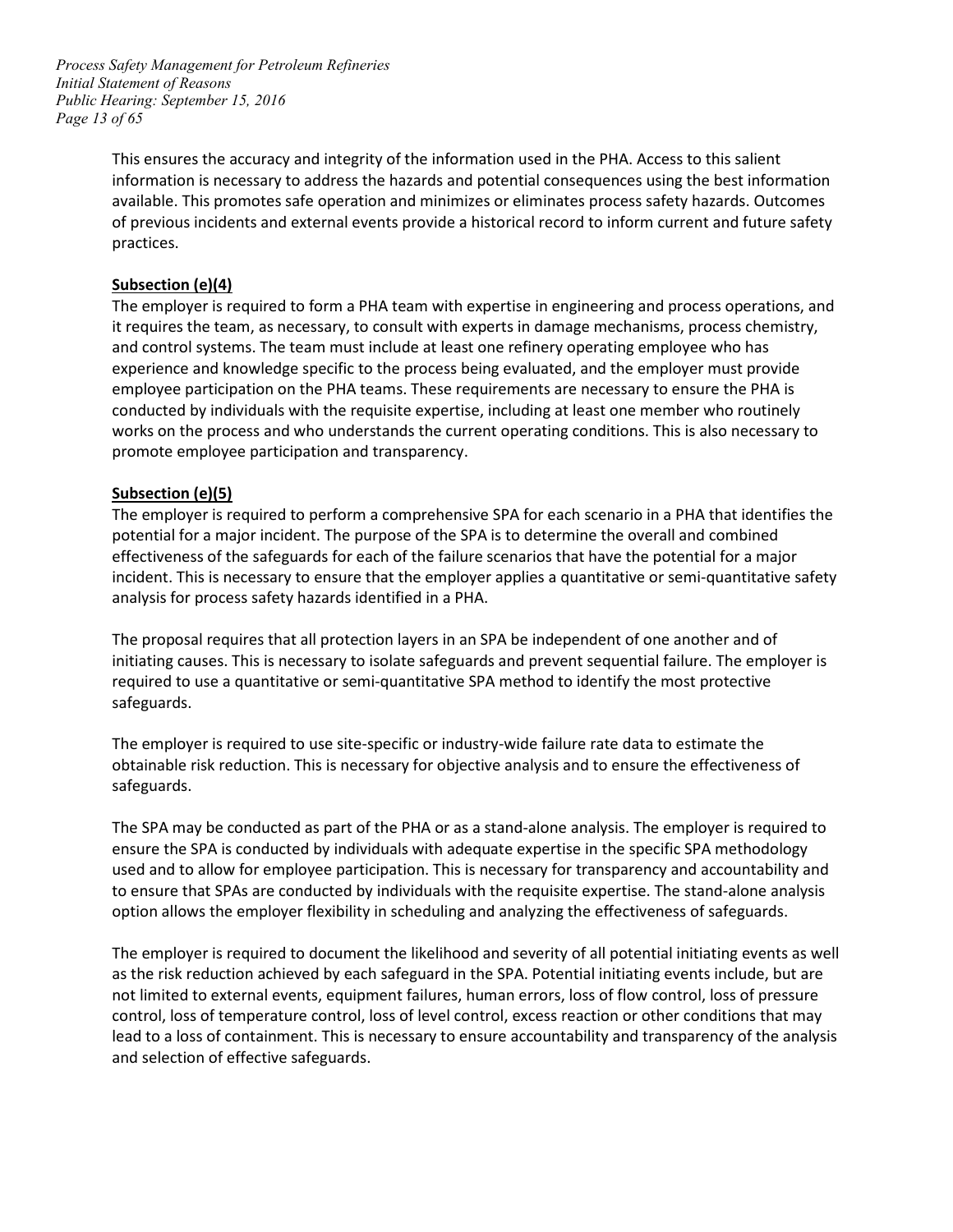*Page 14 of 65 Process Safety Management for Petroleum Refineries Initial Statement of Reasons Public Hearing: September 15, 2016* 

> The employer is required to complete all SPAs within six months of completion of the PHA. This is necessary to ensure appropriate safeguards are installed in a timely manner.

#### **Subsection (e)(6)**

 scenario that identifies the potential for a major incident. This is necessary to ensure that, when a PHA The employer is required to conduct an HCA for all recommendations made by a PHA team for each team identifies the potential for a major incident, the employer implements protections prioritized by the highest order of inherent safety.

# **Subsections (e)(7), (e)(8), (e)(9)**

 make the report available to operating and maintenance employees and other persons who may be The employer is required to prepare a PHA report containing the methodologies, analyses, and factors considered, as well as the findings and recommendations by the PHA team. The employer is required to affected by the findings and recommendations.

 This is necessary to ensure transparency and accountability. Standardized PHA reporting requirements allow for comparisons between current and previous experience with the process. Standardized reporting enables regulatory oversight and demonstrates PHA compliance.

#### **Subsection (e)(10)**

 The employer is required to implement all PHA recommendations in accordance with subsection (x). recommendations in a timely manner. This is necessary to ensure that the employer takes corrective action to implement PHA

#### **Subsection (e)(11)**

 The employer is required to update and revalidate all PHAs every five years. This is necessary to ensure the accuracy of all PHAs and the review of any changes or new information for potential hazards. This also promotes the safe operation of processes at the refinery.

#### **Subsection (e)(12)**

 The refinery is required to retain all PHAs, SPAs, updates, and revalidations for each process for the life to enable future reference for PHAs and other teams' analyses. of the process, including documented resolutions of all recommendations. Record retention is necessary

#### **Subsection (f) Operating Procedures**

#### **Specific Purpose**

 The employer is required to develop operating procedures for the purpose of ensuring safety during all operating phases and modes of operation for each process, managing deviations in process operating limits, protecting employees from process safety hazards, ensuring the proper function of safety to ensure that information in the Operating Procedures is accurate and consistent with the PSI. The employer is required to review and update the Operating Procedures as often as necessary to ensure systems, and safely responding to upset or emergency conditions on a process. The employer is required that they reflect current, safe operating practices, as well as annually certify that they are accurate. Operating Procedures include any changes that result from alterations in process chemicals, technology,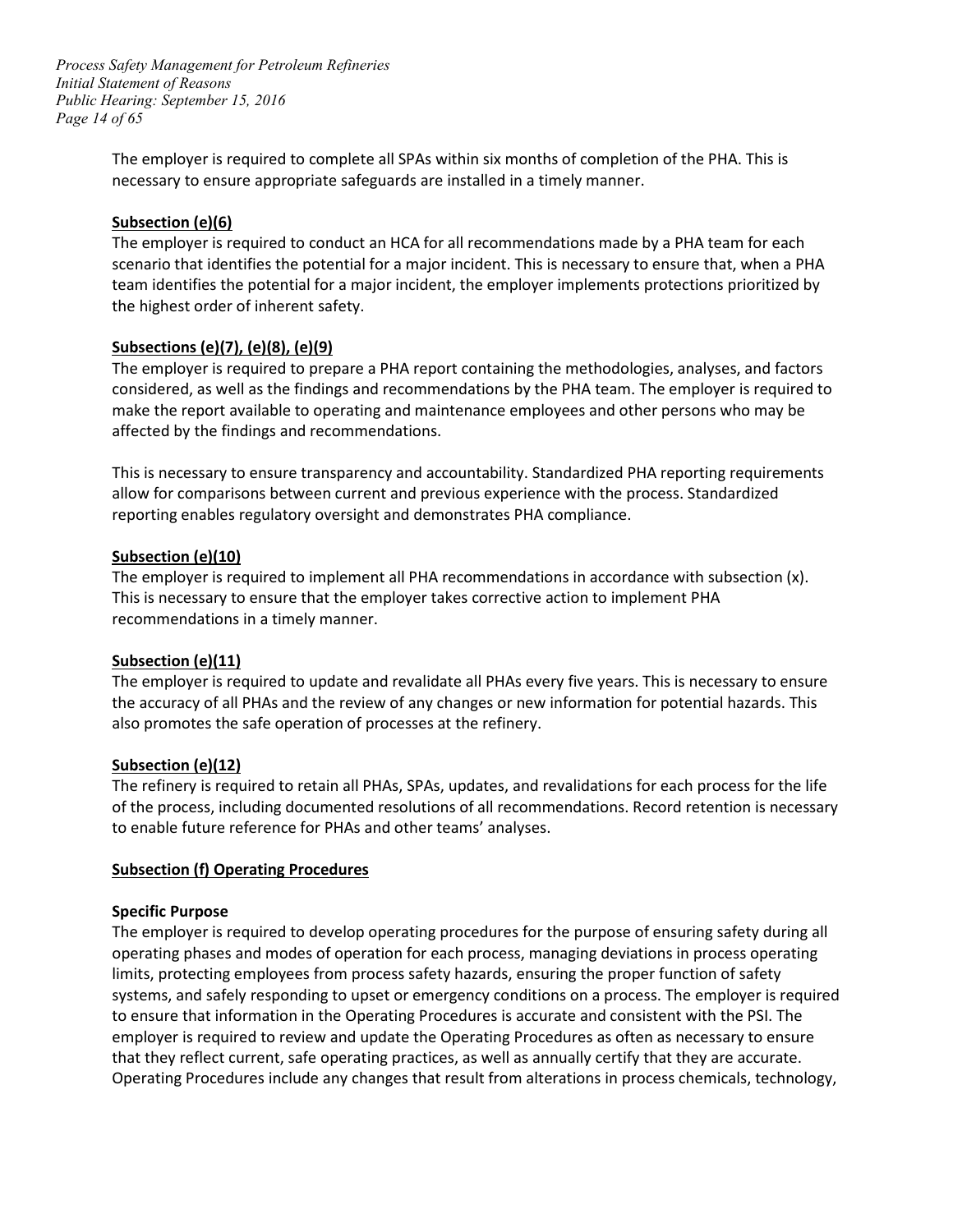*Page 15 of 65 Process Safety Management for Petroleum Refineries Initial Statement of Reasons Public Hearing: September 15, 2016* 

> personnel, process equipment, or other changes to the facility. Changes to Operating Procedures must be managed under the MOC requirements.

 prevent or control hazards during certain operations, such as opening process equipment or piping; contractor, laboratory, or other support personnel. These practices apply to employees of the refinery The proposal requires the employer to develop, implement, and maintain specific safe work practices to tasks requiring lock-out/tag-out procedures; confined space entry; handling, controlling, and stopping leaks, spills, releases and discharges; and controlling entry into hazardous work areas by maintenance, as well as to employees of contractors.

 The proposal requires the employer to ensure that the operating procedures are readily accessible to any employee who works in or near the process area or who maintains a process.

#### **Necessity**

 Comprehensive operating procedures are necessary to ensure the safe operation and maintenance of refinery processes and equipment under all operating conditions.

#### **Subsection (f)(1)**

 turnarounds, planned or unplanned shutdowns, and emergency shutdowns. It is necessary to specify each of these types of operations to ensure that operating procedures address all process-related The employer is required to ensure that Operating Procedures are consistent with the PSI. Additionally, the employer is required to develop operating procedures for the following activities: (A) Each operating phase or mode of operation. Operating procedures are required for start-up; normal operations; temporary operations; emergency shutdown; normal shutdown; and start-up following events, protect the safety of employees, and reduce the risk of an incident.

 (B) Operating limits. Operating Procedures must include information on operating limits for each process, including consequences of deviations in operating limits and the steps required to avoid or correct deviations. This requirement is necessary to ensure that operators are aware of the safe operating range of the process and are able to identify and respond to deviations that could place the process outside this range.

 hazards of a process and the actions employees can take to prevent, or respond to, chemical exposures. requirements are necessary to ensure that employees are aware of protective actions they can take to reduce harm. The employer is required to verify the composition and properties of raw materials and control of hazardous chemical inventory levels, as well as any special or unique hazards, to ensure safe (C) Safety and health considerations. Operating Procedures must include information on the chemical The procedures must include instructions for safely opening process equipment. These requirements are necessary to ensure that each employee is informed of the chemical hazards associated with a process and the steps that should be taken to avoid exposure. In the event an exposure occurs, the operation.

 (D) Safety instrumented systems and their functions. Operating Procedures must include information on understand the proper function of and can safely operate these systems. the function of safety instrumented systems. This requirement is necessary to ensure that employees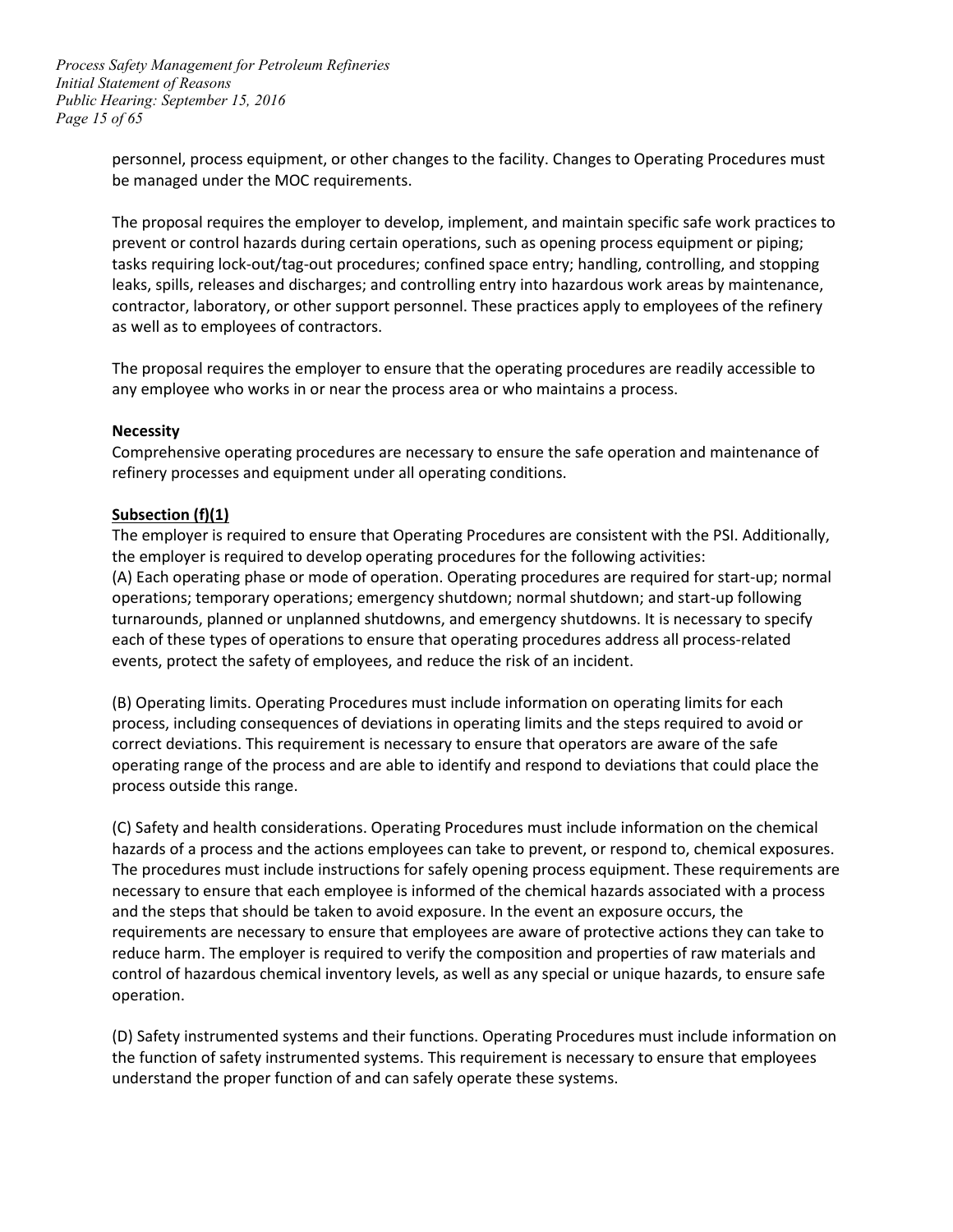*Page 16 of 65 Process Safety Management for Petroleum Refineries Initial Statement of Reasons Public Hearing: September 15, 2016* 

# **Subsection (f)(2)**

 The employer is required to make Operating Procedures readily accessible to employees and other persons who work in or near the process or who maintain a process. This is necessary to enable employees to understand and properly follow the procedures associated with each process. This ensures safe operation of refinery processes.

# **Subsections (f)(3), and (f)(4)**

The employer is required to certify annually that the employer has reviewed and updated Operating Procedures as often as necessary to ensure that the Operating Procedures reflect current, safe operating practices.

 alterations in process chemicals, technology, personnel, process equipment, or other changes to the The employer is required to conduct an MOC for changes to Operating Procedures that result from facility.

Accurate and current Operating Procedures are necessary to ensure safe operation of the refinery.

# **Subsection (f)(5)**

 operators to initiate emergency procedures. Before allowing any employee in the vicinity of a leak, is functionally equivalent to, or safer than, shutting down or isolating the process. This is necessary to The employer is required to develop procedures for each process that give authority to qualified release, or discharge, the subsection requires the employer, at a minimum, to isolate or shut down the operation or, alternatively, to establish operational conditions that will protect employees at a level that protect employee safety during a leak, release, or discharge of a highly hazardous material.

#### **Subsection (f)(6)**

 hazards during specific activities. Requiring the employer to develop safe work practices for these activities is necessary to protect the safety of employees and contractor employees who perform these The employer is required to develop, implement, and maintain safe work practices to prevent or control tasks.

#### **Subsection (g) Training**

#### **Specific Purpose**

 The purpose of this proposed subsection is to set forth requirements to ensure that refinery operating and maintenance employees are effectively trained to perform their jobs safely. Effective training requires a comprehensive approach to identifying hazardous conditions and training employees to take actions to mitigate those conditions in ways that protect employee safety and the integrity of the process.

 The proposal requires initial, refresher, and supplemental training; consultation with employees on the frequency and content of refresher training; involvement of employees in developing and implementing the training program; and certification that employees have received, understood, and successfully completed training. By requiring refinery employers to develop and implement an effective training program, the proposal ensures the competence of employees who operate and maintain the refinery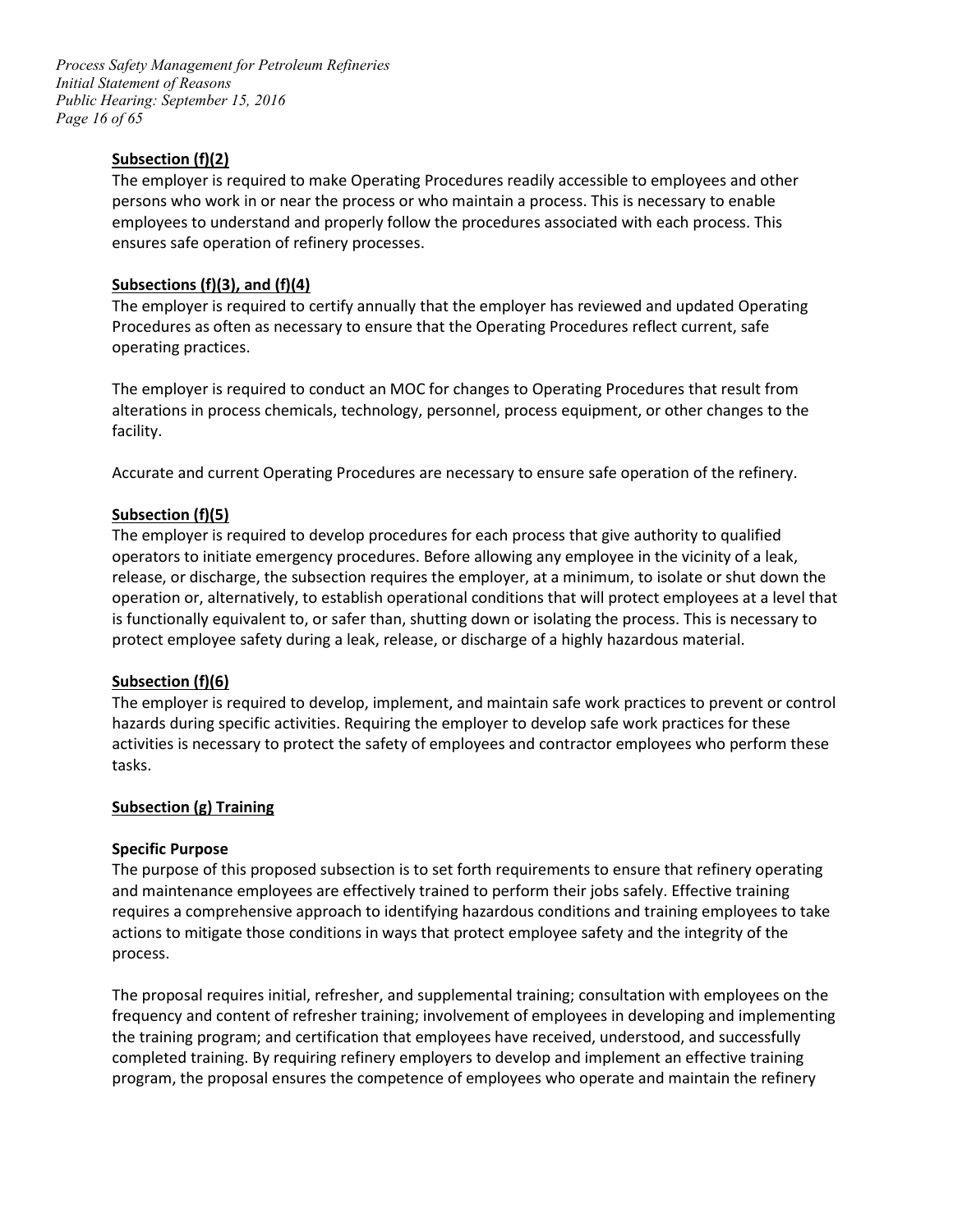*Page 17 of 65 Process Safety Management for Petroleum Refineries Initial Statement of Reasons Public Hearing: September 15, 2016* 

> processes and who are essential to identifying process safety hazards and taking action to mitigate them.

#### **Necessity**

 programs; and (3) ensure the competency and qualifications of refinery employees. The proposed subsection requirements are necessary to (1) ensure that refinery employers develop and implement effective training programs; (2) involve employees in developing and implementing these

#### **Subsection (g)(1)**

 The proposal requires the refinery employer to train operating and maintenance employees (including those working in new assignments) in an overview of the process, operating procedures, safety and health hazards of the process, safe work practices, and emergency operations and shutdown.

 This provision is necessary to ensure that each operating and maintenance employee receives a baseline operations and shutdown, the proposal ensures that emergency operations are carried out by level of training before being assigned to a process and that the training emphasizes process hazards that could affect the safety or health of the employee. By requiring specific training in emergency employees who are properly trained.

#### **Subsection (g)(2)**

 The proposal requires the refinery employer to provide effective refresher and supplemental training to supplemental training ensures that all employees are working with the same understanding of the determining the frequency and content of refresher training. each operating and maintenance employee at least every three years. This provision is necessary to ensure that each operating and maintenance employee is trained in the current operating and maintenance procedures of a process. Operating procedures are often revised based on new information, and the operating and maintenance conditions of the process can change. Refresher and process conditions and procedures. The proposal requires the employer to consult with employees in

#### **Subsection (g)(3)**

 The proposal requires the refinery employer to document that employees have received, understood, and successfully completed their initial or refresher training. The employer is required to do this by developing a certification record of employee training events, which must include the methods used to verify that the employee understood the training. This provision is necessary to ensure the effectiveness of the initial, refresher, and supplemental training programs required for refinery employees.

#### **Subsection (g)(4)**

 The proposal requires the refinery employer to develop and implement written requirements that an employee must meet in order to be designated as qualified to serve in a particular position. It also requires that the employer develop testing procedures to ensure competency in work practices that the employee is required to follow to protect safety and health.

 This provision is necessary to ensure that employees are qualified to perform the tasks specific to the position(s) they are assigned, including the health and safety aspects of the position. This provision helps prevent employees from being assigned to positions for which they are not qualified. A written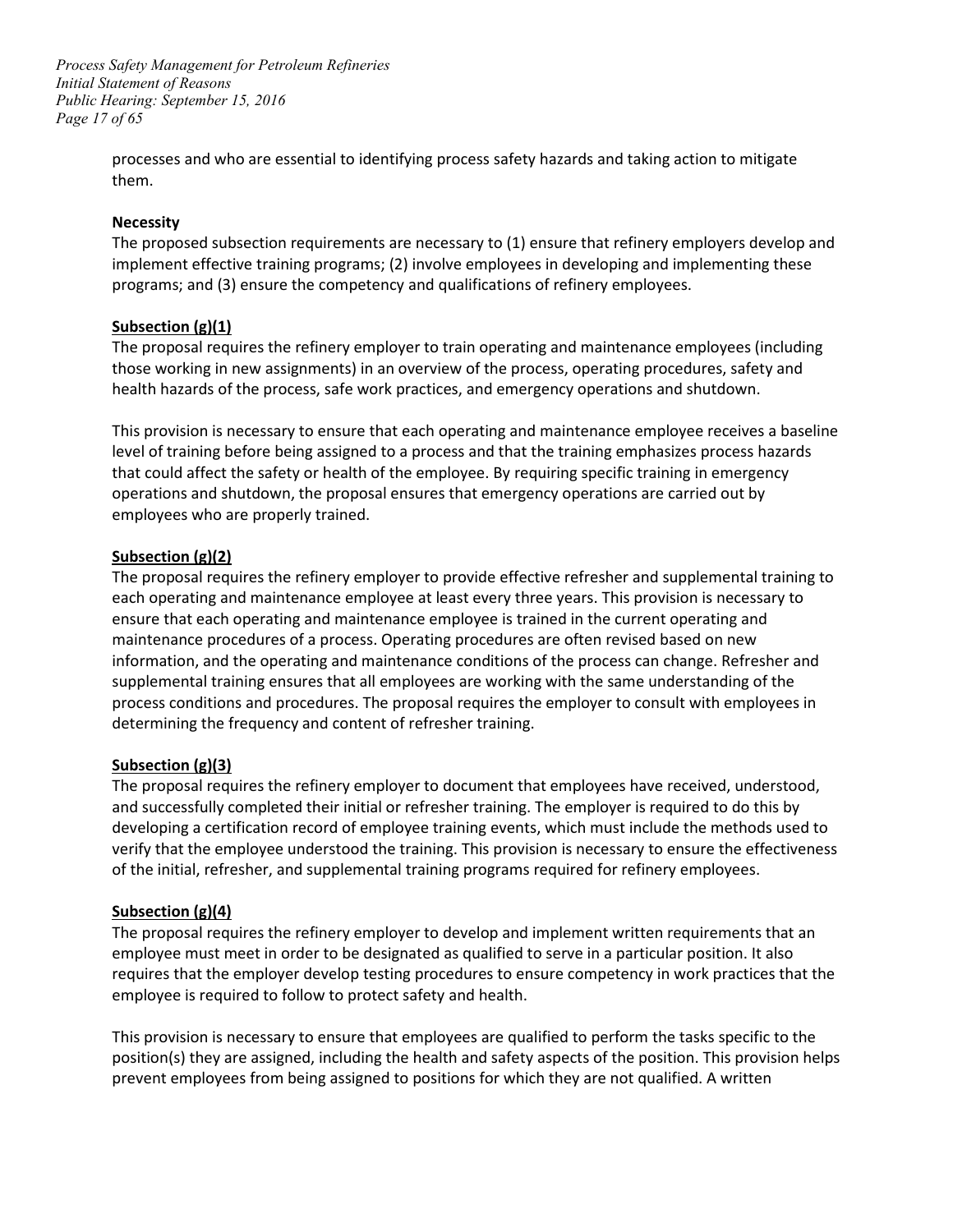*Page 18 of 65 Process Safety Management for Petroleum Refineries Initial Statement of Reasons Public Hearing: September 15, 2016* 

> competency in job skill levels and work practices. qualification process ensures standardized testing procedures for verifying understanding and

#### **Subsection (g)(5)**

 provision is necessary because the proposed regulations contain seven new PSM elements that have a direct impact on employee safety and health and require the employer to effectively involve employees. The proposal requires the employer within 24 months to develop and implement a training program to ensure that all affected employees and employee representatives are trained in all PSM elements. This

Employees and employee representatives who participate on a PHA, DMR, HCA, incident investigation, or Process Safety Culture Assessment (PSCA) team must be trained in the PSM elements relevant to the team.

 This provision is necessary because employee participation adds practical experience and perspective to the teams that identify, prioritize, and develop solutions for process safety problems.

# **Subsection (g)(6)**

 The proposal requires the employer to involve employees in developing and implementing the training program.

 employer and employees regarding training requirements, promote safe practices using the most current and relevant information, and contribute to a strong safety culture. This is necessary because employee participation requirements ensure accountability between the

#### **Subsection (h) Contractors**

#### **Specific Purpose**

 hazards, their adherence to refinery safety procedures, and the effectiveness of their employee safety The purpose of this proposed subsection is to set forth requirements that ensure the competency of contractors who perform work in a refinery, particularly regarding their understanding of process safety training programs.

 The proposal requires the refinery employer to evaluate the competency of contractors to ensure the safety and health of their own employees. These requirements improve accountability by both refinery employers and contractors.

 The proposal requires the refinery employer to evaluate the safety record of contractors before hiring them, evaluate and document the safety performance of the contractor, implement procedures that the contractor must follow while in the plant, and require that contractors have informed and trained their employees in the hazards associated with their work in the refinery.

Contractors are required to train their employees in the hazards associated with their work. Employees of contractors are required to advise the refinery employer of specific hazards presented or identified while performing work for the refinery.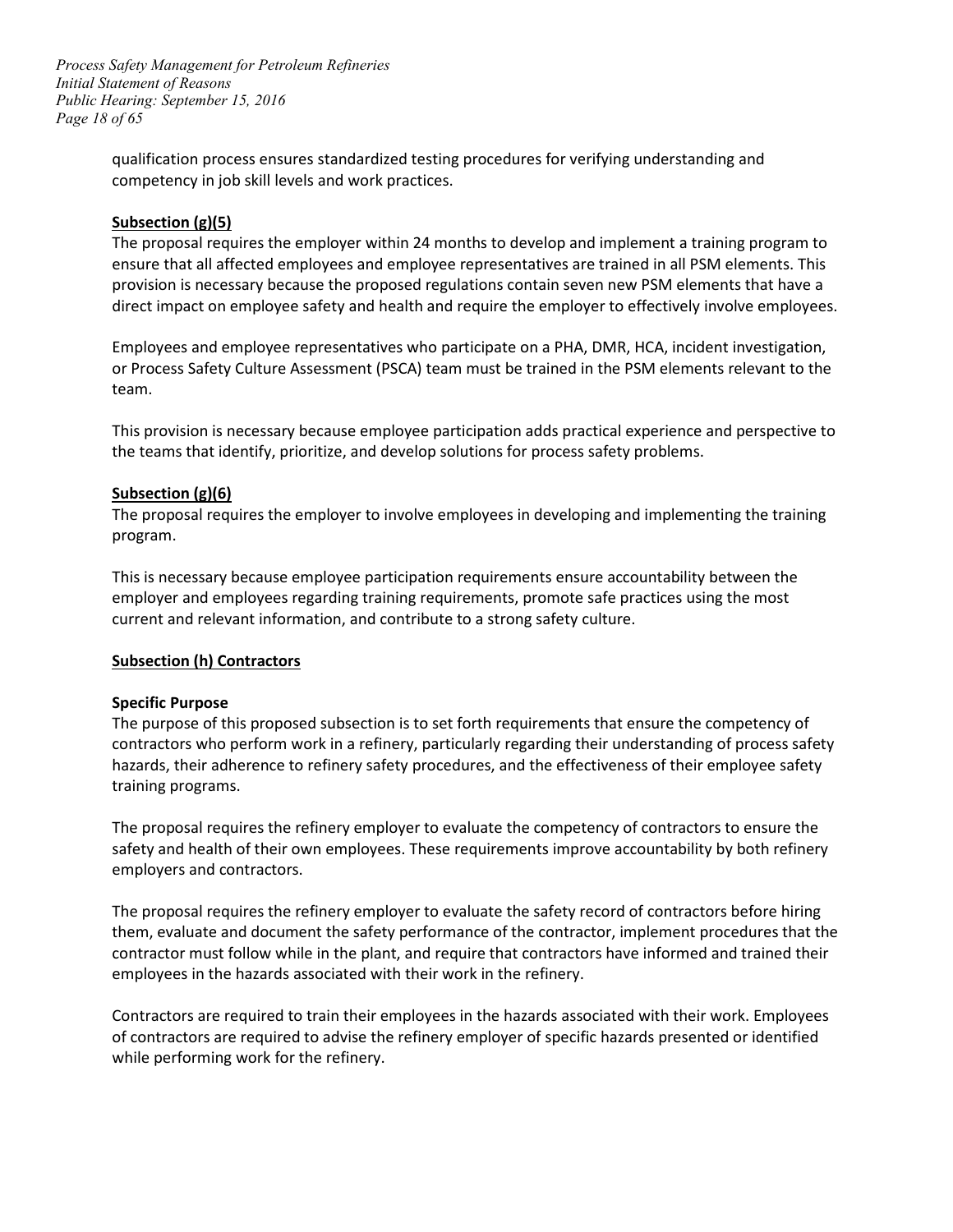*Page 19 of 65 Process Safety Management for Petroleum Refineries Initial Statement of Reasons Public Hearing: September 15, 2016* 

> By requiring the refinery employer to actively participate in the selection, oversight, and evaluation of contractors, the proposal improves accountability and transparency in the safety performance of contractors.

#### **Necessity**

 and refinery employees, and (3) ensure the safety and integrity of refinery processes. The proposed subsection requirements are necessary to (1) ensure that refineries select contractors with effective safety and health programs, (2) protect the safety and health of contractor employees

#### **Subsection (h)(1)**

 services, turnaround, major renovation, or specialty work on or adjacent to a process. The requirements do not apply to contractors providing incidental services that do not affect process safety, such as The proposed requirements apply to contractors performing maintenance or repair work, supply janitorial work, food and drink services, laundry, delivery, or other supply services. This is necessary to provide clarification of who is and is not considered a contractor covered by this subsection.

#### **Subsections (h)(2) and (h)(2)(A)**

 The proposal contains refinery employer responsibilities and requires that during the selection of contractors, the refinery employer must evaluate the contractor's safety performance, including programs to prevent injuries and illnesses.

This provision is necessary to require refinery employers to select contractors who effectively demonstrate that their employees understand and implement safe work practices.

#### **Subsection (h)(2)(B)**

 The proposal requires the refinery employer to inform the contractor—and requires that the contractor work, applicable refinery safety rules, and applicable provisions of the proposal, including the has informed their employees—of potential process safety hazards associated with the contractors' Emergency Action Plan.

 This requirement is necessary to ensure that the refinery employer is accountable for the safety of contractors and contractor employees. The provision ensures that contractors and contractor employees are informed of the process safety hazards in the refinery and applicable safety procedures, including what actions to take in the event of an emergency.

 performance of contractors and for the protection of contractor employees, throughout the time when This requirement is necessary to ensure the accountability of the refinery employer for the safety the contractor is performing work at the refinery.

#### **Subsection (h)(2)(C)**

 The proposal requires the refinery employer to develop and implement effective written procedures to ensure the safe entry, presence and exit of contractors and their employees in the process areas.

 This requirement is necessary to ensure the security of the facility, including control of access and work in the process area. This is necessary to protect the health and safety of workers who enter and exit the process area.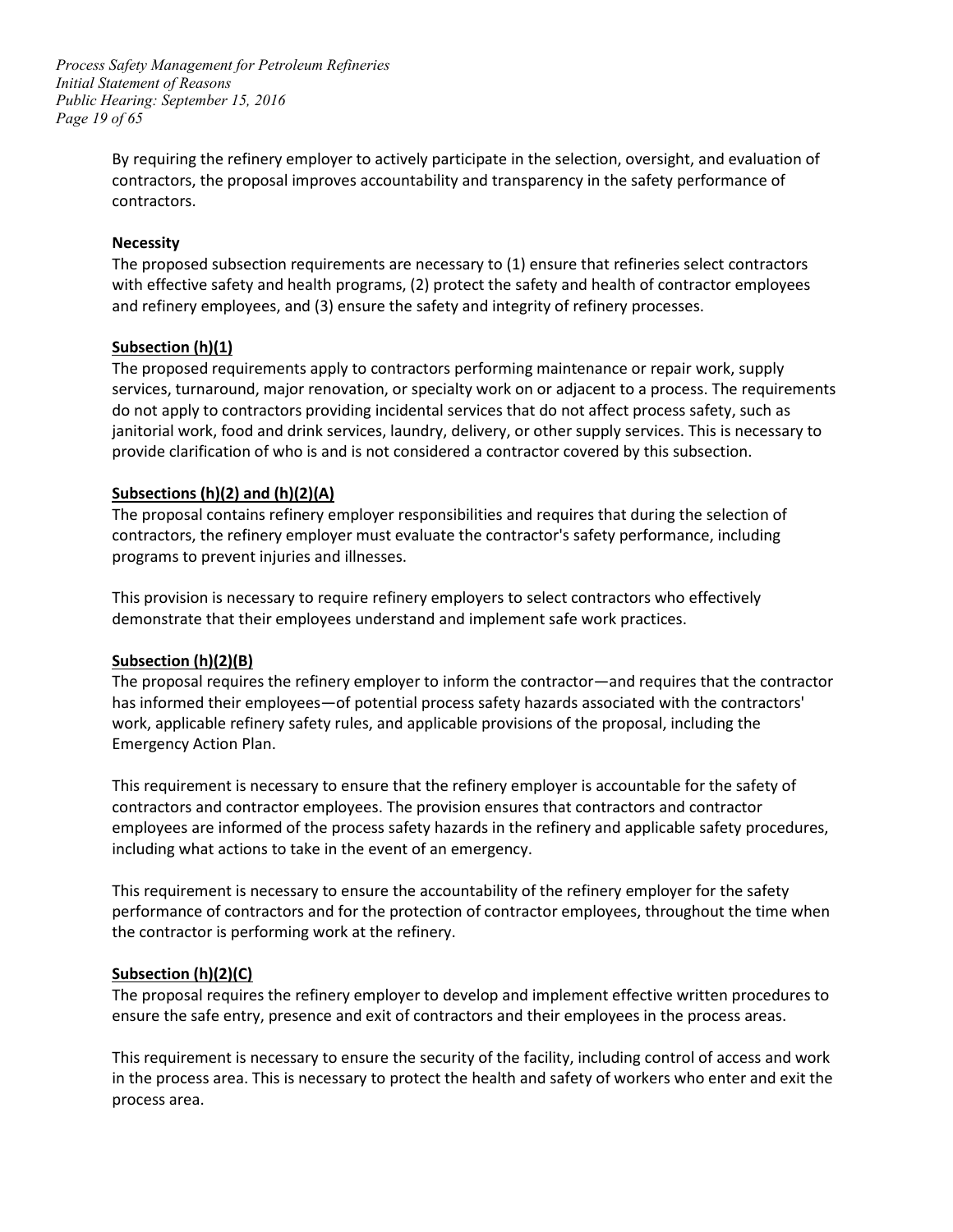*Page 20 of 65 Process Safety Management for Petroleum Refineries Initial Statement of Reasons Public Hearing: September 15, 2016* 

#### **Subsections (h)(2)(D) and (h)(2)(E)**

 The proposal requires the refinery employer to periodically evaluate, document, and ensure the contractor's performance in fulfilling the obligations stipulated in this subsection.

 Performance evaluation is necessary to demonstrate that the contractor is effectively protecting the safety and health of its employees.

 At the request of the Division of Occupational Safety and Health (Division), the employer is required to obtain the contractor's injury and illness log for work performed at the refinery.

 This holds the refinery employer accountable for requiring the contractor to comply with health and safety regulations and maintain safe work practices for their employees.

#### **Subsection (h)(3)(A)**

 approved by the Division of Apprenticeship Standards, and this training must be completed once every This proposal requires contractors to meet the training requirements set forth in Health & Safety Code 25536.7, which specifically requires that contractors must first complete 20 hours of advanced refinery safety training prior to being allowed to work in a refinery. The curriculum for this training must be three years.

 change over time, necessitating refresher training every three years. Requiring confirmation of attendance and of employee competency in the topics covered in the training is essential to ensuring the quality and effectiveness of the training. This requirement is necessary to ensure the consistency of employee training. Process conditions can

#### **Subsection (h)(3)(B)**

 related to their jobs, as well as in all applicable refinery safety rules and the provisions of this proposal. The proposal requires contractors to instruct their employees in the potential process safety hazards

 of the potential presence of flammable vapors, welding near a refinery process is inherently more hazardous than welding at a commercial construction site. Likewise, performing welding at one refinery receive training specific to the hazards of the refinery job site and specific petroleum process unit. This requirement is necessary because work in a refinery is inherently hazardous. For example, because is likely to be different from performing the same job at another refinery, where process conditions can vary. To perform work safely, and to protect the integrity of the process, contractor employees must

# **Subsection (h)(3)(C)**

 advances the knowledge of each participant in ways that improve understanding of safety hazards in the The proposal requires contractors to document the effectiveness of all employee training. This requirement is necessary to ensure that the training of contractor employees actually occurs and that contractors make a concerted effort to ensure that the training is effective—that is, it successfully refinery and positively affect work practices.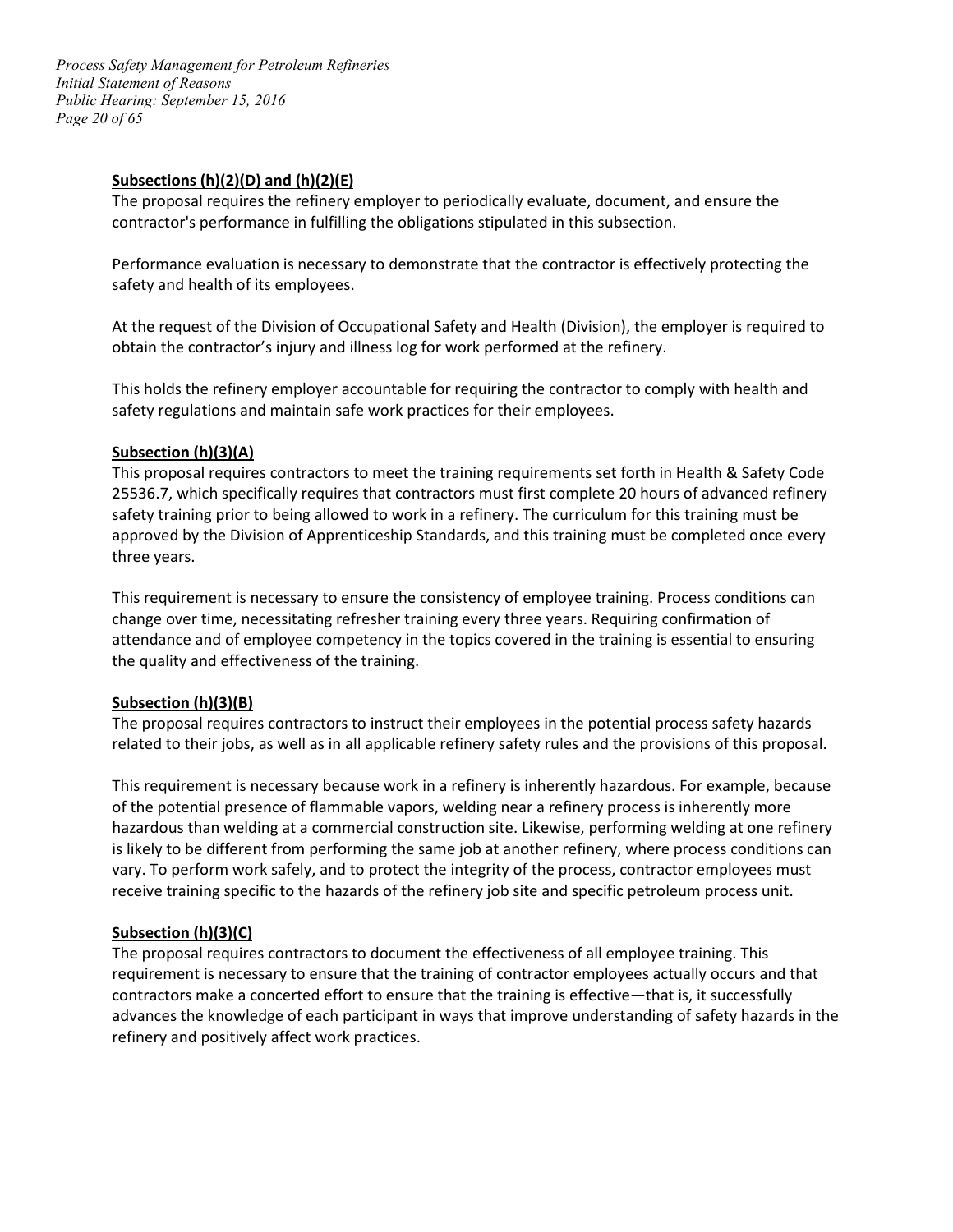*Page 21 of 65 Process Safety Management for Petroleum Refineries Initial Statement of Reasons Public Hearing: September 15, 2016* 

# **Subsection (h)(3)(D)**

 health procedures of both the refinery and the contractor. This requirement establishes the accountability of the contractor in ensuring that each employee is fully informed of safety and health procedures and is able to apply those procedures on the job competently. The proposal requires the contractor to ensure that its employees understand and follow the safety and

# **Subsection (h)(3)(E)**

 refinery. This requirement is necessary to ensure that the refinery employer is informed of the hazards that the contractor's work could introduce and allows the refinery employer to take protective actions and to advise the contractor of any restrictions that might apply to the contractor's work. This process hot surfaces, fall protection, and others. Contractors have expertise in the hazards associated with their employers, thereby improving process safety and the safety of contractor and refinery employees. The proposal requires the contractor to advise the refinery employer of hazards presented by the contractor's work, as well as any other hazard identified by the contractor while performing work in the identifies possible hazards and promotes efforts to eliminate or minimize process safety hazards, as well as hazards associated with confined spaces, lock-out/tag-out procedures, hazardous chemical emissions, work. This provision provides a vehicle for improving communication between contractors and refinery

#### **Subsection (i) Pre Start-Up Safety Review**

#### **Specific Purpose**

 turnaround. The employer is required to conduct a Pre Start-Up Safety Review (PSSR) for new processes and for modified processes if the modification necessitates a change in PSI, such as the start-up following a

#### **Necessity**

 processes. This is necessary to provide relevant information to operators and to ensure the operators are trained on the changes prior to start-up, which ensures safe start-up of the unit. The employer is required to conduct a PSSR prior to the start-up of a process and for modified

#### **Subsection (i)(1)**

 limits, the employer must amend its PSI, which would trigger the requirement to conduct a PSSR prior to The employer must perform a PSSR for new processes and for modified processes if the modification necessitates a change in PSI. For example, if a modification causes a change in the safe upper operating restarting the process. The employer is also required to conduct a PSSR for all turnaround work performed on a process, as defined.

 This is necessary to ensure that the employer carefully assesses the function, performance, and integrity of new or modified processes before starting them. Failure of a single piece of equipment can cause or contribute to a major incident. Requiring a comprehensive PSSR is necessary to ensure safety during the start-up process.

# **Subsections (i)(2) and (i)(2)(A)**

 performed in accordance with design specifications. This is necessary to ensure proper oversight and The employer is required to confirm that all construction, maintenance, and repair work has been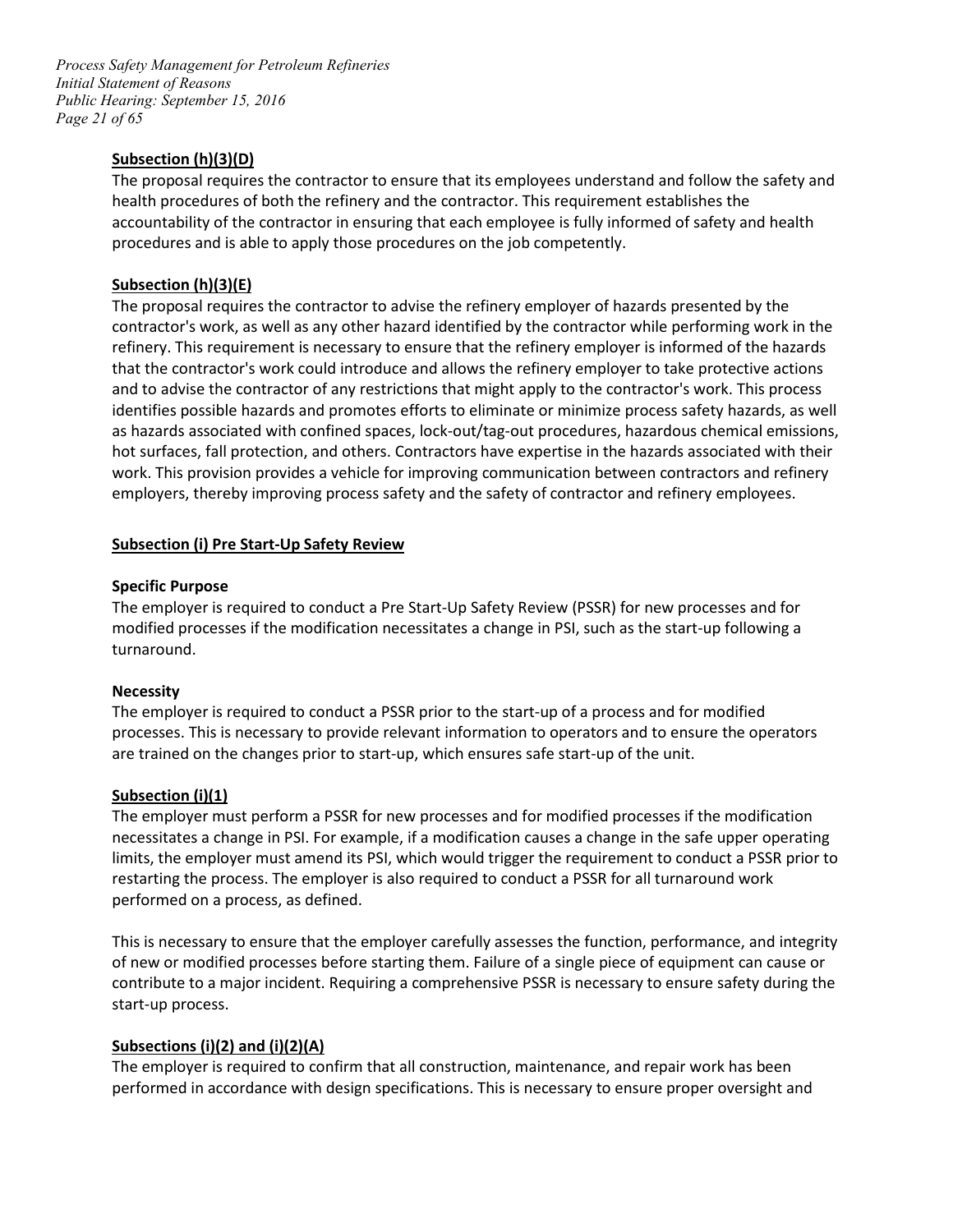*Page 22 of 65 Process Safety Management for Petroleum Refineries Initial Statement of Reasons Public Hearing: September 15, 2016* 

> accountability regarding the quality of work performed on a process (including by contractors) before the process starts.

# **Subsection (i)(2)(B)**

The employer is required to ensure that all process equipment has been maintained and is operable in accordance with design specifications. This is necessary to ensure the safety of process equipment.

# **Subsection (i)(2)(C)**

 necessary to ensure the safety of the process and of employees who respond to an incident. The employer is required to ensure that effective safety, operating, maintenance, and emergency procedures are in place prior to starting a new or modified process. This is necessary to ensure the safe operation of the process during start-up operations. Emergency procedures enable employees to respond effectively in the event an upset or emergency condition occurs during start-up. This is

#### Subsection (i)(2)(D)

 process, the employer is required to implement or otherwise resolve the recommendations made by mechanisms that could affect the integrity of a process are considered; all potential process safety The employer is required to perform a PHA, HCA, DMR, and SPA for new processes. Prior to starting a any of the teams performing these analyses. This requirement is necessary to ensure all damage hazards are identified, prioritized, and mitigated; and inherent safety measure and safeguards are effectively applied.

 For new or modified processes, the employer is required to implement all changes in accordance with the requirements of the MOC procedures. This is necessary to ensure proper oversight of process safety before, during, and after implementation of a change.

# **Subsection (i)(2)(E)**

The employer is required to ensure that each operating employee and maintenance employee has completed training pertaining to the start-up procedure. This is necessary to ensure that employees are properly trained and qualified to implement the start-up procedures. This promotes safe operations in the refinery.

#### **Subsection (i)(3)**

 the operating conditions participates in the PSSR. The information and experience provided by employees contributes to the safe start-up of a new or modified process and promotes safe operations The employer is required to involve operating or maintenance employees who have expertise and experience in the operations and engineering of the process being started. This requirement is necessary to ensure that at least one employee who routinely works on the process and understands in the refinery.

#### **Subsection (j) Mechanical Integrity**

#### **Specific Purpose**

The employer is required to ensure the mechanical integrity of all process equipment.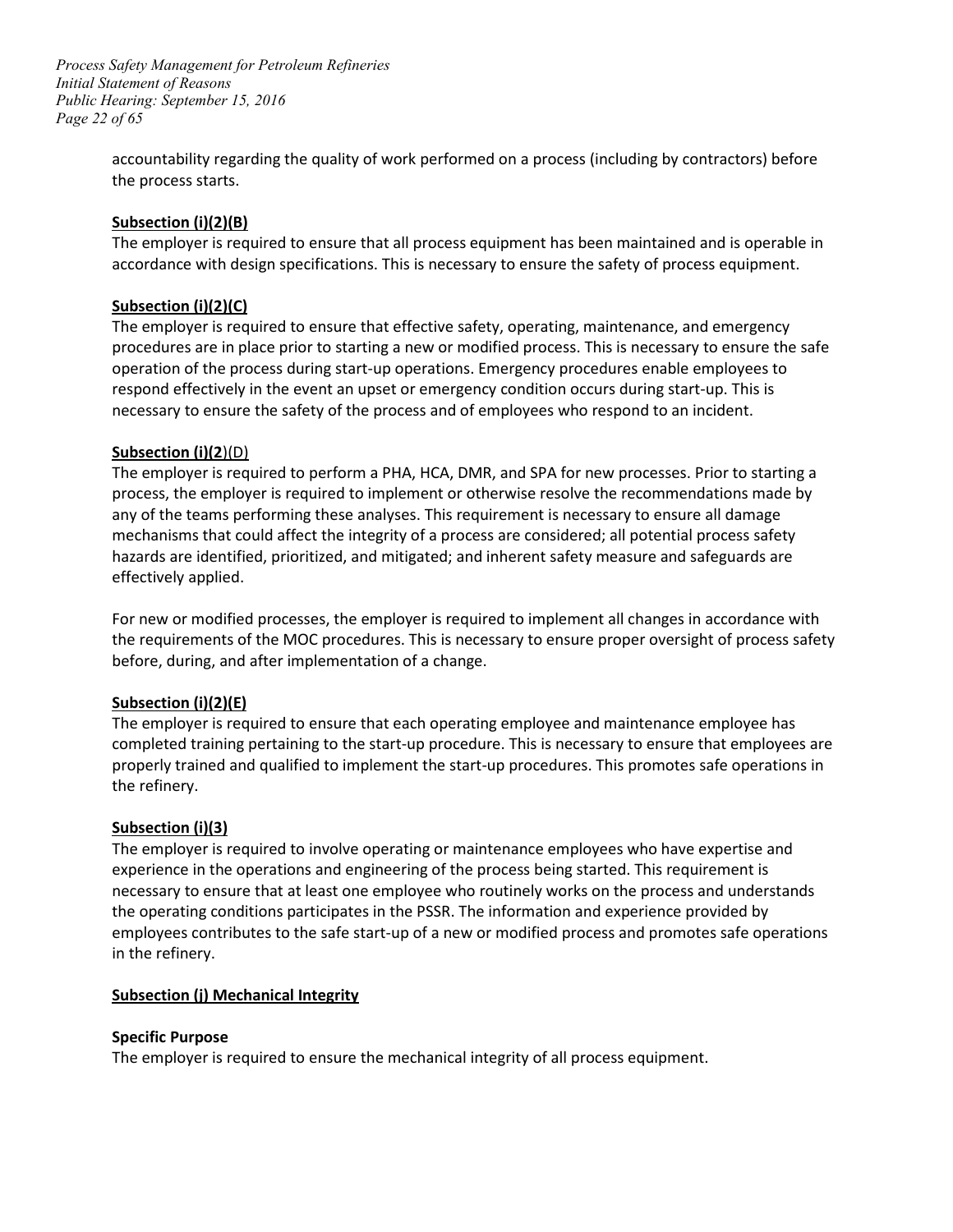*Page 23 of 65 Process Safety Management for Petroleum Refineries Initial Statement of Reasons Public Hearing: September 15, 2016* 

> The purpose is to ensure the safe operation of all processes, prevent process incidents, and ensure the reliability of safety and utility systems that prevent process incidents.

#### **Necessity**

 The proposed requirements are necessary to ensure the mechanical integrity and safety of process equipment. The failure of a single piece of equipment can cause or contribute to a major incident. For example, a pressure relief valve that fails to open due to poor inspection and maintenance can result in dangerous overpressuring in a process.

#### **Subsections (j)(1)(A) and (B)**

 maintenance activities on process equipment, consistent with the PSI. The employer is required to develop, implement, and maintain effective written procedures to ensure the ongoing integrity of process equipment, including providing clear instructions for safely conducting

 This requirement is necessary to document the employer's efforts to develop and maintain an effective mechanical integrity program. This ensures the integrity of process safety equipment and safe operations in a refinery.

#### **Subsection (j)(1)(C)**

 The employer is required to make mechanical integrity procedures and inspection documents readily accessible to employees and employee representatives. This is necessary to ensure the accountability and transparency of information, which promote employee safety. Providing information to employees and representatives helps ensure the effectiveness of the program.

#### **Subsections (j)(2)(A–C)**

 consistent with the manufacturer's recommendations, with RAGAGEP, or with other equally or more equipment. The requirements are necessary to ensure that issues related to the performance of process also necessary to ensure that the employer's internal standards are equally or more protective The employer is required to perform inspections and tests on process equipment using procedures that meet or exceed RAGAGEP. The employer is required to conduct inspections and tests with a frequency protective internal standards. The employer is required to increase the frequency of inspections and tests if necessary, based on the operating experience with the equipment. This is necessary to provide transparency and accountability in the employer's programs. This ensures the quality, integrity, and appropriateness of all process equipment and procedures for maintaining, inspecting, and testing the equipment are identified through testing and inspections to prevent malfunction. The requirements are compared to RAGAGEP.

 inspection or test performed, the results of the inspection or test, and the serial number or other identifier of the process equipment. This is necessary to establish a consistent performance standard for The employer is required to retain a certification record to document that process equipment testing and inspections meet the requirements of this proposal. The record must identify the date of the inspection, the name of the person who performed the inspection or test, a description of the testing and inspections related to process equipment.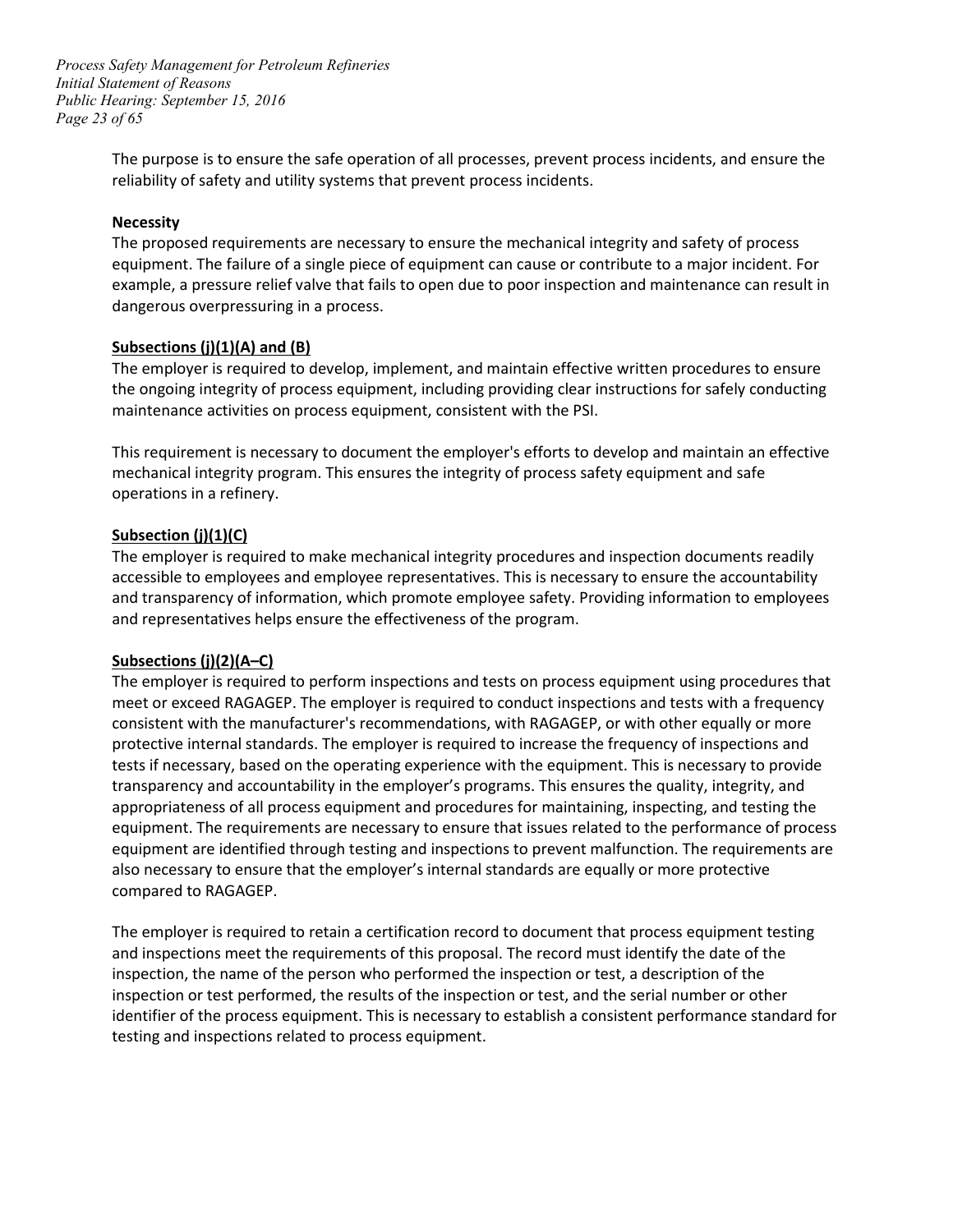*Page 24 of 65 Process Safety Management for Petroleum Refineries Initial Statement of Reasons Public Hearing: September 15, 2016* 

# **Subsection (j)(3)(A)**

 RAGAGEP or other equally or more protective internal standards, in order to ensure safe operation. This The employer is required to correct deficiencies in process equipment in a manner consistent with is necessary to ensure that equipment deficiencies are corrected properly, using standards that are equally or more protective compared to RAGAGEP.

# **Subsection (j)(4)**

 codes. The employer is required to establish a process for evaluating new or updated codes and standards and implementing changes as appropriate to ensure safe operation. The employer is required to ensure that all process equipment complies with the PSI and that the equipment is suitable for its intended use, fabricated from the proper materials of construction, and compliant with design specifications and all applicable codes and standards. The employer is required to ensure that new or existing equipment for which no RAGAGEP exists is designed, constructed, installed, maintained, inspected, tested, and operating in a safe manner. The employer is required to inspect to ensure all maintenance materials, spare parts, and equipment meet design specifications and applicable

 design and construction to installation and operation. This is necessary to ensure that employers meet standards that may be amended in response to process incidents in the industry. This is necessary to These requirements are necessary to ensure the safety and integrity of all process equipment, from or exceed recognized standards and implement changes in response to new or updated codes and promote safe operation and ensure that process equipment complies with current standards. This protects the safety of employees and the integrity of refinery processes.

#### **Subsection (k) Damage Mechanism Review**

#### **Specific Purpose**

 $\overline{a}$ 

 The employer is required to conduct a Damage Mechanism Review (DMR) on mechanisms that may include corrosion by acidic fluids, cracking due to excessive stress, erosion by continued wear in the same location, fatigue due to high temperatures, and mechanical failures caused by excessive loads. The affect or damage process equipment and lead to a major incident. Examples of damage mechanisms physical damage to pipes, valves, and other process equipment caused by these mechanisms has been identified as a cause of serious process failures in refineries.

 the refinery sector, including at Chevron's El Paso, Texas, refinery (1988), Chevron's Pascagoula, Mississippi, refinery (1988 and 1993), Chevron's Salt Lake City, Utah, refinery (2002), Chevron's Tesoro's Anacortes, Washington, refinery (2010), the Regina, Saskatchewan, refinery (2011), and the BP Gaps in damage mechanism procedures have been identified as important contributors to incidents in Richmond, California, refinery (2007 and 2012), the Silver Eagle refinery in Woods Cross, Utah (2009), Cherry Point, Washington, refinery (2012).<sup>3</sup>

Refineries currently operating in California have a procedure to conduct a DMR. Under the proposed subsection, the employer is required to establish a team with specific expertise to identify damage mechanisms and develop recommendations to mitigate them. The recommendations of the DMR team

<span id="page-23-0"></span> *Chevron Richmond Refinery Fire,* pp. 24-30. 3 U.S. Chemical Safety and Hazard Investigation Board (CSB), (April 2013), *Interim Investigation Report on the*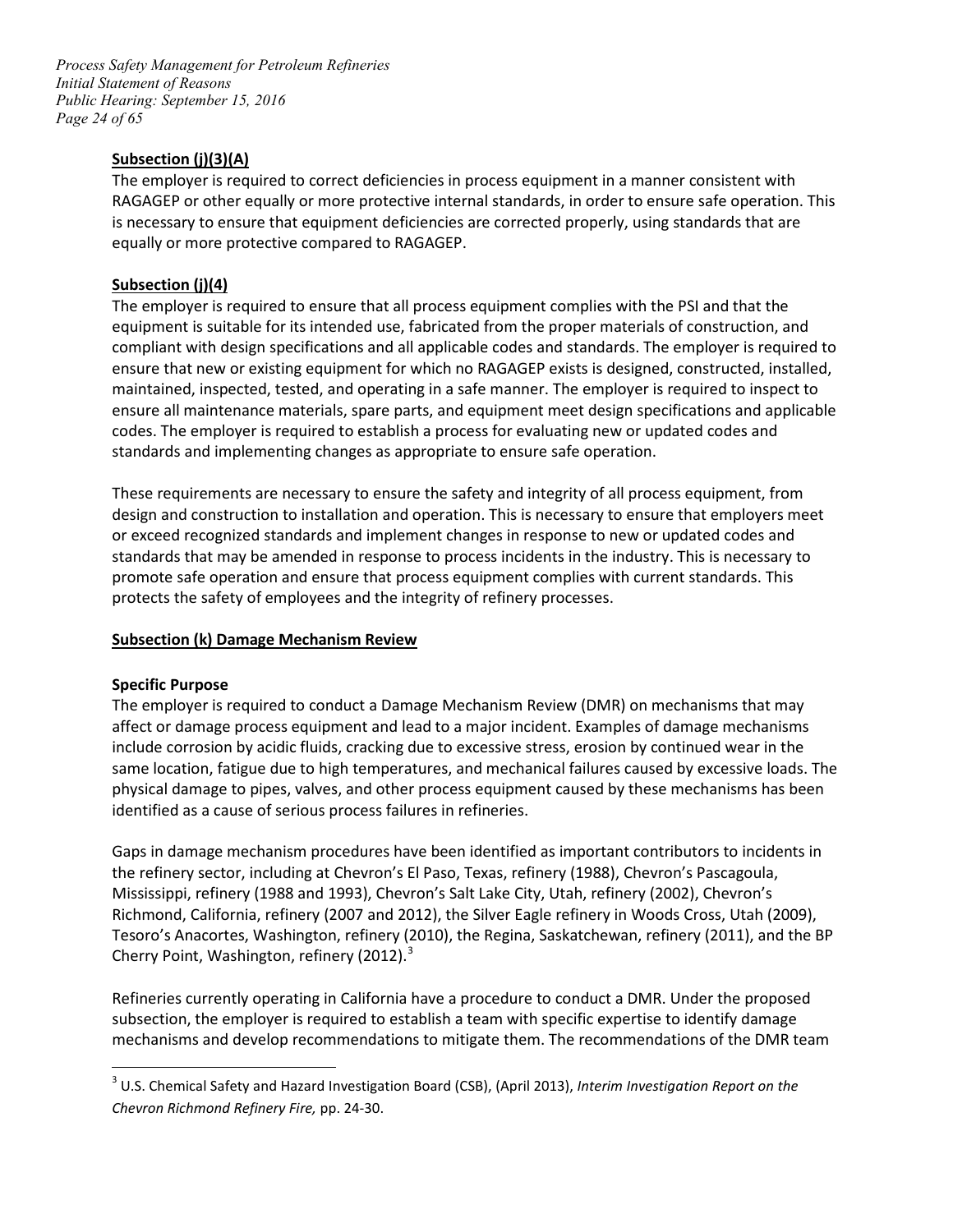*Page 25 of 65 Process Safety Management for Petroleum Refineries Initial Statement of Reasons Public Hearing: September 15, 2016* 

> are to be documented in a written report, revalidated every five years, and communicated to the PHA its own findings and recommendations to the refinery management, which uses this information to team, which incorporates the recommendations into the PHA evaluation. The PHA team communicates prioritize and develop corrective actions.

#### **Necessity**

 inspection frequency. This is necessary to help prevent process failures that could cause employee A DMR is necessary to identify deficiencies in and degradation of the mechanical and structural integrity of processes. A DMR assists in determining the appropriate selection of construction materials and injuries or incidents.

 implement a uniform, timely, and comprehensive DMR program. The subsection introduces a DMR performance standard that requires refineries to design and

#### **Subsections (k)(1), (k)(2), (k)(3), (k)(4), and (k)(5)**

 Within five years, the employer must conduct a DMR for each process in which a damage mechanism exists. Half of these DMRs must be conducted within three years. The employer is required to prioritize DMRs based on the process history, the PHA schedule, and inspection records. All DMRs must be are identified and prioritized in a timely manner. The proposal integrates the DMR schedule with the with the PHA schedule, the proposed DMR schedule improves the integration of DMR findings into PHAs for each process. By requiring a prioritization process, the proposal ensures that DMRs for the most revalidated every five years. The imposed time limits are necessary to ensure that damage mechanisms PHA schedule, which gives the employer flexibility in aligning priorities for implementation. By aligning serious hazards—those with the greatest potential for a major incident—are conducted earlier, rather than later. For processes that do not have a damage mechanism, a DMR is not required but the employer is required to document the rationale. This is necessary to ensure accountability and transparency.

 The employer is required to conduct DMRs for new processes and as part of a major change. In addition, where a damage mechanism is identified as a contributing factor in an incident investigation, the employer shall review the most recent DMRs that are relevant to the investigation. If a DMR has not been performed on the processes that are relevant to the investigation, the incident investigation team shall recommend that a DMR be conducted and completed within a specified timeframe. This is necessary to ensure damage mechanisms are evaluated for all processes. This ensures the integrity of the process and prevents newly introduced or unknown hazards from causing unintended safety consequences.

 construction, which may be 5 or 9 chrome or stainless steel that is resilient to high-temperature sulfidation. Further, when a damage mechanism is identified as a contributing factor in an incident, such This is necessary to ensure the integrity of all related process equipment that may be affected by the For example, high-temperature sulfidation, as a damage mechanism, can cause general thinning and degradation in piping. If a refinery seeks to replace existing carbon steel piping with chrome piping, which is more resilient to sulfidation, a DMR is performed to determine the appropriate material of as ruptured carbon steel piping caused by high-temperature sulfidation, an incident investigation team may recommend a DMR be conducted on all piping where high-temperature sulfidation could occur. same damage mechanism.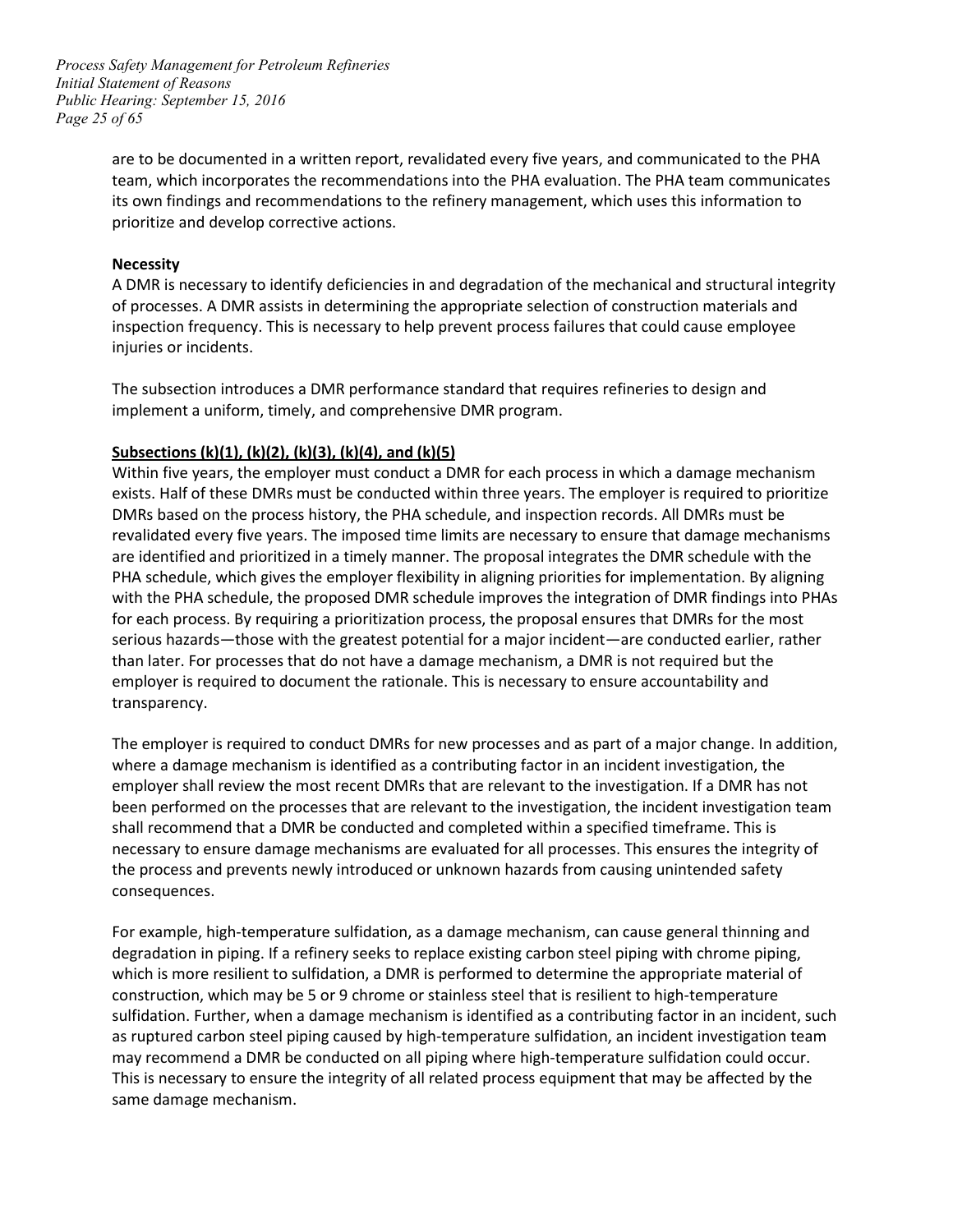*Page 26 of 65 Process Safety Management for Petroleum Refineries Initial Statement of Reasons Public Hearing: September 15, 2016* 

#### **Subsections (k)(6) and (k)(7)**

 employer is required to establish DMR teams with relevant expertise and ensure the findings and ensure the quality and effectiveness of the DMRs performed by a refinery. DMRs must be performed by a team with specific types of expertise. This is necessary because damage mechanisms are complex and require specialized knowledge, including DMR methodology. The recommendations are made available to the PHA team. The employer is required to provide for employee participation on DMR teams to ensure transparency and accountability. These requirements

#### **Subsection (k)(8)**

 diagrams, potential damage mechanisms, materials of construction, methods of prevention, and operating parameters. This is necessary to ensure the comprehensiveness of the DMRs performed and The employer must include five types of analyses in a DMR, including assessment of process flow establish a consistent performance standard.

# **Subsection (k)(9)**

 failures caused by excessive loads. The physical damage to pipes, valves, and other process equipment Examples of damage mechanisms include corrosion by acidic fluids, cracking due to excessive stress, erosion by continued wear in the same location, fatigue due to high temperatures, and mechanical caused by these damage mechanisms has been identified as a cause of serious process failures in refineries.

This subsection is intended to provide examples of damage mechanisms found in refineries.

#### **Subsection (k)(10)**

 process. The employer is required to review the industry-wide experience with the process, as well as all employer are complete and that refineries learn from their own experience with the process. Requiring a review of the industry-wide experience with damage mechanisms for a specific process is necessary to ensure that all refineries benefit from the experience of others. The employer is required to assess the inspection history and previous damage mechanism data for the applicable standards, codes, and practices. This is necessary to ensure that the DMRs performed by the

# **Subsections (k)(11), (k)(12), and (k)(14)**

 damage that was identified, as well as recommendations for preventing the damage from recurring. The employer must prepare a DMR report that includes a description of all damage mechanisms analyzed for a process. The report must also include recommendations for temporarily mitigating the

The DMR report must be provided to and, upon request, reviewed with employees whose work assignments are within the process unit described by the DMR. The employer is required to retain DMR reports for the life of the process unit.

 Documentation is necessary to ensure that the required DMR information is recorded by each refinery budget time and materials necessary to proactively mitigate potential problems and ensure the integrity and retained over time, ensuring transparency and accountability of damage mechanism identification, control, and mitigation. This risk-based assessment enables the employer to anticipate problems and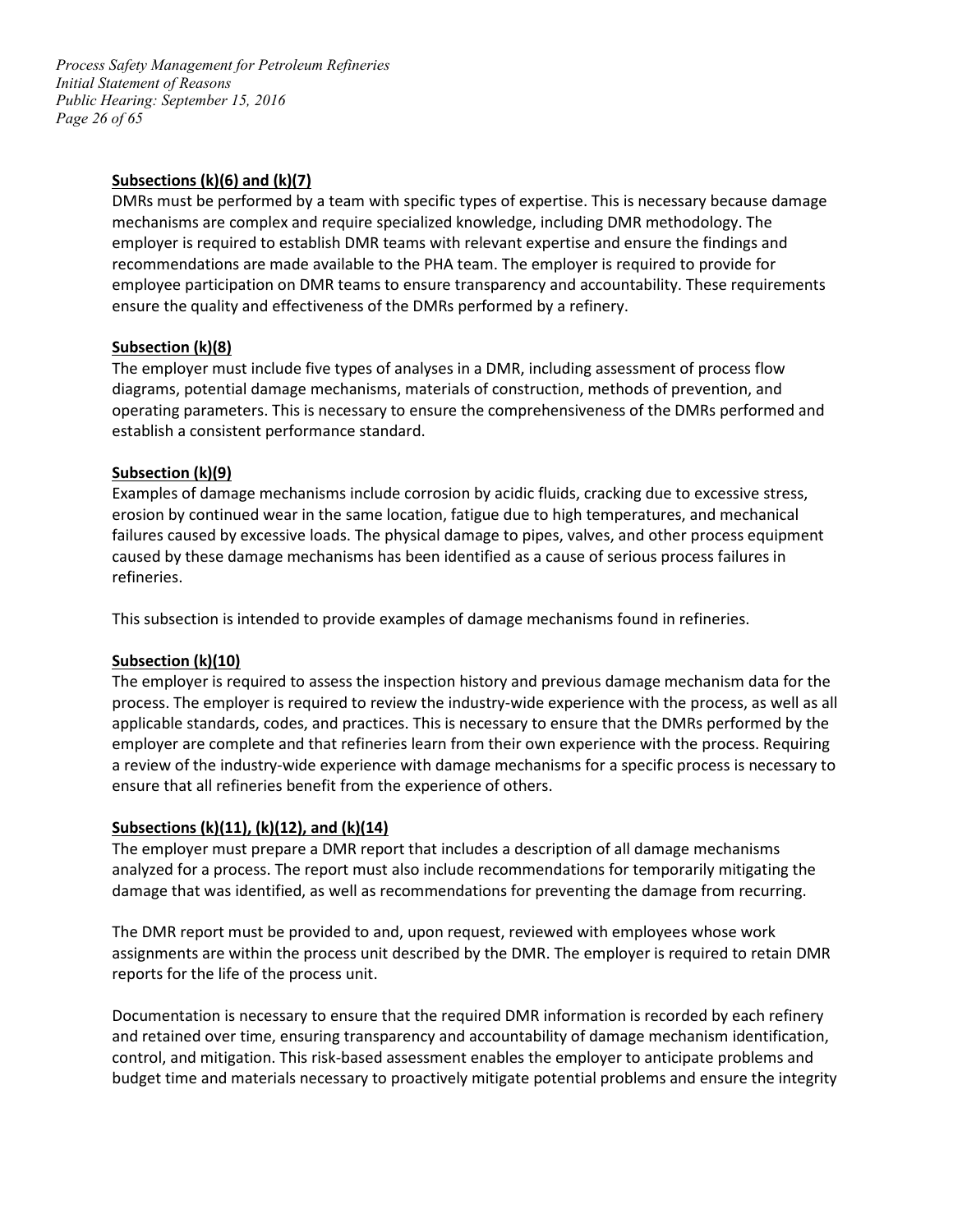*Page 27 of 65 Process Safety Management for Petroleum Refineries Initial Statement of Reasons Public Hearing: September 15, 2016* 

> of the process. Standardized DMR reporting requirements are necessary for monitoring and evaluation over time and across the industry.

#### **Subsection (k)(13)**

 subsection (x). This requirement is necessary to ensure accountability and transparency and ensure that The employer must implement all recommendations made by a DMR team in accordance with the employer takes appropriate and timely corrective actions to implement DMR recommendations.

#### **Subsection (***l***) Hierarchy of Hazard Controls Analysis (HCA)**

#### **Specific Purpose**

 safety measures and safeguards in a specific sequence and priority order. The HCA includes: The employer is required to ensure the safety and integrity of refinery processes by applying inherent

 chemistry of a process that eliminate the hazards of a chemical are usually considered first-order that can serve the same function but is nontoxic. *First-Order Inherent Safety Measure.* This is a measure that eliminates a hazard. Changes in the inherent safety measures—for example, by substituting a toxic chemical with an alternative chemical

*Second-Order Inherent Safety Measure.* This is a measure that effectively reduces a risk by reducing the severity of a hazard or the likelihood of a release, without the use of add-on safety devices. Changes in process variables to minimize, moderate, or simplify a process are usually considered second-order inherent safety measures—for example, by redesigning a high-pressure, high-temperature system to operate at ambient temperatures and pressures.

 *Passive Safeguard.* This is a process or equipment design feature that minimizes a hazard by reducing either its frequency or its consequence, without the active functioning of any device—for example, a diked wall around a storage tank of flammable liquids designed to contain a potential release.

 *Active Safeguard.* This is a control, alarm, safety instrumented system or other mitigation system that is used to detect and respond to deviations from normal process operations—for example, a pump that is shut off using a high-level switch.

 *Procedural Safeguard.* This is a policy, operating procedure, training program, administrative check, emergency response, or other management approach that is used to prevent incidents or minimize the effects of an incident. Examples include hot work procedures and emergency response procedures.

 The HCA subsection requires that first- and second-order inherent safety measures be prioritized over passive or active safeguards, which must be prioritized over procedural safeguards.

#### **Necessity**

 This subsection establishes a consistent performance standard. This is necessary to ensure that refineries evaluate and implement the most effective approaches to preventing or mitigating process safety hazards. These requirements are intended to improve the safety of refinery processes.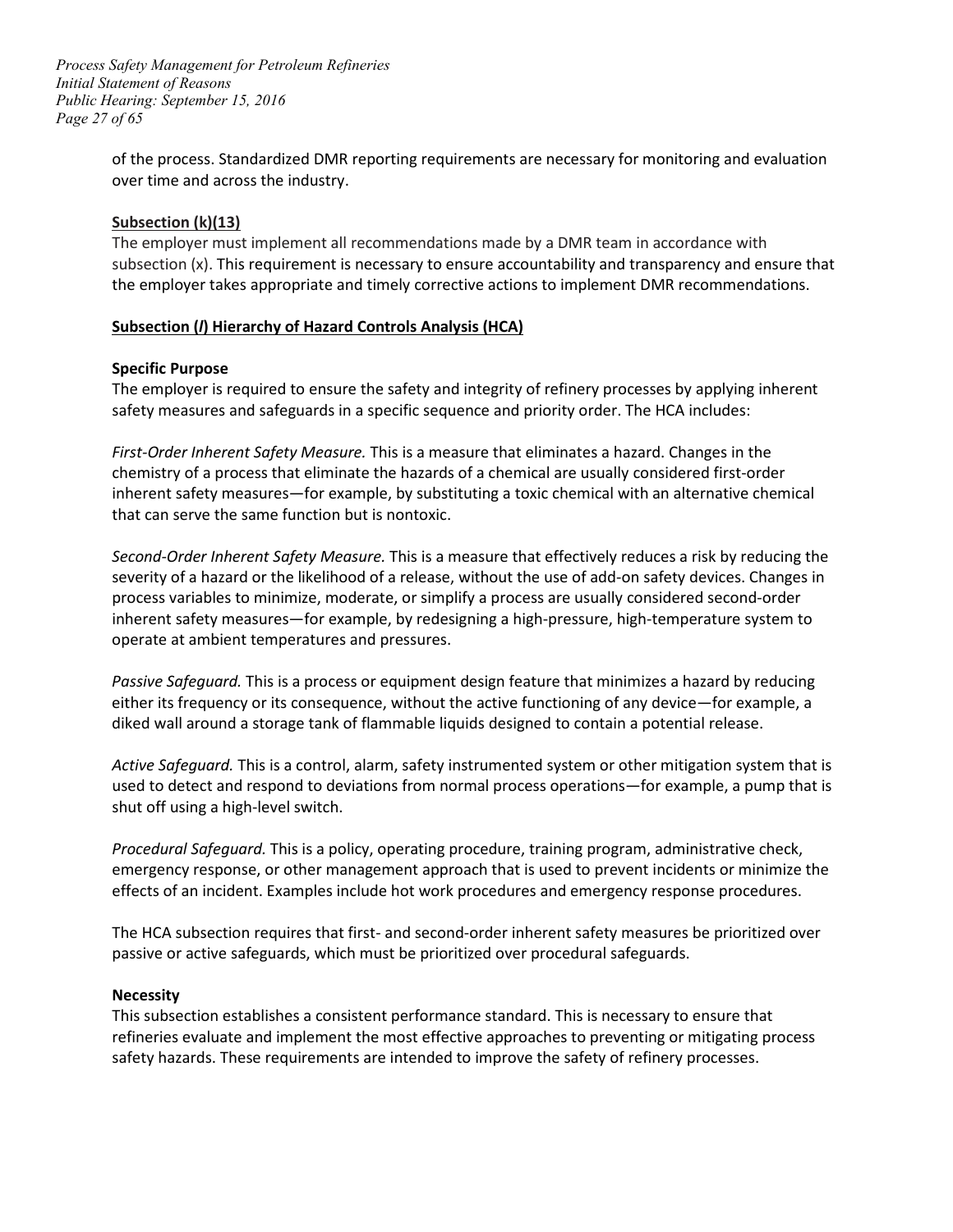*Page 28 of 65 Process Safety Management for Petroleum Refineries Initial Statement of Reasons Public Hearing: September 15, 2016* 

> material with a nonhazardous material to eliminate the corrosive effects on the pipe—a first-order less intense or less likely to occur—a second-order inherent safety measure; (3) apply welded patches automated corrosion probes that continuously monitor thresholds of safe operation—an active safeguard; (5) conduct routine inspections of the thickness of the pipe—a procedural action; or (6) take For example, to address pipe corrosion caused by high temperatures and sulfidation, the following sequence and priority order represent possible corrective actions: (1) replace the highly hazardous inherent safety measure; (2) change the process conditions to reduce the corrosive effects so they are over thinning sections of pipe to prevent a leak from occurring—a passive safeguard; (4) install various combinations of these actions.

# **Subsection (***l***)(1)**

 Within five years, the employer must conduct an initial HCA as a standalone analysis for all existing established through stakeholder input, is necessary to ensure that HCAs are conducted in a timely processes; 50% of these HCAs must be conducted within three years of the effective date of this section. All HCAs must be revalidated every five years. The proposal integrates the HCA schedule with the PHA schedule, which gives the employer flexibility to align schedules. The proposed HCA schedule, manner.

# **Subsection (***l***)(2)**

 that result from the investigation of a major incident; (3) as part of an MOC review, whenever a major change is proposed; and (4) during the design and review of new processes, process units, and facilities, and their related process equipment. An HCA is necessary in each of these cases to ensure the most The employer must conduct an HCA in the following cases: (1) for all recommendations made by a PHA team for each scenario that identifies the potential for a major incident; (2) for all recommendations effective solutions and inherently safer strategies are identified. Each of these analyses represents an opportunity to reevaluate process safety problems and consider new approaches to solving them.

#### **Subsection (***l***)(3)**

 The proposal requires that HCAs be documented, performed, updated, and revalidated by a team with specific types of expertise. The team must include one member with expertise in the HCA method being employee participation on HCA teams. The inclusion of an operating employee is necessary to ensure that the team has at least one member who routinely works on the process. Employers are required to used and one operating employee who currently works on the process and has experience and knowledge specific to the process being evaluated. The proposal requires the employer to provide for consult individuals with expertise in damage mechanisms, process chemistry and control systems as needed. This is necessary to ensure adequate expertise and employee participation when performing the HCA.

#### **Subsection (***l***)(4)**

 (3) identify, analyze, and document all inherent safety measures and safeguards for each process safety The HCA team is required to: (1) compile or develop all risk-relevant data for each process or recommendation; (2) identify, characterize, and prioritize risks posed by each process safety hazard; and hazard in a prescribed sequence and priority order. This is necessary to ensure the HCA is comprehensive.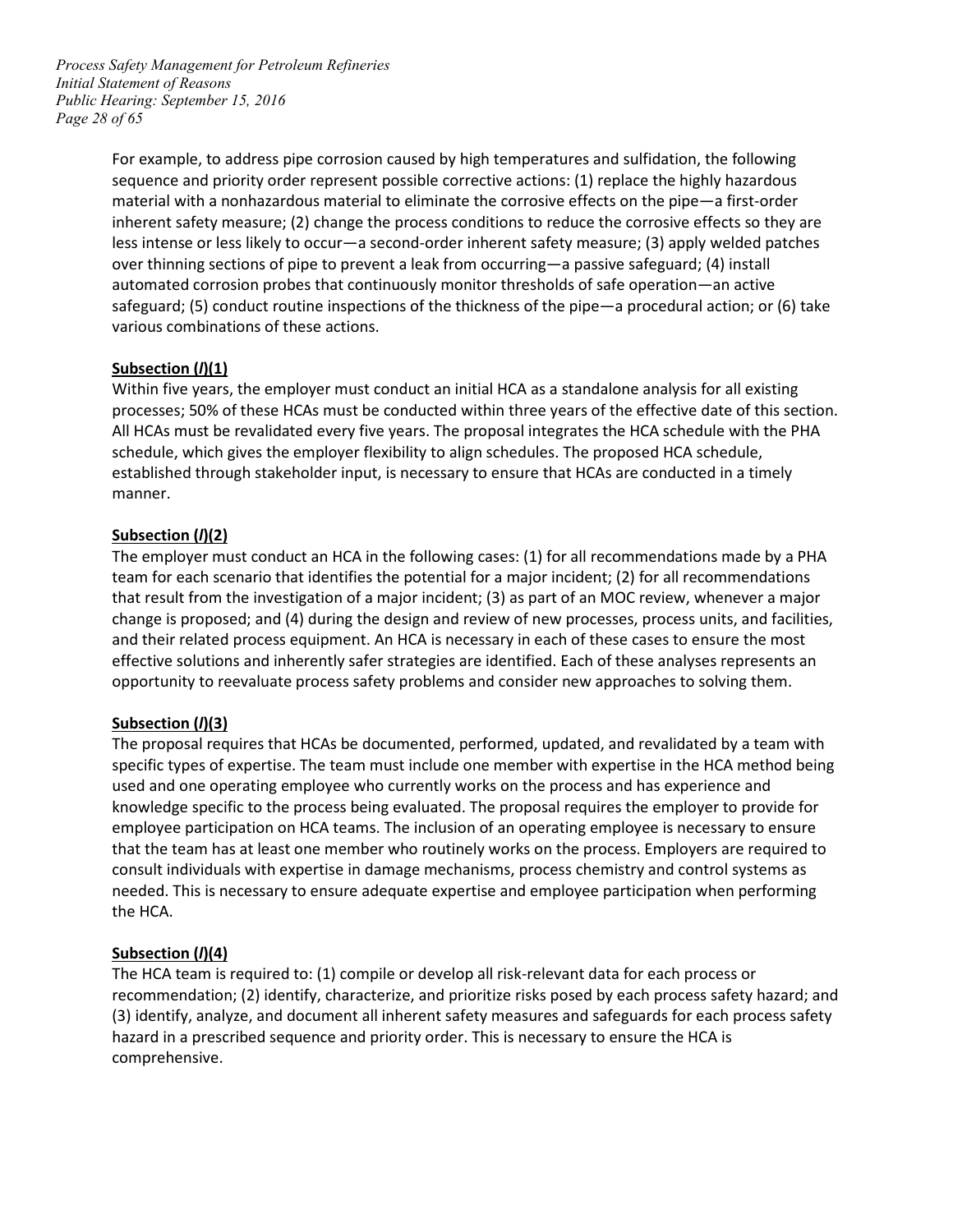*Page 29 of 65 Process Safety Management for Petroleum Refineries Initial Statement of Reasons Public Hearing: September 15, 2016* 

> The employer is required to develop a protocol to ensure that the HCA team analyzes and documents publicly available information on inherent safety measures and safeguards that have been (1) achieved agency or a local California agency, in a regulation or report. This is necessary to ensure that the HCA in practice by the petroleum refining industry and related industrial sectors and (2) have been required or recommended for the petroleum refining industry and related industrial sectors, by a federal or state teams have sufficient information to develop recommendations that are effective, feasible, and consistent with best practices.

> recommendations in the following sequence and priority order: first-order inherent safety measures, reduce any remaining risks. This is necessary to ensure inherently safer strategies are prioritized and identified to eliminate and reduce risk. For each process safety hazard that the HCA team has identified, the team is required to develop written second-order inherent safety measures, passive safeguards, active safeguards, and procedural safeguards. The HCA team shall develop recommendations to eliminate hazards to the greatest extent feasible using first-order inherent safety measures. The team shall reduce any remaining hazards to the greatest extent feasible using second-order inherent safety measures. Safeguards must each effectively

#### **Subsections (***l***)(5)**

 describes the makeup of the team and the HCA methodology used by the team; the hazards analyzed by recommended by the team for each hazard. These requirements are necessary to ensure transparency alter, or reject recommendations made by HCA teams. The HCA team is required to prepare a report within 90 days of developing the recommendations that the team; and a description of, and rationale for, the inherent safety measures and safeguards and accountability in the HCA process and to assess the extent to which refinery employers accept,

#### **Subsection (***l***)(6)**

 The employer is required to implement all HCA team recommendations in accordance with subsection team recommendations in a timely manner. (x). This requirement is necessary to ensure that the employer takes corrective action to implement HCA

#### **Subsections (***l***)(7)**

 to enable monitoring and evaluation over time. The employer is required to retain HCA reports for the life of each process. Report retention is necessary

#### **Subsection (m) Hot Work Permit**

#### **Specific Purpose**

 The employer is required to develop, implement, and maintain written procedures for the issuance of permits to contractors and others who perform hot work on the refinery property. Hot work refers to electric or gas welding, cutting, brazing, or any similar heat-, flame-, or spark-producing procedure or operation.

#### **Necessity**

This is necessary to ensure safe operations and protect workers.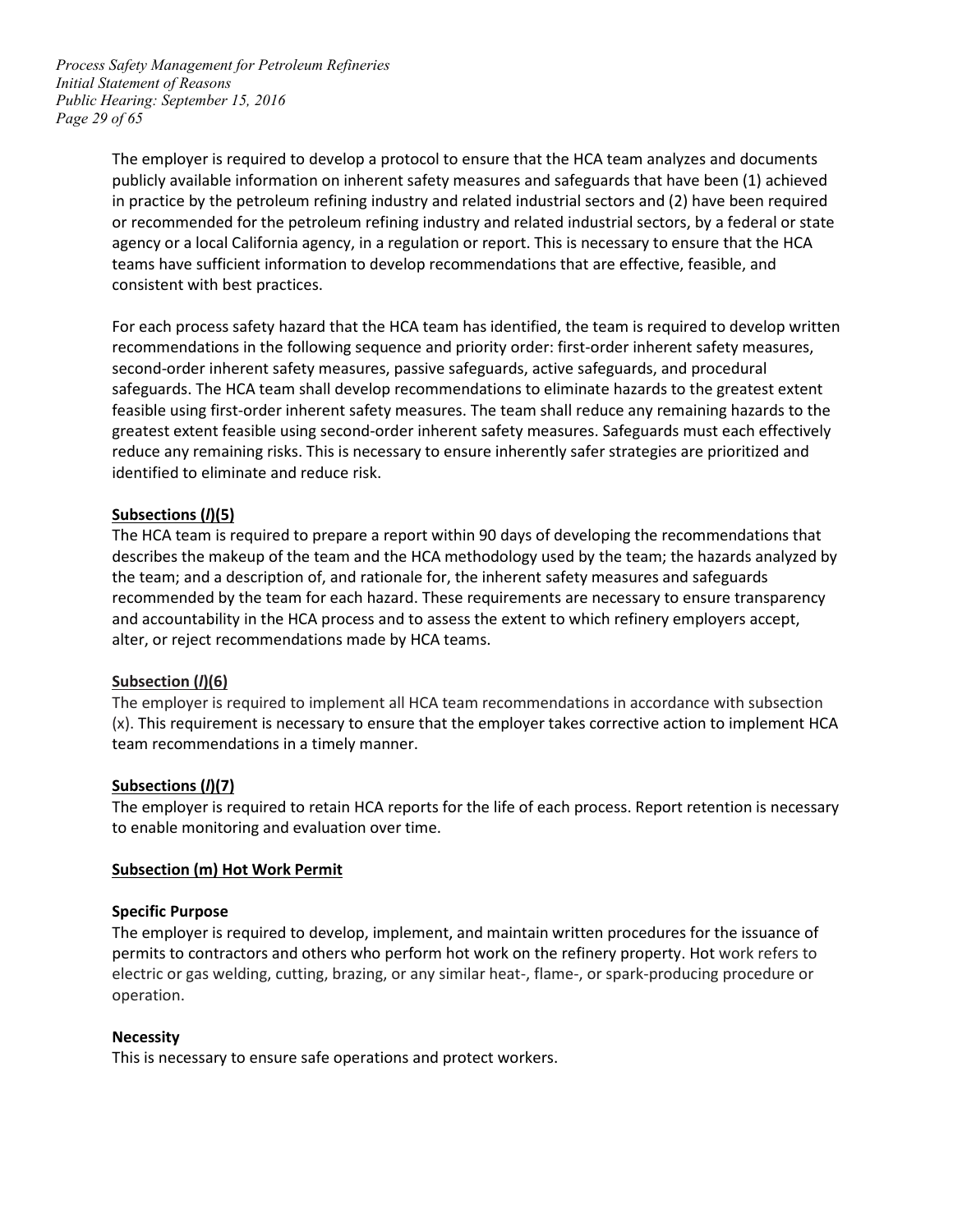*Page 30 of 65 Process Safety Management for Petroleum Refineries Initial Statement of Reasons Public Hearing: September 15, 2016* 

#### **Subsection (m)(1)**

 The employer is required to develop, implement, and maintain a written procedure for the issuance of and mitigated prior to starting hot work, during the work process, and at the conclusion of the work. hot work permits. This is necessary to ensure that the employer controls hot work operations in a consistent manner, using standard procedures to ensure that all potential hazards have been identified

# **Subsection (m)(2)**

 prior to initiation of hot work; (2) the dates and times during which hot work is to be performed; (3) the equipment or process on which the hot work is to be performed; and (4) the name and employer of the The employer is required to certify in its hot work permit: (1) that the applicable requirements of General Industry Safety Orders (GISO) Section 4848*, Fire Prevention and Suppression Procedures*, and Petroleum Safety Orders (PSO) Section 6777, *Hot Work Procedures and Permits* have been implemented party performing the hot work.

 whenever any of the operations and processes covered by Sections 4794(a) and 4850(a) are conducted soldering. Section 4850(a) pertains to electrical equipment when used to perform electric welding, GISO Section 4848 requires a refinery to establish a fire prevention and suppression procedure on its property. Section 4794(a) pertains to gas welding and cutting systems when used with gases and oxygen for welding, flame cutting, heating, and heat treating operations, including brazing and cutting, heating, and other operations and processes pertaining to electric welding, including resistance brazing and resistance soldering.

 hot work procedures and the contents of hot work permits. Before initiating hot work, Section 6777 available; (2) post the hot work permit in the work area or provide the employee with it performing the work; and (3) revoke a hot work permit under certain conditions. PSO Section 6755 defines the term "source of ignition." Section 6777 establishes the requirements of requires a refinery employer to: (1) ensure that suitable fire-extinguishing equipment is readily

This is necessary to ensure that the fire prevention requirements of existing regulations explicitly cover hot work performed in a refinery, which promotes safe operations.

#### **Subsection (m)(3)**

 The employer is required to retain hot work permits on file for a period of one year. This is necessary to ensure transparency and accountability.

#### **Subsection (n) Management of Change (MOC)**

#### **Specific Purpose**

 effective written MOC procedures in order to manage changes in process chemicals, technology, procedures, process equipment, or facilities. MOC procedures provide a rigorous review process to increase the risk of an existing hazard. The purpose of this section is to require refinery employers to develop, implement, and maintain ensure that a proposed change—including a temporary change—does not introduce a new hazard or

 comprehensive approach to managing change is necessary to ensure process safety. An MOC is required for temporary repairs, including temporary pipe repairs. A systematic and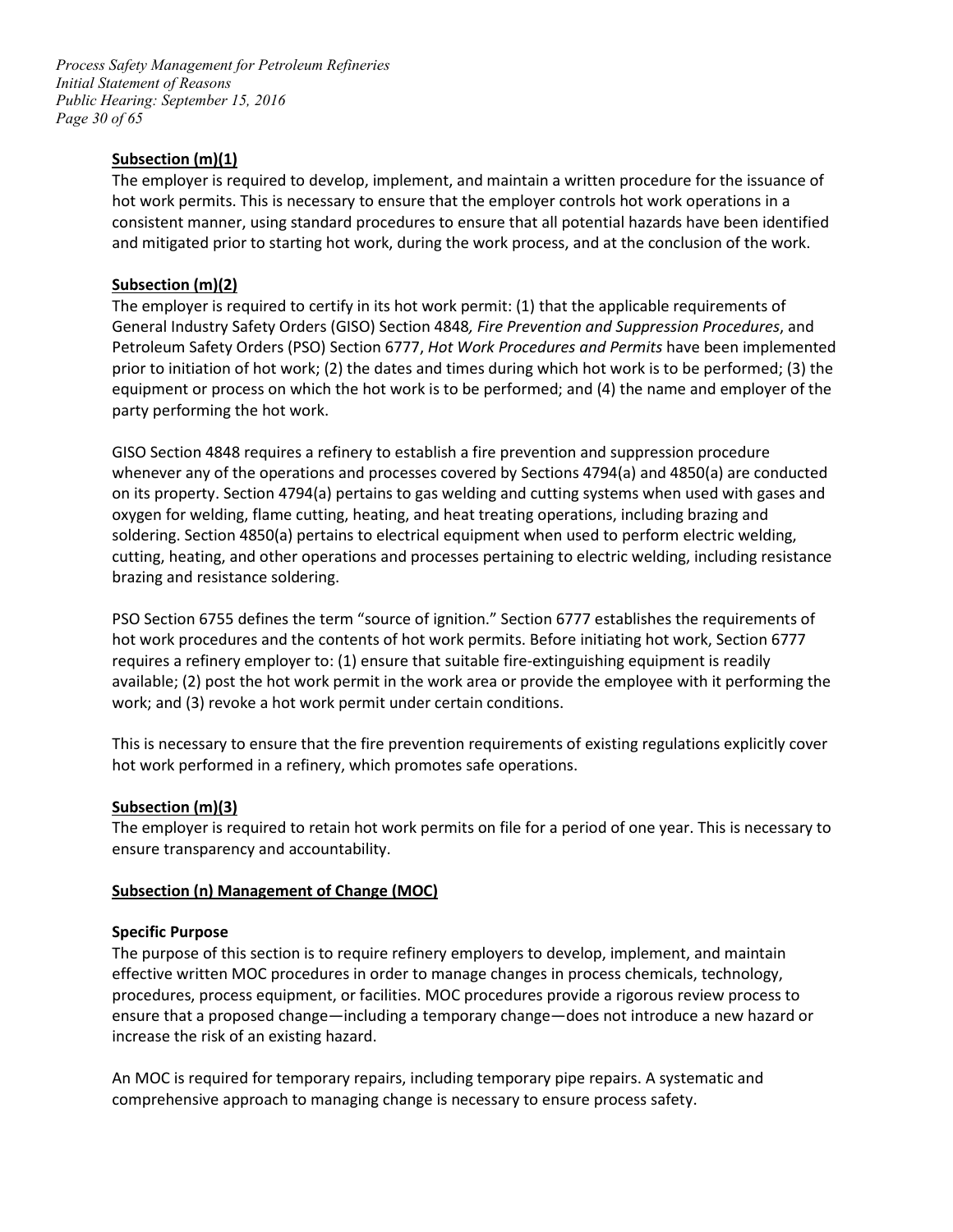*Page 31 of 65 Process Safety Management for Petroleum Refineries Initial Statement of Reasons Public Hearing: September 15, 2016* 

> The MOC procedures do not apply to "replacements-in-kind." An example is a corroded gate valve that needs to be replaced. A new gate valve produced by a different manufacturer may be installed without an MOC, provided the design specifications are the same.

> Prior to implementing a change, the MOC subsection requires the employer to thoroughly understand modifications to operating procedures, and (4) necessary authorizations. With this information, the and document: (1) the technical basis for the proposed change, (2) the time required for the change; (3) employer is required to proactively address the technical basis for any potential process safety hazards or risks that could result from the change. Effective MOC procedures require the employer to mitigate any process safety impacts of the change.

> The MOC subsection also requires the employer to perform an HCA prior to implementing a major change. The employer is required to use qualified personnel and appropriate methods for all MOCs, based upon the hazard, complexity, and type of change. The employer is required to provide for employee participation in the MOC process. MOC information and effective training must be provided to employees and employees of contractors. Where MOCs result in changes to PSI or Operating Procedures, the employer is required to amend and update the information and procedures accordingly.

#### **Necessity**

 modification is made without adequate review. MOC procedures help ensure that changes in process Effective MOC procedures are necessary because the risk of a process safety incident may increase if a chemicals, technology, procedures, process equipment, or facilities are performed safely.

#### **Section (n)(1)**

 manage changes in process chemicals, technology, procedures, process equipment or facilities, as well as temporary repairs, including temporary pipe repairs. This is necessary to ensure that the employer The employer is required to develop, implement, and maintain effective written MOC procedures to applies the MOC procedures to a broad range of potential process changes.

 The employer is also required to apply the MOC procedures to manage temporary repairs, including temporary pipe repairs. This is necessary because temporary repairs should not be considered permanent repairs, and the expiration dates are documented in the MOC.

 MOC analyses under PSM. Although MOC requirements exist in the current regulations, the new requirements are needed to ensure that refineries are effectively completing the MOC process for requirements will be enhanced by provisions requiring the use of qualified personnel and appropriate change is made to the hazardous processes that are found at petroleum refineries without appropriate review and without managing the predicted results of the change, the risk of an accident could increase The requirement to perform MOC analyses is not new. Refineries are currently required to perform physical changes to the refinery and its components and chemicals. Specifically, the existing MOC methods, employee participation, and, for major changes, a hierarchy of control analysis. If a proposed significantly.

 up to date, comprehensive, and continually maintained and improved. The requirements in this subsection are necessary to ensure that the employer's MOC procedures are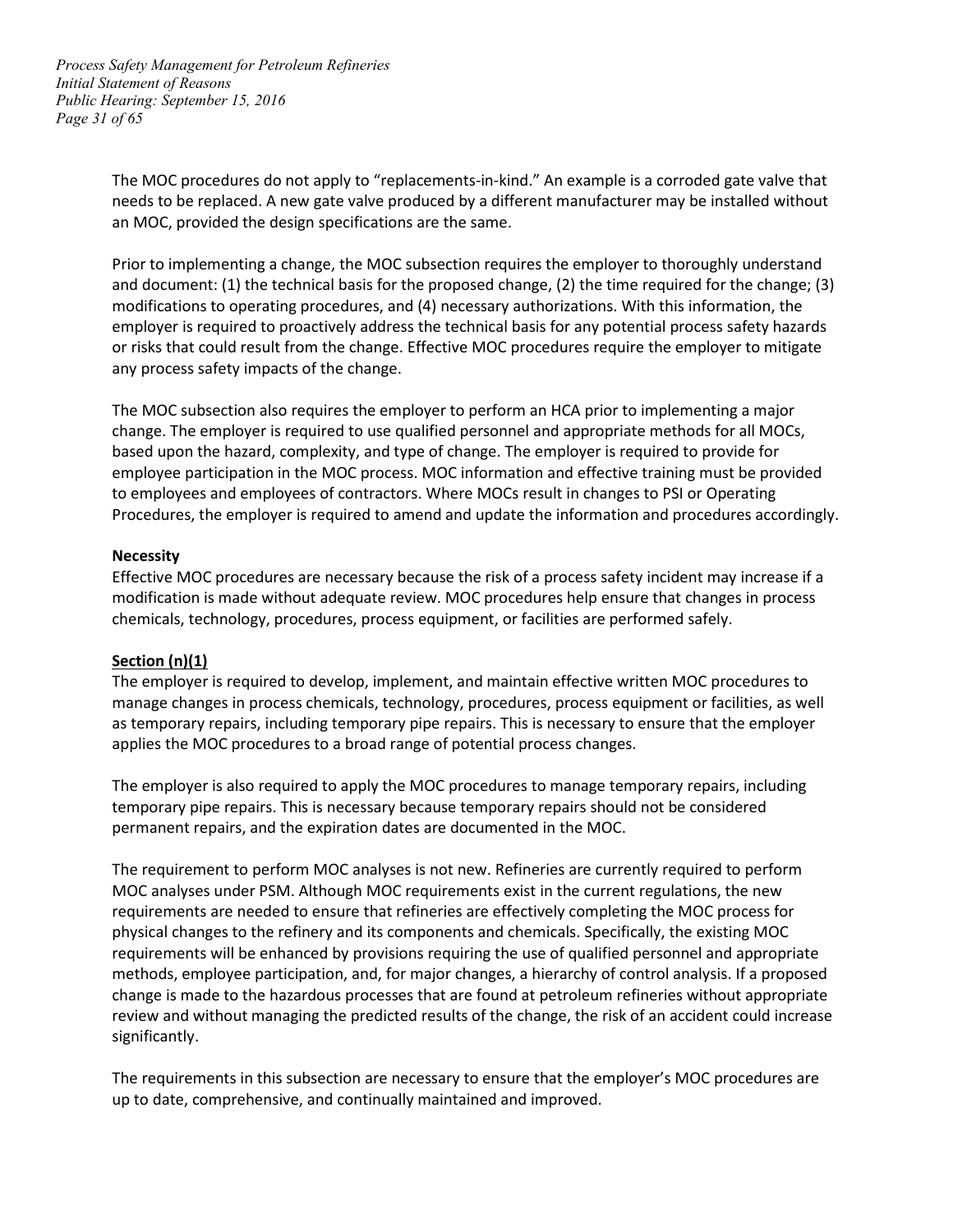*Page 32 of 65 Process Safety Management for Petroleum Refineries Initial Statement of Reasons Public Hearing: September 15, 2016* 

# **Subsection (n)(2)**

 Prior to implementing any change, the employer is required to address and document: (1) the technical potential process safety impacts of the change, which are necessary to evaluate for effects on the health and safety of employees; (3) modifications in the Operating Procedures, which are necessary to ensure basis for the proposed change, which is necessary for assessing risk(s) associated with the change; (2) the safe operation of the facility; (4) the time required for the change, which is necessary to safely complete the change or determine relevant expiration dates of temporary repairs; and (5) authorizations required for the change, in order to ensure accountability.

These requirements are necessary to ensure that the employer's MOC procedures are effective.

#### **Section (n)(3)**

 major change. This is necessary because a major change can introduce new or worsen existing process safety hazards. In some cases, major changes also provide the employer with an opportunity to make improvements in process safety sooner than during a turnaround. The employer is required to perform an HCA and review or conduct a DMR prior to implementing a

 For example, if a proposed change introduces a more acidic chemical substance to a process, by strategies to ensure safe operation of the process. conducting an HCA prior to implementing this change, the employer can identify inherently safer

#### **Section (n)(4)**

 expertise are used to review a change and that the assessment method is appropriate for the scale and The employer is required to use qualified personnel and appropriate methods for all MOCs, based upon hazard, complexity, and type of change. This requires that individuals with the appropriate level of nature of the proposed change. In addition, the MOC procedures must be performed by qualified individuals in a meaningful, effective manner.

#### **Section (n)(5)**

The employer is required to provide for employee and employee representative participation in MOCs. This requirement is necessary to ensure that the MOC procedures incorporate the experience and expertise of employees and employee representatives to effectively manage change and promote safety.

#### **Section (n)(6)**

 The employer is required to inform and effectively train employees in a timely manner, prior to implementing the change. This requirement applies to employees who are involved in the process and maintenance workers whose job tasks will be affected by a change.

This requirement is necessary to ensure that employees who are affected by a change are aware of and can safely perform their job tasks once the change is implemented.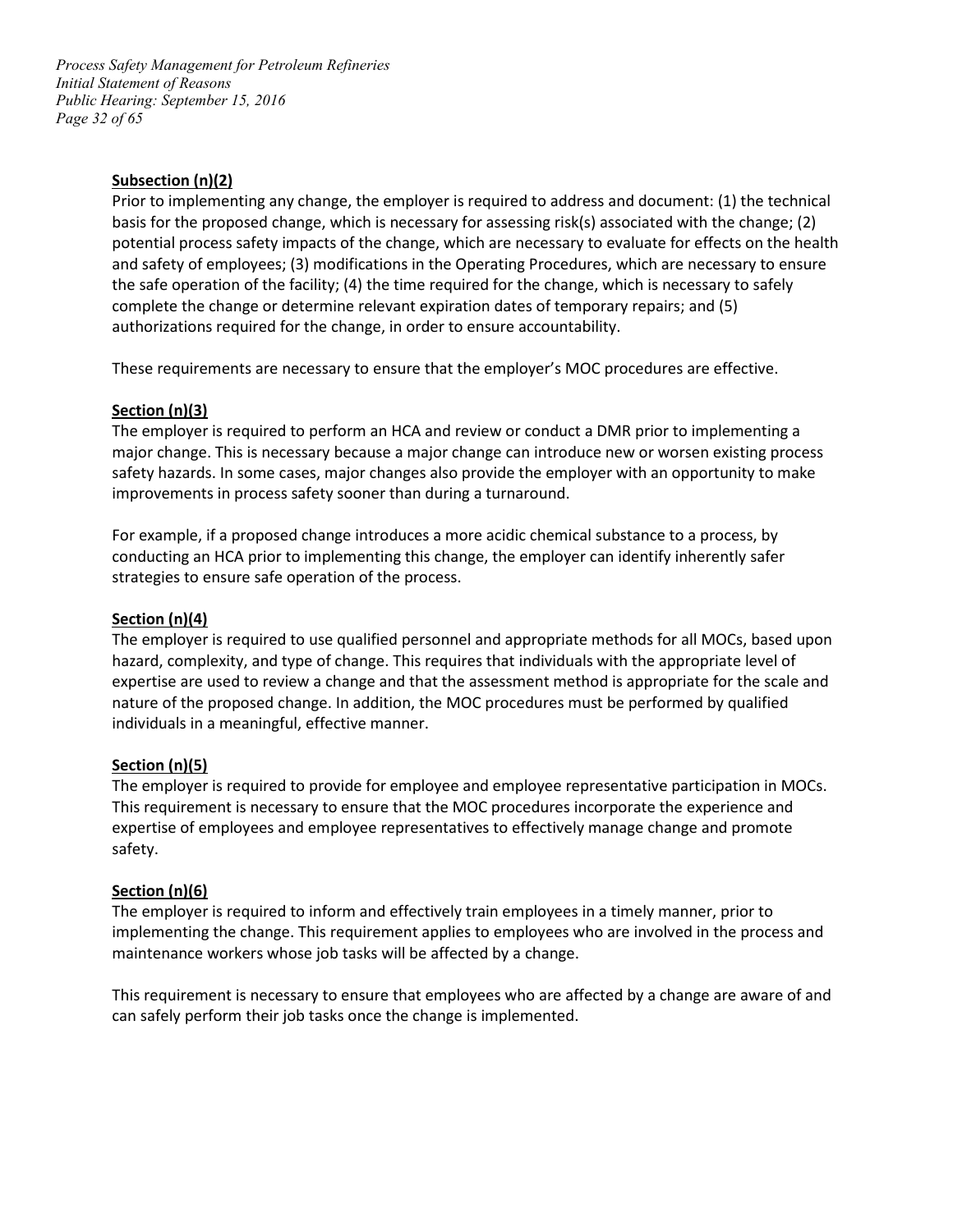*Page 33 of 65 Process Safety Management for Petroleum Refineries Initial Statement of Reasons Public Hearing: September 15, 2016* 

# **Sections (n)(7) and (n)(8)**

 The employer is required to update the PSI and Operating Procedures in a timely manner in response to current conditions in the refinery. an MOC. This requirement is necessary to ensure that the PSI and Operating Procedures reflect the most

#### **Subsection (o) Incident Investigation—Root-Cause Analysis**

#### **Specific Purpose**

 fire, explosion, or release of a highly hazardous material, which has the potential to result in death or Refinery employers are required to perform effective investigations of incidents that result in, or could reasonably have resulted in, a major incident. The requirements of this subsection would therefore be triggered for any event within or affecting a process that causes—or could reasonably have caused—a serious physical harm.

 Investigation is the first step in the process of evaluating, reporting, tracking, communicating, and learning from an incident. Root-Cause Analysis (RCA) is a key element of an effective incident investigation. According to the Center for Chemical Process Safety, an RCA "attempts to identify and investigation could be limited to focusing strictly on the most direct causes of an incident, rather than on address the management system failures that led to an incident."<sup>[4](#page-32-0)</sup> Without an RCA, an incident the underlying causal factors that led up to the incident.

 however, would identify *why* corrosion inside the pipe continued to progress to the point of failure, why the weakened section of pipe was not replaced in a timely manner, and what kinds of systematic For example, an investigation of a pipe failure that resulted in a loss of containment might simply conclude that high-temperature sulfidation corrosion was to blame for the incident. An effective RCA, changes might be needed to prevent similar incidents in the future.

 All California refineries are currently required to perform Incident Investigations for major incidents. The Governor's Interagency Working Group report recommended statewide regulatory changes to codify the requirement to also conduct an RCA.

 comprehensive incident investigations that include a thorough RCA. This will ensure that employers The proposed subsection requires a uniform performance standard for conducting systematic, develop meaningful findings from these incidents, which will provide a foundation for continual improvement in risk reduction in the state's refineries.

#### **Necessity**

 $\overline{a}$ 

 employees at increased risk of harm and are Process Safety Performance Indicators. The proposed subsection is necessary to ensure that refinery employers thoroughly investigate the incidents that Incidents caused by process failures can and should be prevented. Process incidents can place occur at their facilities, that they learn from these investigations, and that they identify corrective actions to prevent a recurrence of the incident on the process and on related processes throughout the plant.

<span id="page-32-0"></span><sup>4</sup> Center for Chemical Process Safety (2007), *Guidelines for Risk Based Process Safety,* American Institute of Chemical Engineers (AIChE), Wiley & Sons, Hoboken, NJ, p. xliv.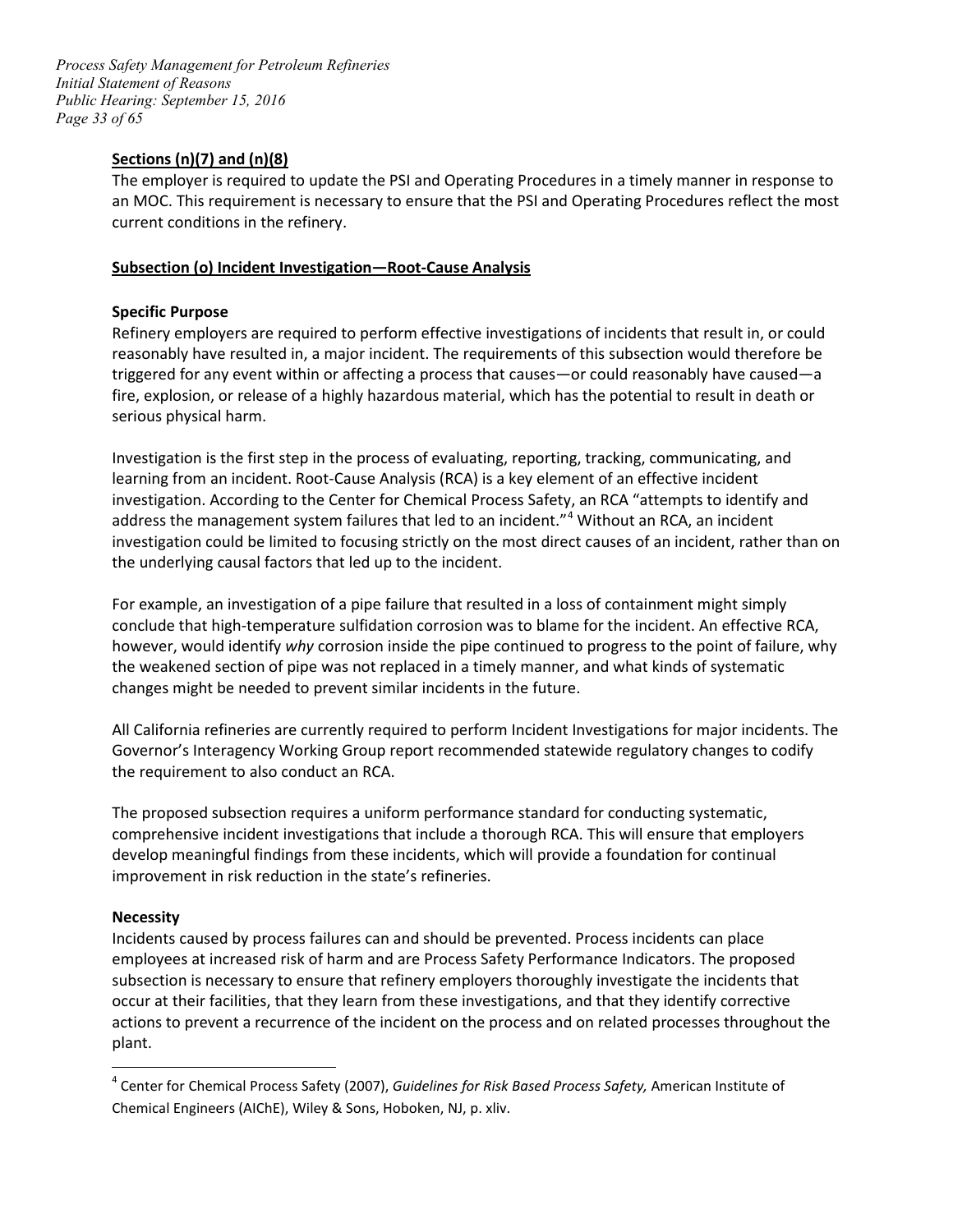*Page 34 of 65 Process Safety Management for Petroleum Refineries Initial Statement of Reasons Public Hearing: September 15, 2016* 

#### **Subsection (o)(1)**

These proposed subsections require the employer to develop, implement, and maintain effective written procedures for promptly investigating and reporting any incident that results in, or could reasonably have resulted in, a major incident.

 explosion, or loss of containment presents the *potential* for an employee fatality or serious physical broad range of incidents to address underlying causes of process failures. In the proposed PSM standard for refineries, the definition of a "major incident" requires that a fire, harm. This approach is necessary to ensure that the employer conducts effective investigations for a

#### **Subsection (o)(2)**

 The proposed subsections require that the procedures include an effective method for conducting a regarding the underlying causes of an incident. RCA is a well-established investigation technique used in method, which allows flexibility in applying the method that is most effective for the employer's thorough RCA. This is necessary because RCA provides the most accurate and useful information many industries, including petroleum refining, which improves the quality of an incident investigation. There are different methodologies for conducting RCAs. The proposal does not specify a particular operation.

#### **Subsection (o)(3)**

 This is necessary to ensure that the details of the incident are accurately recorded and to identify the The employer is required to initiate an incident investigation promptly, within 48 hours of an incident. root causes. Prompt investigation provides the employer with timely information for taking immediate corrective actions.

#### **Subsection (o)(4)**

 This proposed subsection specifies the composition of the incident investigation team. The members of method. The team must also include expertise in overseeing an incident investigation and conducting the team must have expertise and experience in the process involved and in the employer's RCA the analysis. The employer is required to provide for employee participation.

 employees and contractor employees are effectively represented and integrated into the investigation. The requirements ensure that the team consists of individuals with the expertise necessary to perform an effective investigation, including an RCA. This also ensures that the experience and expertise of

#### **Subsection (o)(5)**

 deficiencies. This requirement is necessary to clarify that the RCA is intended to identify any management system failures that may have contributed to the incident. In most cases, these kinds of failures require a thorough and systematic analysis of the events and conditions that cause an incident. The incident investigation team is required to conduct an RCA, using written procedures to determine the underlying causes of the incident, including system failures, such as underlying management system

#### **Subsection (o)(6)**

 The incident investigation team is required to develop recommendations that address the findings of the RCA. The team's recommendations must also include interim measures that will prevent a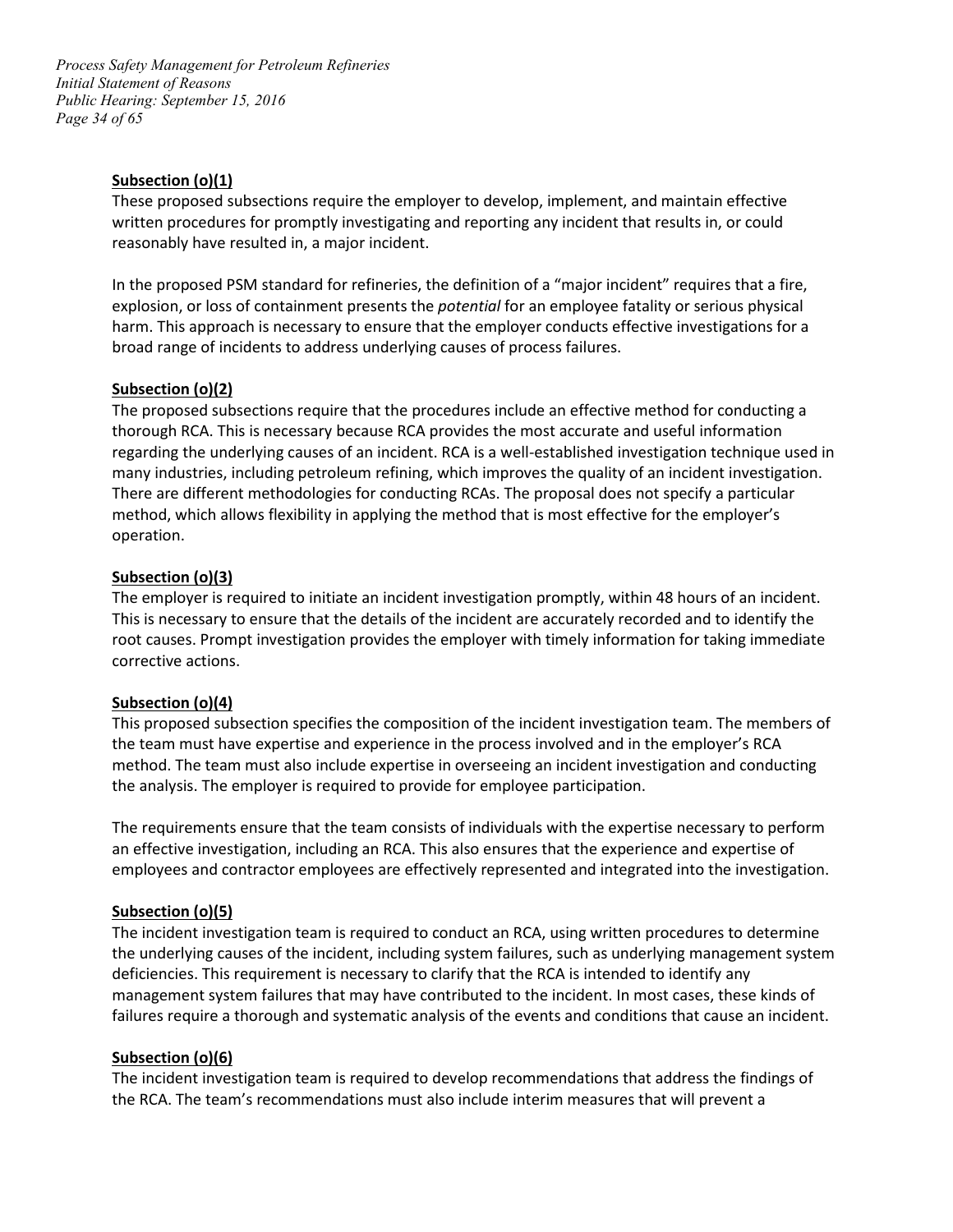*Page 35 of 65 Process Safety Management for Petroleum Refineries Initial Statement of Reasons Public Hearing: September 15, 2016* 

> training, revisions to operating procedures, changes to inspection procedures, revalidation of DMR, or recurrence or similar incident until the employer is able to implement final corrective actions. This requirement is necessary because effectively reducing the risk of a similar incident may require the employer to take short-term, interim actions, such as providing additional safeguards, specialized other actions that could be implemented in the near term. This requires the employer to mitigate process safety hazards while simultaneously developing a longer-term prevention plan.

# **Subsections (o)(7) and (o)(8)**

 The incident investigation team is required to prepare a report within 90 calendar days of the incident, with additional time provided as needed, up to a maximum of five months. This is necessary to allow Code section 6317. The following eight elements are required in the report: Cal/OSHA time to review the report in advance of the six-month statute of limitations imposed by Labor

 (1) The date and time of the incident. The date is necessary to document when the incident occurred. The time of the incident is necessary because the conditions and staffing at a refinery can differ across a 24-hour period, and the exact timing is relevant to the investigation.

 (2) The date and time the investigation began. This is necessary to document that the investigation is initiated promptly within 48 hours of the time of the incident.

 (3) A detailed description of the incident. This is necessary to ensure that the team's description of the incident contains information that is accurate for developing effective recommendations.

 (4) The factors that caused or contributed to the incident, including direct causes, indirect causes, and investigation and ensures an accurate and complete analysis. root causes, determined through the RCA. This is necessary to ensure that the team evaluates these three types of causes and includes them in the report. Each type of cause is important in the

 (5) A list of DMRs, PHAs, SPAs, and HCAs that were reviewed as part of the investigation. This is necessary to ensure that the team reviews the information from each of these analyses, each of which could provide important information relevant to the incident.

 (6) Documentation of relevant findings from the review of PHAs, SPAs, HCAs, and DMRs. This is necessary to ensure that the team identifies and documents information from any of these analyses that are relevant to the incident. For example, if pipe corrosion was a potential factor in an incident, the investigation team would be required to review the DMR analysis and document whether the DMR findings showed that the pipe was subject to corrosion and whether the employer properly implemented the DMR report's recommendations.

(7) The incident investigation team's recommendations. This is necessary to ensure the team's recommendations are documented and reflect the team's analysis.

 (8) Interim measures implemented by the employer. This is necessary to ensure that the report includes any interim measures taken by the employer to prevent a recurrence or similar incident in the near term, until the employer is able to implement final corrective actions.

# **Subsection (o)(9)**

 be completed within eighteen months after completion of the investigation or, if a process shutdown is required, during the next regularly scheduled turnaround. This is necessary to ensure that the causes of The employer is required to implement the team's recommendations in accordance with the requirements of subsection (x), which requires that each corrective action from an incident investigation the incident, as identified in the report, are corrected in a timely manner. Because stakeholders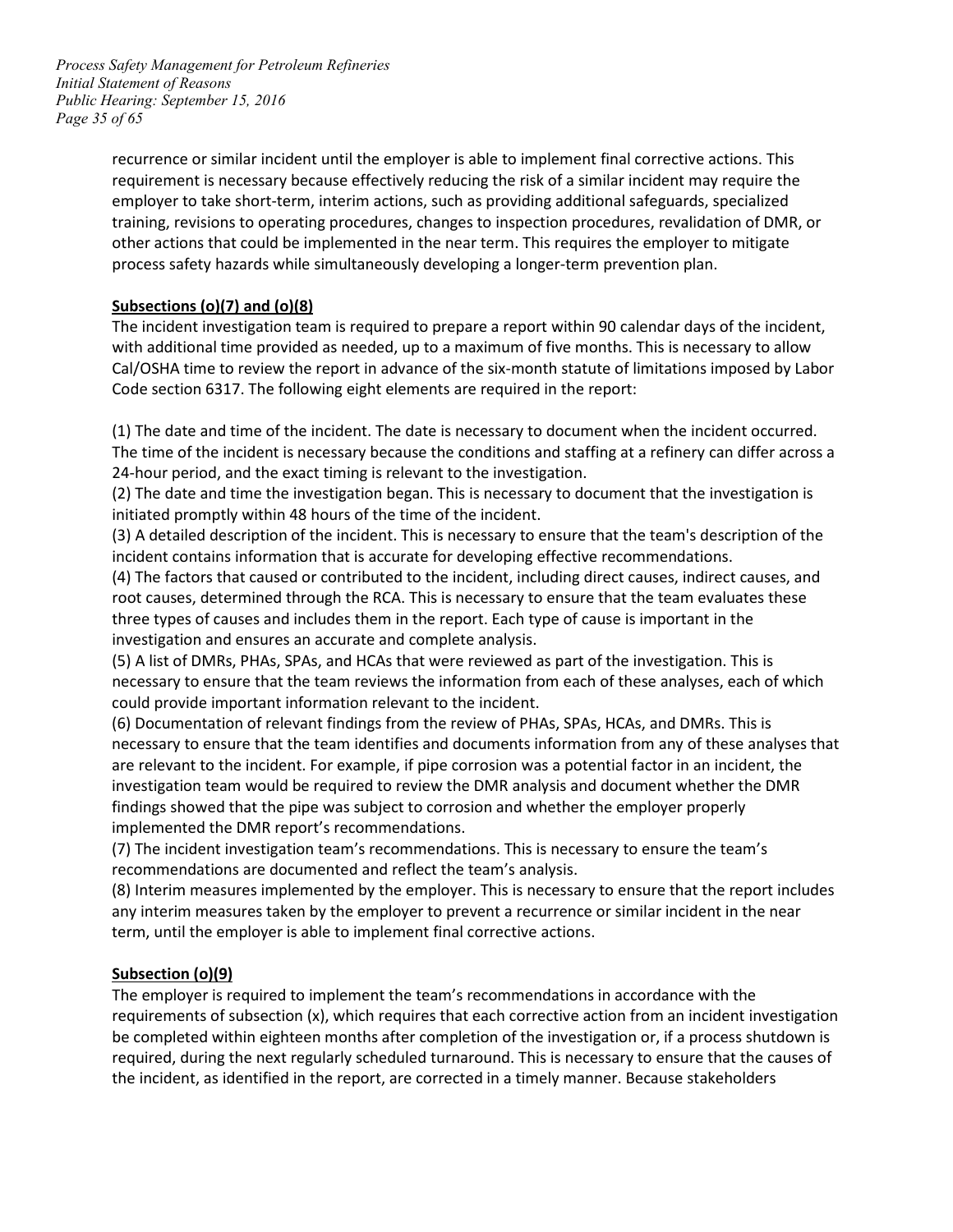*Page 36 of 65 Process Safety Management for Petroleum Refineries Initial Statement of Reasons Public Hearing: September 15, 2016* 

> proposed a range of one to two years for implementation, Cal/OSHA adopted the time frame of 18 months.

#### **Subsection (o)(10)**

The employer is required to conduct an HCA in a timely manner for all recommendations that result from the investigation of a major incident. It is necessary to ensure that the employer identifies, evaluates, and implements the most effective strategies to address the causes of the incident, prioritized by order of inherent safety.

#### **Subsection (o)(11)**

The employer is required to provide the report to employees whose job tasks are affected by the incident and review it with them on request. The employer is required to make the report available to all operating, maintenance, and other personnel, including employees of contractors and their representatives whose work assignments are at the facility where the incident occurred or whose job tasks are relevant to the incident.

 afforded complete access to the information contained in the report. Requiring the employer to review is necessary to provide these employees with an opportunity to discuss the incident and the report with These requirements are necessary to ensure that all affected employees and their representatives are the report findings and recommendations with employees whose job tasks are affected by the incident the employer. These requirements provide transparency of important safety information contained in the incident report.

#### **Subsection (o)(12)**

 The employer is required to retain incident investigation reports for the life of the process unit. This requirement is necessary to build a historical record of incidents that occur on a process and to enable future technical reference of the recommendations. This requirement contributes to continual improvement in process safety and helps identify patterns that may be repeated over long periods. This requirement is also necessary to preserve institutional knowledge of process units in refineries in order to inform future recommendations and corrective actions.

#### **Subsection (p) Emergency Planning and Response**

#### **Specific Purpose**

 The employer is required to develop, implement, and maintain an effective written emergency action plan, pursuant to the requirements of CCR, Title 8, Section 3220. Section 3220 requires that the employer's emergency action plan be in writing and that it cover actions that must be taken to ensure employee safety from fire and other emergencies.

#### **Necessity**

 emergency conditions. Failing to plan for emergencies endangers employee safety and health and can 3220, requires the employer to develop and maintain an emergency action plan. This subsection is necessary to ensure that the employer plans effectively for a range of possible jeopardize the safety of the process itself. Effective emergency planning, as required by Title 8, Section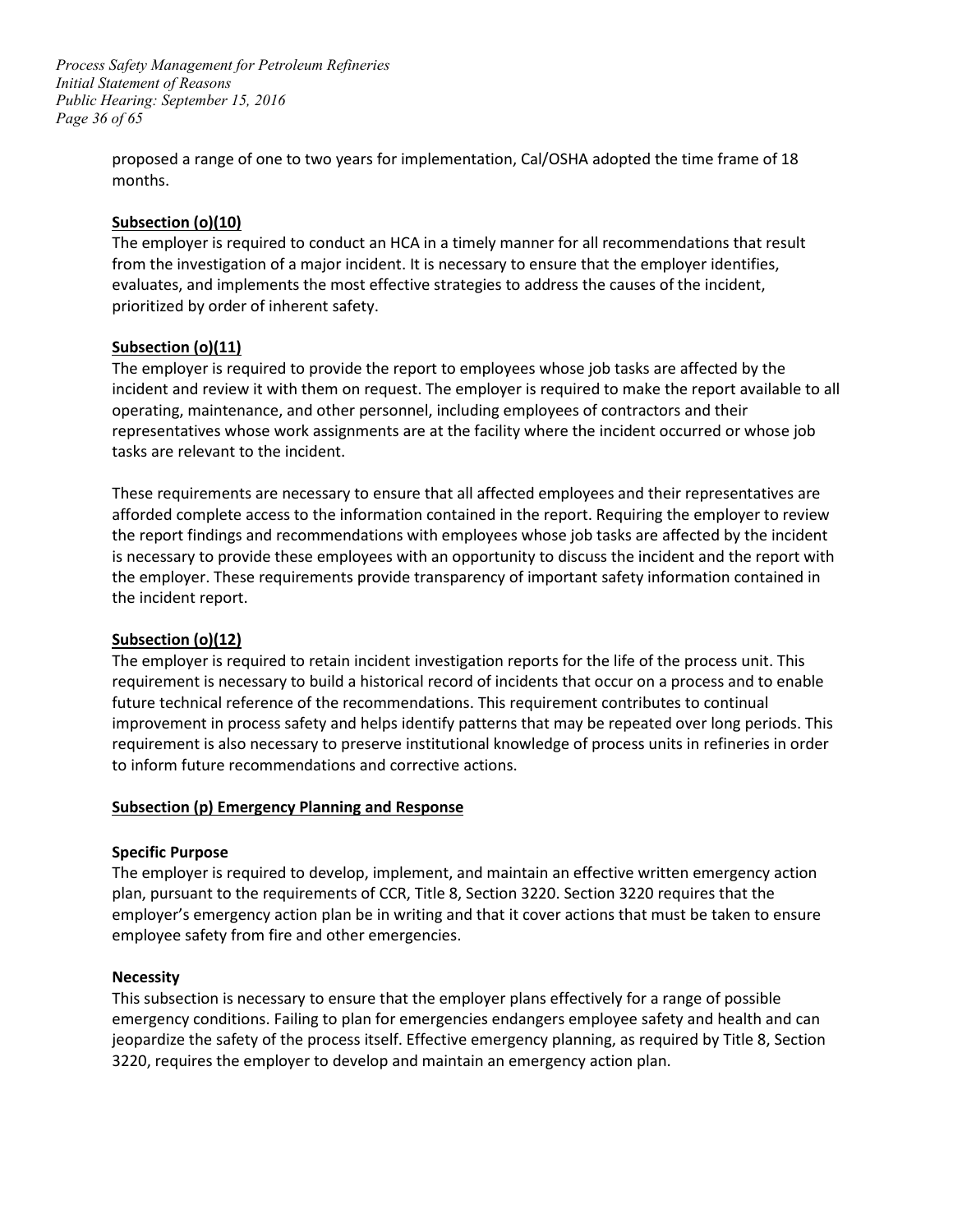*Page 37 of 65 Process Safety Management for Petroleum Refineries Initial Statement of Reasons Public Hearing: September 15, 2016* 

> plan: (1) emergency escape procedures, (2) procedures for employees who remain to operate critical (4) rescue and medical duties for employees who are to perform them, (5) a means for employees to The employer is required to develop and implement the following elements in the emergency action plant operations prior to evacuating, (3) procedures to account for all employees following evacuation, report emergencies, and (6) contact information for key personnel. These elements are necessary because they constitute the minimum components of an effective emergency action plan.

 recognition, installation and restoration, maintenance and testing, and manual operation. This The employer is required to establish an effective employee alarm system that includes audibility, alarm requirement is necessary to ensure the effectiveness of the employer's alarm system in protecting life and property during an emergency.

 The employer is required to determine the types of evacuations that will be used in emergency circumstances and to designate and train a sufficient number of employees to assist employees in conducting a safe and orderly emergency evacuation. This requirement is necessary because evacuation confusion in the event of an actual evacuation. pre-planning requires consideration of operational factors, construction of evacuation corridors, installation of emergency signage and lighting, and other infrastructure improvements. Providing training for key personnel to oversee emergency evacuation is essential to preventing disorder and

 The employer is required to inform employees of their responsibilities under the emergency action plan. This ensures that protective action is taken in the event of an emergency. The written plan must be made available to employees. These requirements are necessary to ensure that employees are aware of the most recent and relevant aspects of the plan given their actual duty assignment at the refinery.

#### **Subsection (q) Employee Participation**

#### **Specific Purpose**

 developing, implementing, and maintaining a written plan to meet this objective. The employer is required to provide for effective employee participation throughout the PSM program. The subsection requires the employer to consult with employees and employee representatives in

 The proposed subsection requires effective participation of employees (and employees of contractors, where appropriate) in the design, development, implementation, and continuous improvement of all PSM elements.

 not represented by an authorized collective bargaining agent. The employer may require employees or employee representatives to enter into confidentiality agreements to prohibit disclosure of trade secret Authorized collective bargaining agents may select their own representatives to participate in the development and implementation of the PSM program and the PSM teams. The employer is required to establish effective procedures to select employee representatives to participate when employees are information.

The employer is required to implement procedures for employees and employees of contractors to refuse to perform dangerous work, to recommend the partial or complete shutdown of a process, and to anonymously report all hazards encountered. The employer is required to document all Stop Work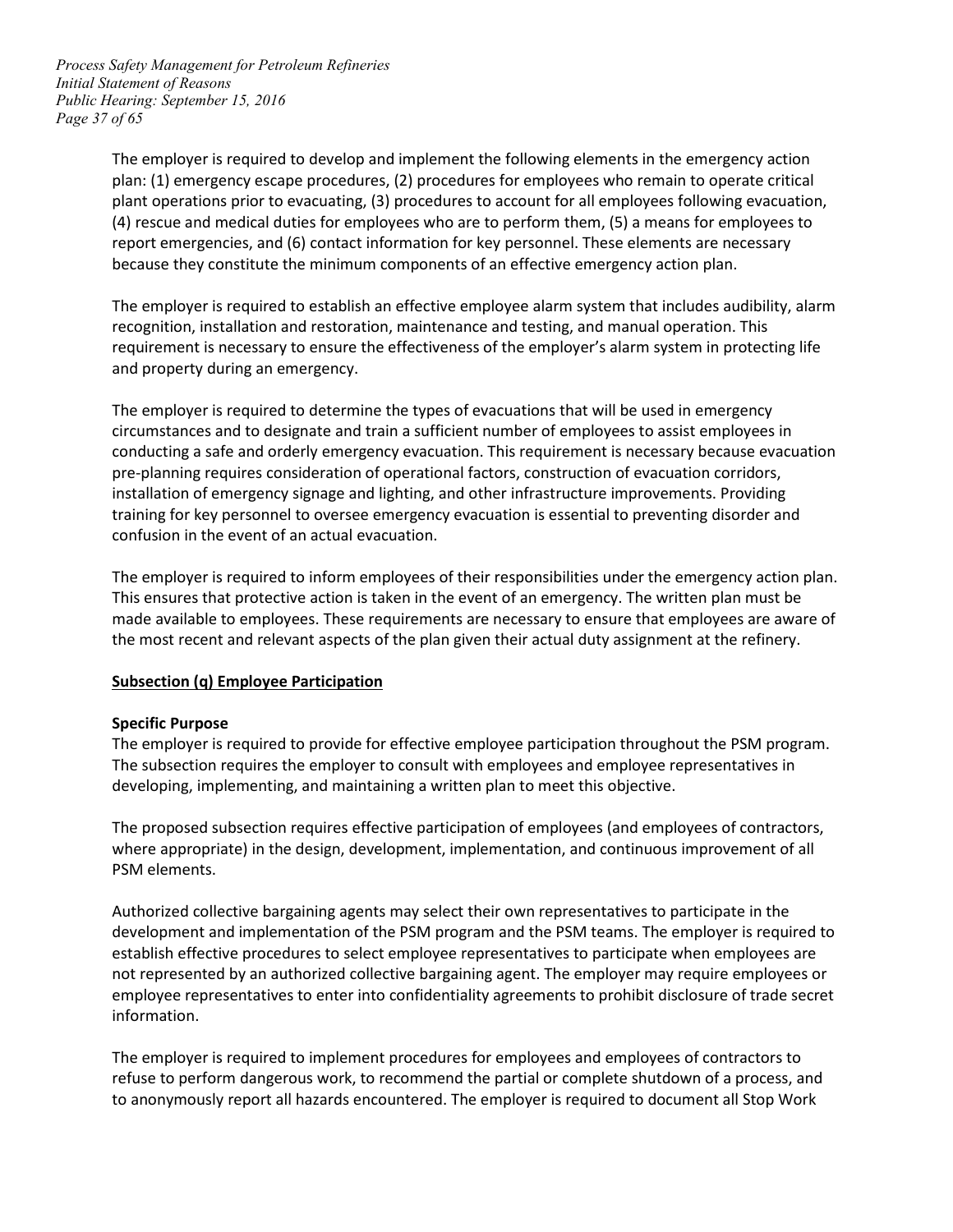*Page 38 of 65 Process Safety Management for Petroleum Refineries Initial Statement of Reasons Public Hearing: September 15, 2016* 

> activity and respond in writing to all hazard reports within 30 days, prioritizing hazards that present the authority to partially or completely shut down an operation or process, based on a process safety potential for death or serious physical harm. Qualified operators in charge of a unit are provided the hazard.

#### **Necessity**

 safety programs to shut down unsafe operations. Meaningful worker and community representation requirements effectively expand the number of people at a refinery who have an active role in The Governor's Interagency Working Group report recommended that a "labor-management committee should . . . identify stronger methods to prevent retaliation against workers who report unsafe conditions to either management or government agencies, or who exercise their rights under company would include participation early in any decision-making process, and should continue throughout the process." The proposed regulations address this recommendation by providing employees with protections to stop unsafe work, shut down a process, and report hazards. The requirements do not relieve the employer of the responsibility for preventing or mitigating process safety hazards, but the promoting and maintaining safety.

 maintenance personnel may be the sole source of information obtained through their work experiences, Effective employee participation is necessary to ensure process safety in all refinery operations because employees are often the first to become aware of process safety hazards. Employees have direct experience with the routine operation or maintenance of a process. In some cases, operators and and are therefore a valuable source of information. Effectively integrating employee expertise into the refinery's PSM program is critical to ensure—and continually improve—process safety.

# **Subsection (q)(1)**

 The proposed subsection requires the employer to consult with employees and employee decision-making by employees, and to ensure the quality of the work product from any one of the analyses or other activities. Effective participation at the earliest possible point is necessary to ensure the employer allows timely employee participation in the development, training, implementation, and all documents and information developed by the employer, including trade secrets (examples may representatives in developing, implementing, and maintaining a written plan to effectively provide for employee participation in all PSM elements. This is necessary to ensure meaningful participation in maintenance of the PSM elements. It is necessary for employees and representatives to have access to include design specifications of a unit, metallurgy reports, incident investigation reports, and near-miss reports), to enable them to operate safely.

# **Subsections (q)(2) and (q)(3)**

 employer is required to establish effective procedures for the selection of employee representatives. This is necessary to ensure transparent and meaningful employee participation at refineries that are not Authorized collective bargaining agents have the authority to select their own representatives to participate in PSM program development and implementation planning, including the PSM teams and other activities. This requirement is necessary to ensure fair employee representation in the PSM program. For employees who are not represented by an authorized collective bargaining agent, the represented by an authorized collective bargaining agent.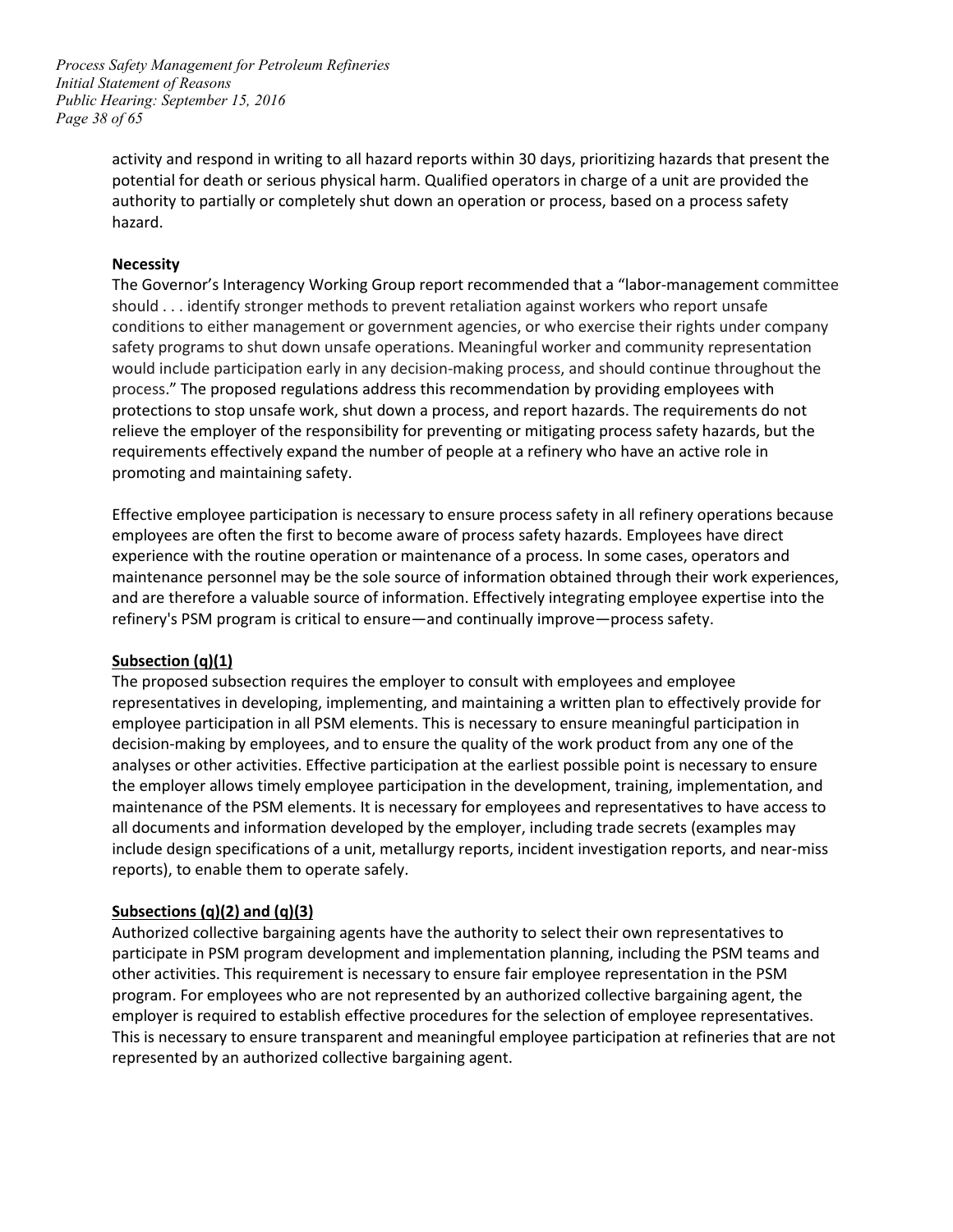*Page 39 of 65 Process Safety Management for Petroleum Refineries Initial Statement of Reasons Public Hearing: September 15, 2016* 

# **Subsection (q)(4)**

 The proposed subsection includes confidentiality provisions regarding trade secret information to protect the employer and prohibit disclosure.

#### **Subsection (q)(5)**

 and hazard reporting procedures within 90 days of the effective date of this proposal. This is necessary safe operations and protects the safety and health of employees. The time frame was established The employer is required to develop, with employee input, a system to implement effective Stop Work to develop timely procedures that incorporate employee perspectives and experiences. This ensures through stakeholder input.

# **Subsection (q)(5)(A)**

 system for implementing procedures that enable employees to refuse to perform a task where doing so able to refuse unsafe work. This authority extends to work that may or may not be related to a process. The employer is required to consult with employees and employee representatives in developing a could reasonably result in death or serious physical harm. This is necessary to ensure that employees are Requiring effective stop work procedures for unsafe work is necessary to protect employee safety and health.

 Employees and employees of contractors may recommend to the operator in charge of a unit that a process be partially or completely shut down, based on a process safety hazard. This requirement is necessary to ensure safety by enabling employees to take action to address process safety hazards within a unit.

 Qualified operators in charge of a unit have authority to partially or completely shut down an operation or process, based on a process safety hazard. This is necessary to ensure safety by enabling operators to take action to address process safety hazards within a unit.

#### **Subsection (q)(5)(B)**

 encountered by an employee, not only those associated with a process, and it allows anonymous employee representatives, in addition to refinery employees. This requirement is necessary to provide retaliation. This also allows employee representatives to raise health and safety concerns with the The employer is required to develop effective procedures that enable all employees, including employees of contractors, to report hazards anonymously. This reporting authority covers all hazards reporting by employee representatives, contractors, employees of contractors, and contractor procedures for employees and other individuals to take action in response to hazards without fear of employer on behalf of an employee if the employee chooses to remain anonymous.

 The subsection also requires the employer to respond to written reports of hazards within 30 calendar days. This requirement is necessary to ensure that hazards reported by employees are addressed in a indicators of the effectiveness of the employer's PSM program and the safety culture at a facility. timely manner. Establishing a record of employee concerns over process safety hazards and other hazards, and documenting the effectiveness and timeliness of the employer's response, are both useful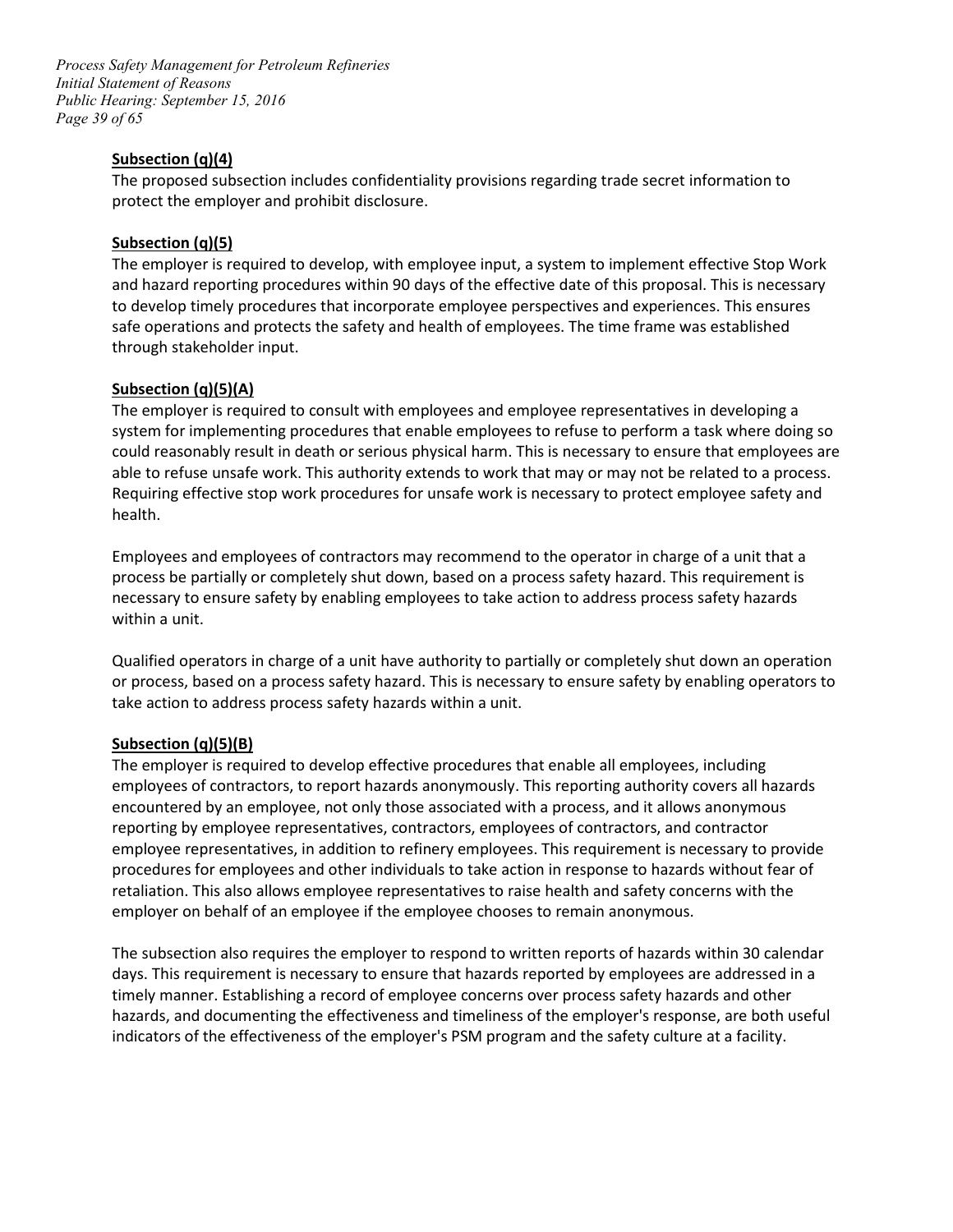*Page 40 of 65 Process Safety Management for Petroleum Refineries Initial Statement of Reasons Public Hearing: September 15, 2016* 

# **Subsection (q)(6)**

 The employer is required to document all Stop Work activity as well as written reports of hazards and the employer's response to reports of hazards. This is necessary to monitor reports of hazards, track process safety indicators, and evaluate the efficacy of Stop Work procedures and overall safety culture.

# **Subsection (r) Process Safety Culture Assessment**

#### **Specific Purpose**

 The employer is required to develop, implement, and maintain an effective Process Safety Culture Assessment (PSCA) program, which provides critical information necessary for identifying and correcting safety culture problems.

Process safety culture is a combination of group values and behaviors that indicate whether there is a collective commitment by leaders and individuals to emphasize safety over competing goals, in order to ensure protection of people and the environment.

 weaknesses, implement corrective actions, and reassess progress. The proposed requirements establish basis for a refinery to improve its safety culture over time. The purpose of a PSCA is to assess key elements of a refinery's safety culture, identify strengths and a uniform PSCA performance standard for meeting this objective. The resulting information will form the

 report recommended a requirement for "a process safety culture continuous improvement program including a written procedure for periodic process safety culture surveys across the work force" [CSB Report No. 2012-03-I-CA, January 2015, p. 116]. The U.S. Chemical Safety and Hazard Investigation Board (CSB) final report on the August 2012 fire at the Chevron, Richmond refinery identified several major concerns with the safety culture at that facility and recommended greater attention to improving safety culture at refineries. In particular, the CSB

#### **Necessity**

PSCA is necessary for gauging the degree to which a refinery prioritizes safety alongside other production pressures, such as cost, efficiency, and competitiveness.

#### **Subsection (r)(1)**

 The employer is required to develop, implement, and maintain an effective PSCA program. This information is necessary for employers and employees to identify safety culture improvements and evaluate safety culture in the refinery.

 to perform periodic safety culture assessments, which evaluate the refinery's focus on safety and This aligns with the Governor's Interagency Working Group report recommendation to require refineries provide an opportunity to address deficient practices.

#### **Subsection (r)(2)**

 within 18 months of the effective date of this regulation and update the PSCA every five years. This requirement is necessary to ensure that the process safety culture of a refinery is evaluated on an The proposed subsection requires a refinery to conduct an effective PSCA and produce a written report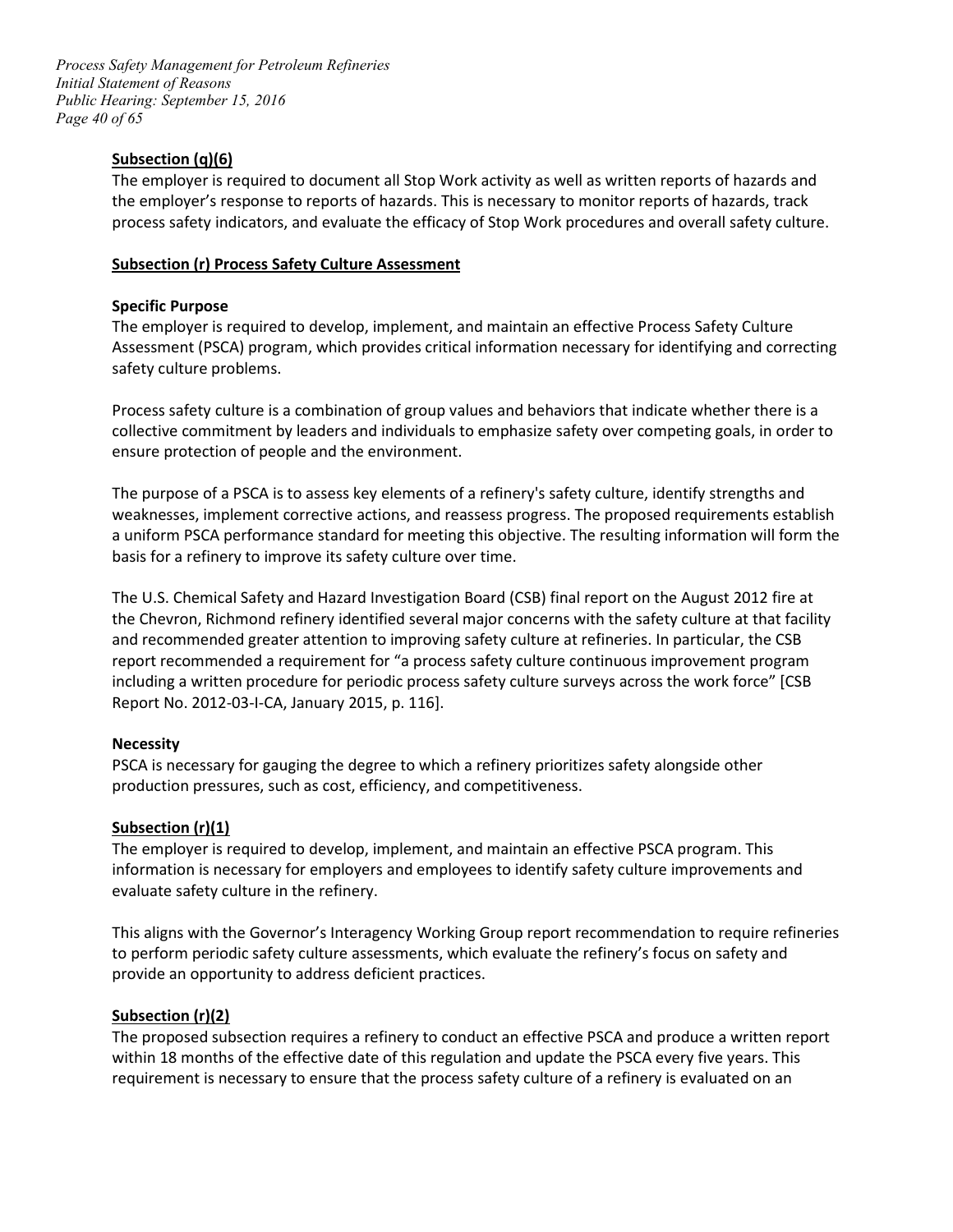*Page 41 of 65 Process Safety Management for Petroleum Refineries Initial Statement of Reasons Public Hearing: September 15, 2016* 

> ongoing basis, in order to identify areas for improvement and allow course corrections to the program. The time limits were established through stakeholder input.

#### **Subsection (r)(3)**

 addresses the regulatory requirements. The employer is required to form a PSCA team that includes at least one member who is knowledgeable in refinery operations and at least one employee representative. This requirement is necessary to ensure participation, accountability, and transparency. The team is required to consult with at least one employee or another individual with expertise in assessing process safety culture in the petroleum refining industry. This requirement is necessary to ensure the analysis is comprehensive and adequately

#### **Subsection (r)(4)**

The employer is required to evaluate the effectiveness of four elements of process safety leadership in each PSCA:

(1) The employer's hazard-reporting program. This is necessary to assess the effectiveness of the employer's hazard-reporting system, which allows employees to report hazards anonymously.

(2) The employer's response to reports of hazards. This is necessary to assess the effectiveness of the employer's hazard-reporting system in responding in writing (within 30 calendar days) to written hazard reports. This promotes a prompt response to process safety hazards.

(3) The employer's procedures to ensure that incentive programs do not discourage reporting of hazards. This is necessary to ensure the employer's incentive programs do not discourage hazard reporting.

(4) The employer's procedures to ensure that process safety is prioritized during upset or emergency conditions. This is necessary to ensure safety is prioritized in all instances, particularly during upset or emergency conditions.

#### **Subsection (r)(5)**

 report must include the PSCA methods used, the findings and conclusions of the PSCA, and the team's recommendations to address the findings of the PSCA. These requirements are necessary to ensure transparency and accountability. The PSCA team is required to develop a written report within 90 days of completion of the PSCA. The

#### **Subsection (r)(6)**

 The employer is required to consult with the PSCA team to identify and prioritize corrective actions that stakeholder input. will be implemented within 24 months. This is necessary to ensure that the employer implements highpriority safety culture recommendations in a timely manner. The time limit was established through

#### **Subsection (r)(7)**

 The employer is required to conduct a written interim assessment of the implementation and corrective action is found to be ineffective, the employer is required to implement changes to ensure effectiveness of each PSCA recommendation within three years of the completion of a PSCA report. If a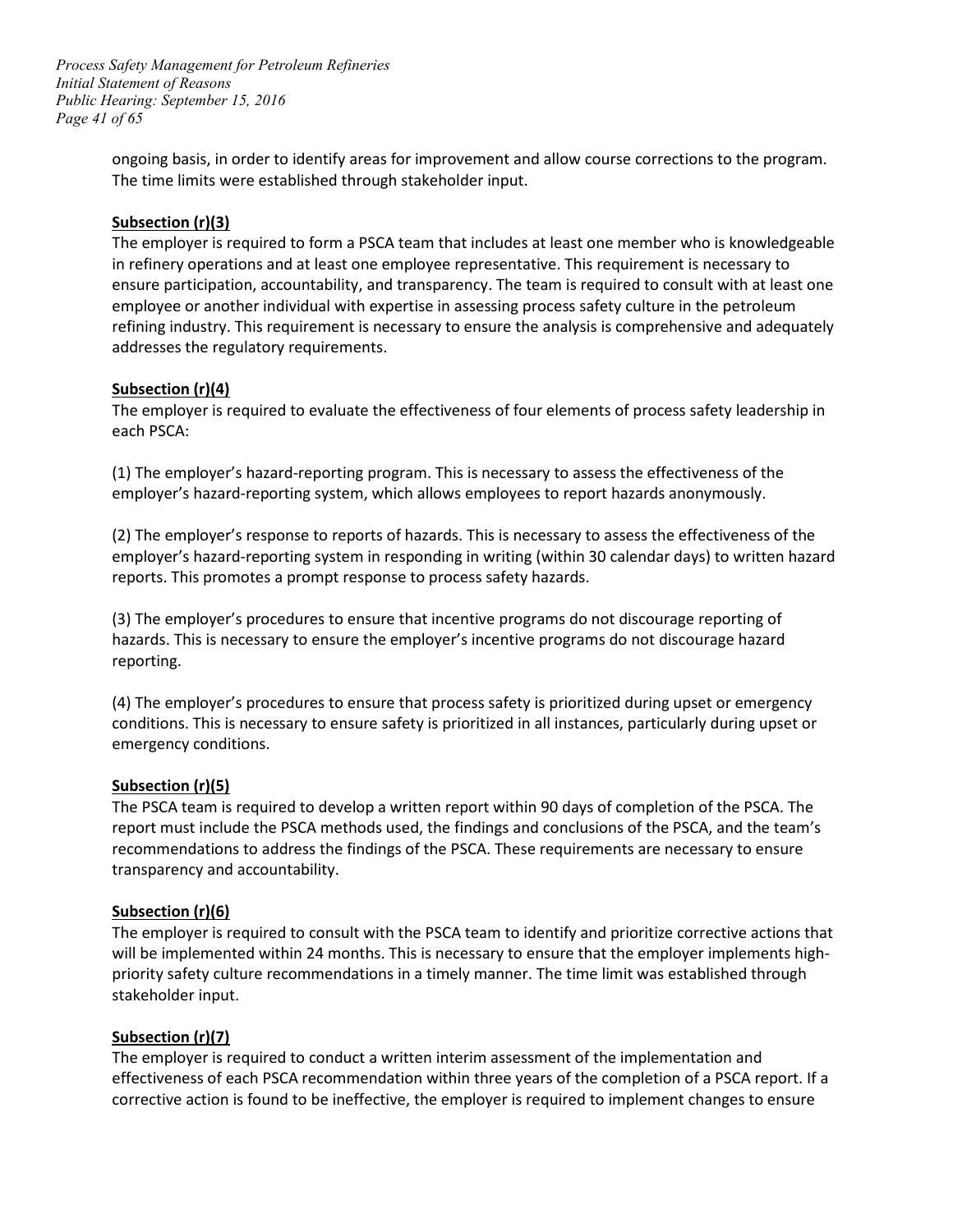*Page 42 of 65 Process Safety Management for Petroleum Refineries Initial Statement of Reasons Public Hearing: September 15, 2016* 

> effectiveness. This is necessary to ensure that employers make course corrections when areas requiring improvement are identified.

#### **Subsection (r)(8)**

 The subsection requires the refinery manager or designee to sign all PSCA reports, corrective action plans, and interim assessments. This ensures accountability and transparency.

# **Subsection (r)(9)**

Within 30 days of completion, the employer is required to communicate corrective action plans and make PSCA reports and interim assessments available to employees and employee representatives, as well as to contractors who participated in the PSCA. This is necessary to ensure transparency and accountability.

# **Subsection (r)(10)**

 Contractors are required to provide all PSCA reports, corrective action plans, and interim assessments to their employees and employee representatives within 14 days of receipt. This is necessary to ensure transparency and accountability for contractors and their employees.

# Subsection (s) Human Factors<br>Specific Purpose

 The federal OSHA National Emphasis Program for Refineries included Human Factors as one of the 12 core elements of an effective PSM program. The proposed requirements ensure that Human Factors are assessed with other process safety risks.

 major contributors to the explosion and fatalities at the BP Texas City Refinery in March 2005. The The US Chemical Safety and Hazard Investigation Board (CSB) identified Human Factor deficiencies as Human Factor deficiencies included worker fatigue, poor human-system-interface design, poor radio and telephone communication, out-of-date and inaccurate operating procedures, and poor communication between workers across shifts.

#### **Necessity**

This subsection is necessary to ensure that the employer integrates Human Factors analysis into the PSM program.

#### **Subsection (s)(1)**

 develop, implement and maintain an effective written Human Factors program within eighteen months. relation to refinery operations and incident prevention, and prioritizes safety in the design of machines, The employer is required to integrate a Human Factors analysis into the refinery's PSM program and Human Factors analysis provides an understanding of human capabilities, limitations and needs in operations, and work environments.

#### **Subsection (s)(2)**

A written Human Factors analysis is required during major changes. This is necessary because a major change presents an opportunity to make substantial improvements in a refinery process. Major changes that include an effective Human Factors analysis promote employee safety and the safety of a process.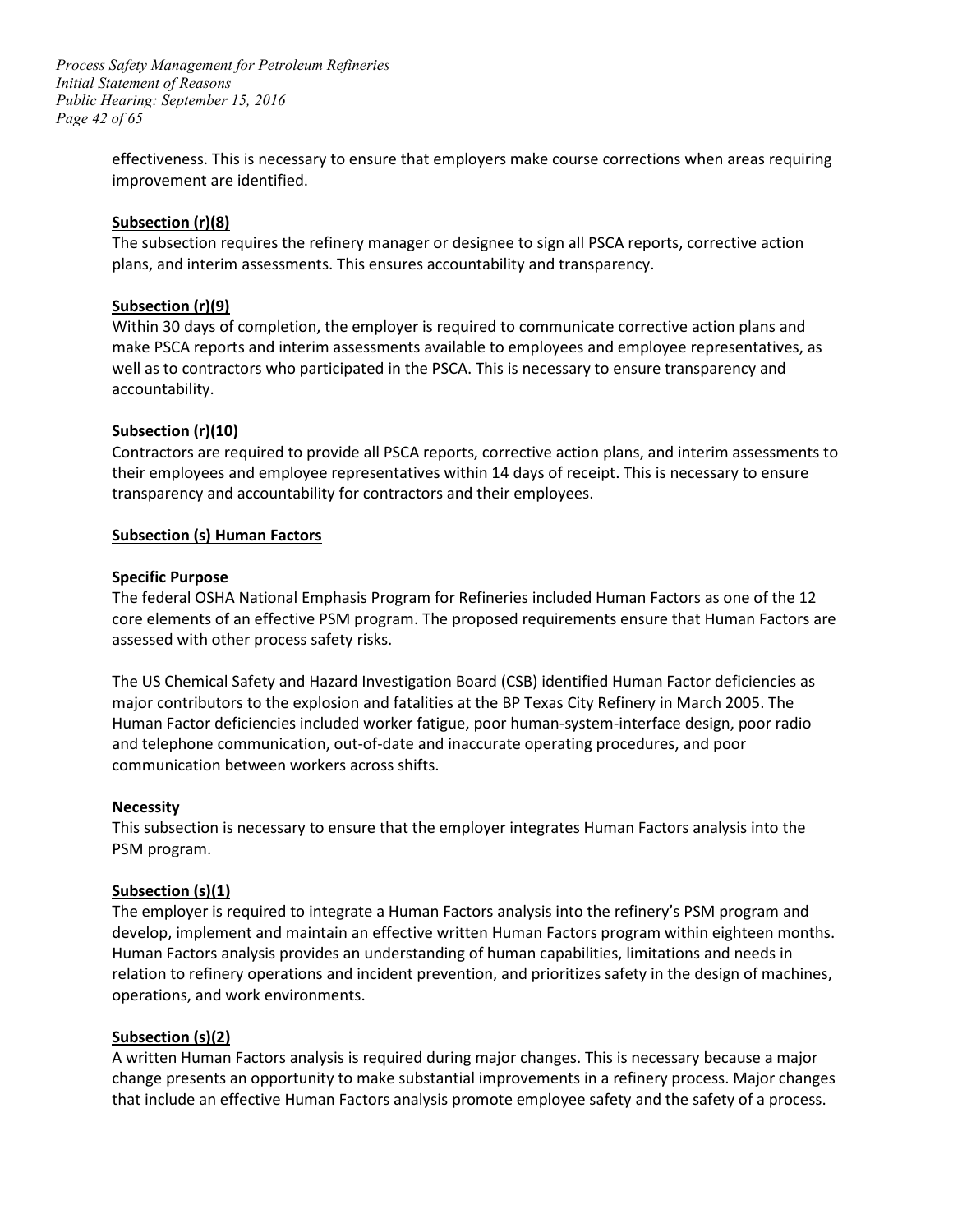*Page 43 of 65 Process Safety Management for Petroleum Refineries Initial Statement of Reasons Public Hearing: September 15, 2016* 

> Human Factors are important to analyze in the design phase of a major change because there are automatic shut-off valve instead of a manual valve is an example of incorporating Human Factors in a opportunities to alter system design to accommodate Human Factors at this early stage. Installing an major change.

 A written Human Factors analysis is required as part of all relevant incident investigations, PHA, Factors, including those that could lead to human error, can directly affect the processes analyzed in these PSM elements. Management of Organizational Change (MOOC), and HCA. This is necessary because examining Human

 of employees who may be exposed to this highly hazardous substance. Efforts to make a process inherently safer can inadvertently introduce new worker safety hazards in a maintenance procedure. An effective Human Factors analysis can identify and avoid these kinds of unintended consequences. An example is the substitution of sulfuric acid for hydrofluoric acid in an alkylation unit. Sulfuric acid may be preferred over hydrofluoric acid, but it requires a Human Factors analysis to establish safeguards, procedures, and protective equipment to ensure the health and safety

 employer effectively identifies and addresses organizational changes that have the potential to worsen overtime, and the understandability and effectiveness of operating and maintenance procedures. Requiring a Human Factors analysis throughout the MOOC process is necessary to ensure that the various pressures on employees, such as fatigue, time pressure, inadequate training levels, mandatory

Human Factors analysis is relevant in an HCA, for example, when a procedural control is considered or recommended, in the design and maintenance of active and passive safeguards, and in situations where advantages and disadvantages of various approaches are considered.

#### **Subsection (s)(3)**

 requirement is necessary because Human Factors were not required to be analyzed for the existing operating and maintenance procedures when they were developed for the state's refineries. The employer shall complete fifty (50) percent of assessments and revisions within three (3) years following to provide the employer with flexibility in completing the required analysis. A written Human Factors analysis is required for existing operating and maintenance procedures. This the effective date of this section and one hundred (100) percent within five (5) years. This is necessary

#### **Subsection (s)(4)**

 A written Human Factors analysis is required during evaluations of staffing, task complexity, training, Requiring a Human Factors analysis for this list of elements is necessary to ensure that the employer applies a standardized, thorough approach to assessing Human Factors in each of these areas of PSM. human-machine interface, fatigue, communication systems, and other aspects of plant operations.

 Each of the elements in this list affects both the employee and the process; each element therefore can reduced staffing can lead to excessive overtime, which can lead to fatigue and stress, which can reduce be improved through an effective Human Factors analysis. The analysis might reveal, for example, that employee alertness and effectiveness, particularly if the employee is required to respond to an upset or emergency condition on the process. Likewise, communications systems must be designed to function effectively under the actual conditions that employees experience in the work environment. A Human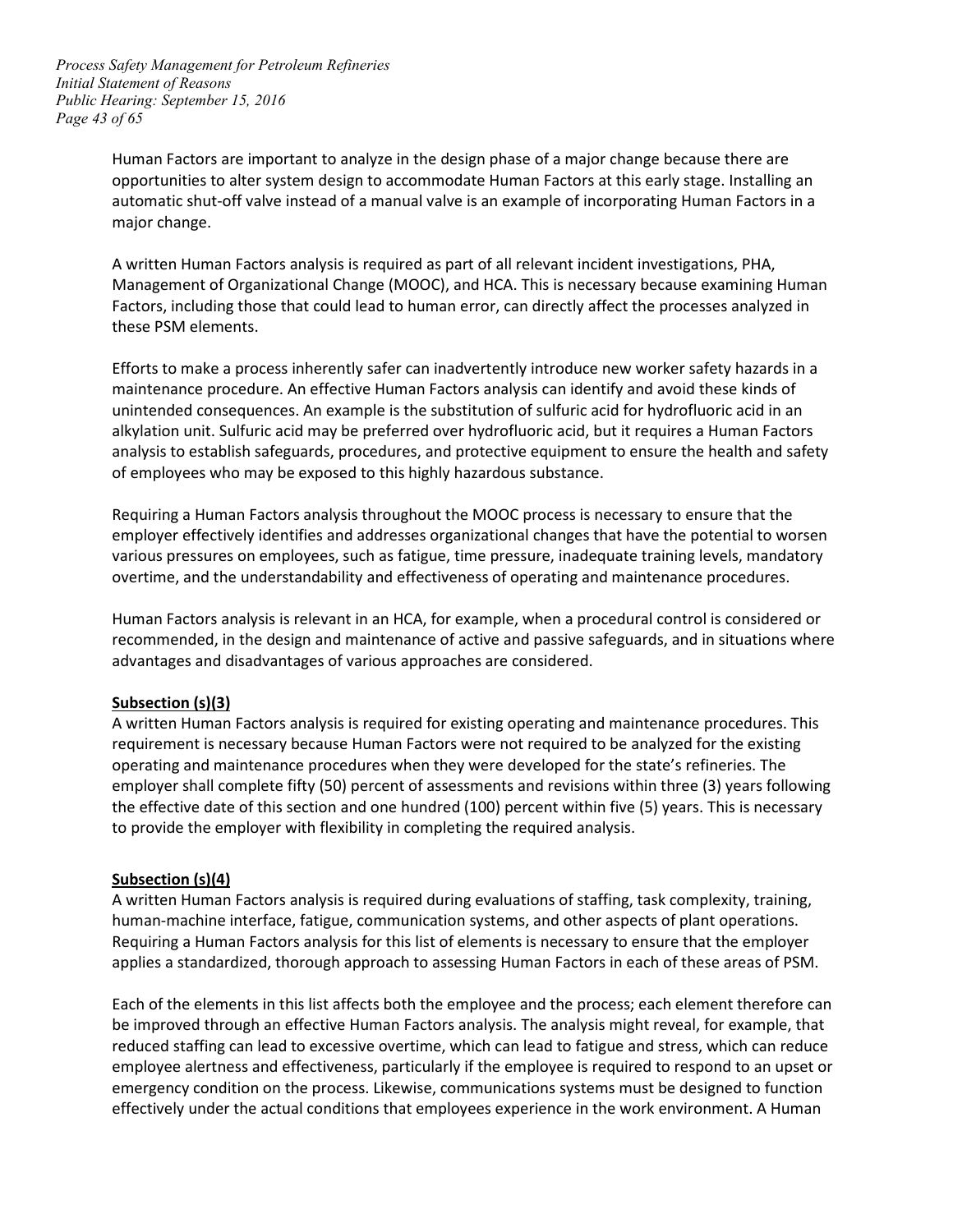*Page 44 of 65 Process Safety Management for Petroleum Refineries Initial Statement of Reasons Public Hearing: September 15, 2016* 

> Factors analysis would reveal whether a communication system is understandable in the noisy conditions of a refinery or the operation of portable radios is overly cumbersome, which could make them difficult to manipulate in an emergency.

#### **Subsections (s)(5)(A), (B), and (C)**

A written Human Factors analysis is required in the analysis of process controls. This requirement is necessary to ensure that well-recognized safety systems are included in the Human Factors analysis of process controls.

 A poorly designed automatic alert that is intended to signal an upset condition on a process—but that is difficult for employees to visualize or interpret—will markedly reduce the effectiveness of the alert. Similarly, error-proof mechanisms are engineered to allow an action only when the system is in a safe condition. These mechanisms prevent employees from taking inappropriate actions, which can occur if an employee is fatigued, poorly trained, operating outside his or her area of expertise, or under time pressure. An effective Human Factors analysis will identify process control scenarios where error-proof mechanisms may be needed.

#### **Subsection (s)(6)**

 The employer is required to include an assessment of Human Factors in new operating and maintenance procedures. This requirement is necessary to ensure that the employer integrates a Human Factors analysis into all new operating procedures. As noted above, a Human Factors analysis is necessary to ensure that operating procedures are understandable and effective. Effective procedures are essential for both employee and process safety.

#### **Subsection (s)(7)**

 necessary to ensure that employees understand how Human Factors affect workplace safety and health and the safety of the process. Operating and maintenance employees represent a majority of employees The employer is required to train employees in the Human Factors program. This requirement is involved in refinery processes and contribute to this analysis as part of team requirements.

#### **Subsection (s)(8)**

 refinery's current process conditions. This expertise is best provided by employees who work on a process on a regular basis and who understand its operating and maintenance conditions. The employer is required to allow employee participation in the development, maintenance, and implementation of the Human Factors program. Involving employees in the Human Factors program is necessary to ensure that the analyses conducted under the program are current and relevant to a

#### **Subsection (s)(9)**

 The employer is required to make available and provide on request a copy of the written Human Factors program to employees and their representatives, and to affected contractors, employees of contractors, and contractor employee representatives. This requirement is necessary to ensure that employees are aware and understand the Human Factors aspects of their work. This requirement is necessary to facilitate employee involvement in continually improving and updating the program. This is necessary to ensure the effectiveness of the Human Factors program.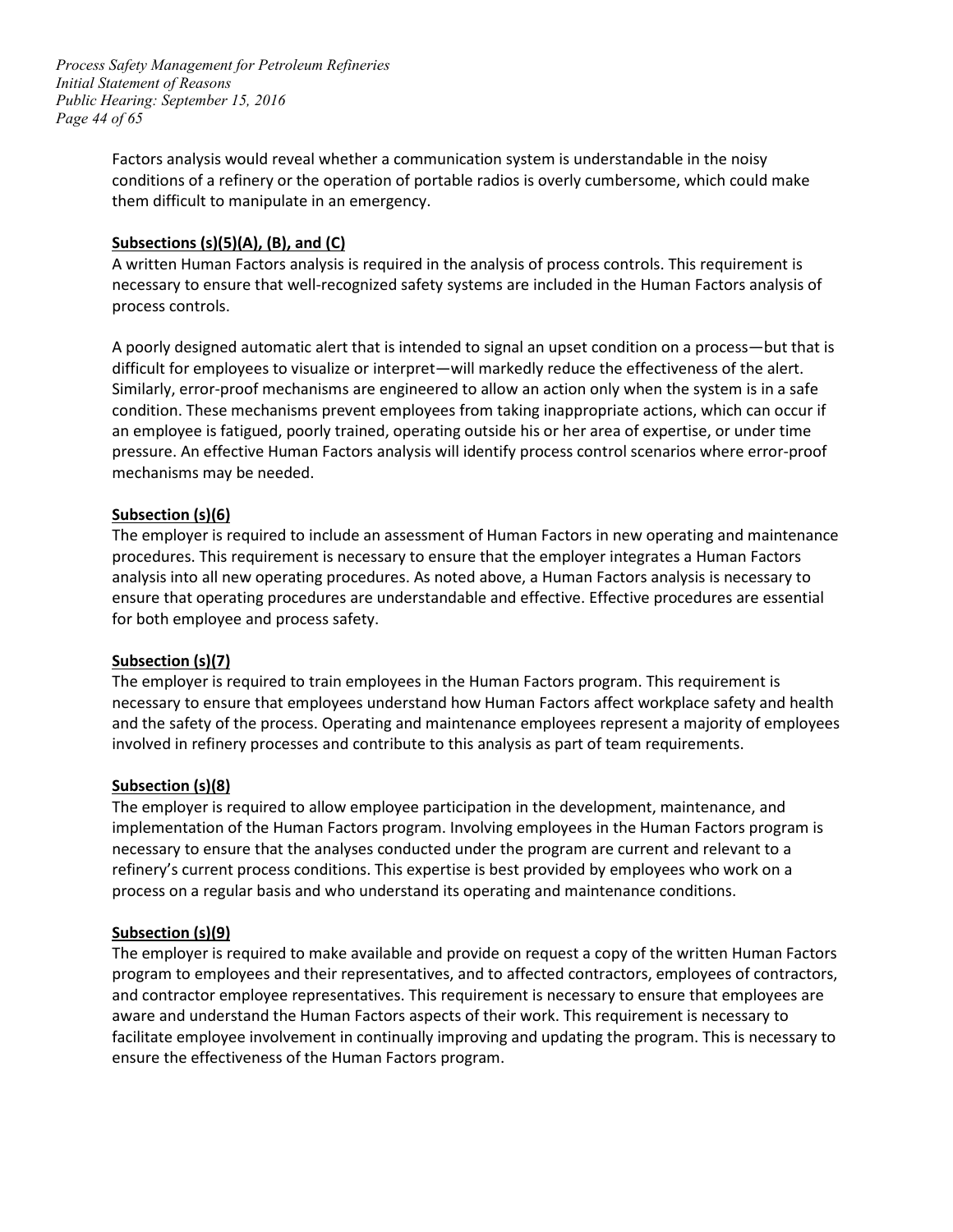*Page 45 of 65 Process Safety Management for Petroleum Refineries Initial Statement of Reasons Public Hearing: September 15, 2016* 

#### **Subsection (t) Management of Organizational Change**

#### **Specific Purpose**

 The employer is required to effectively manage organizational changes in the refinery. The employer is required to develop, implement, and maintain effective written procedures for changes that could affect operations, engineering, maintenance, health and safety, or emergency response, and are anticipated to exceed 90 days in duration.

 to ensure that a proposed change in one of these areas will not adversely affect process safety. A reduction in staffing, for example, might not appear to affect the day-to-day operation of the process, condition on the process. The employer is required to designate a Management of Organizational Change (MOOC) team to conduct an analysis of potential effects of a change prior to reducing staffing levels, reducing the classification levels of employees, or changing shift duration or employee responsibilities. The purpose is but it could potentially affect the refinery's ability to respond effectively to an upset or emergency

The Governor's Interagency Working Group report recommended that MOC processes should include organizational and personnel changes. The MOOC team is responsible for assessing the potential impacts of changes and providing recommendations to the employer.

 The refinery manager or designee is required to certify that the MOOC assessment is accurate and that the proposed organizational change meets the requirements of the subsection.

 A Human Factors analysis is required for all MOOC analyses. The employer is required to assess the potential impacts of organizational change on Human Factors. Prior to implementing a change, the proposed subsection requires the employer to inform all affected employees of the potential impacts of the change.

#### **Necessity**

 comprehensive, systematic, and rigorous procedure is required if the changes are expected to exceed 90 days in duration and affect operations, engineering, maintenance, health and safety, or emergency response. This provision emphasizes the importance of organizational changes and their relationship to This subsection is necessary because organizational changes can adversely affect process safety. A process safety.

#### **Subsection (t)(1)**

 The employer is required to develop, implement, and maintain effective written procedures to manage organizational changes. The employer is required to periodically monitor the performance of the MOOC procedures and take action as needed to improve them.

 The requirements of this subsection are necessary to ensure that the employer's MOOC procedures are current and comprehensive.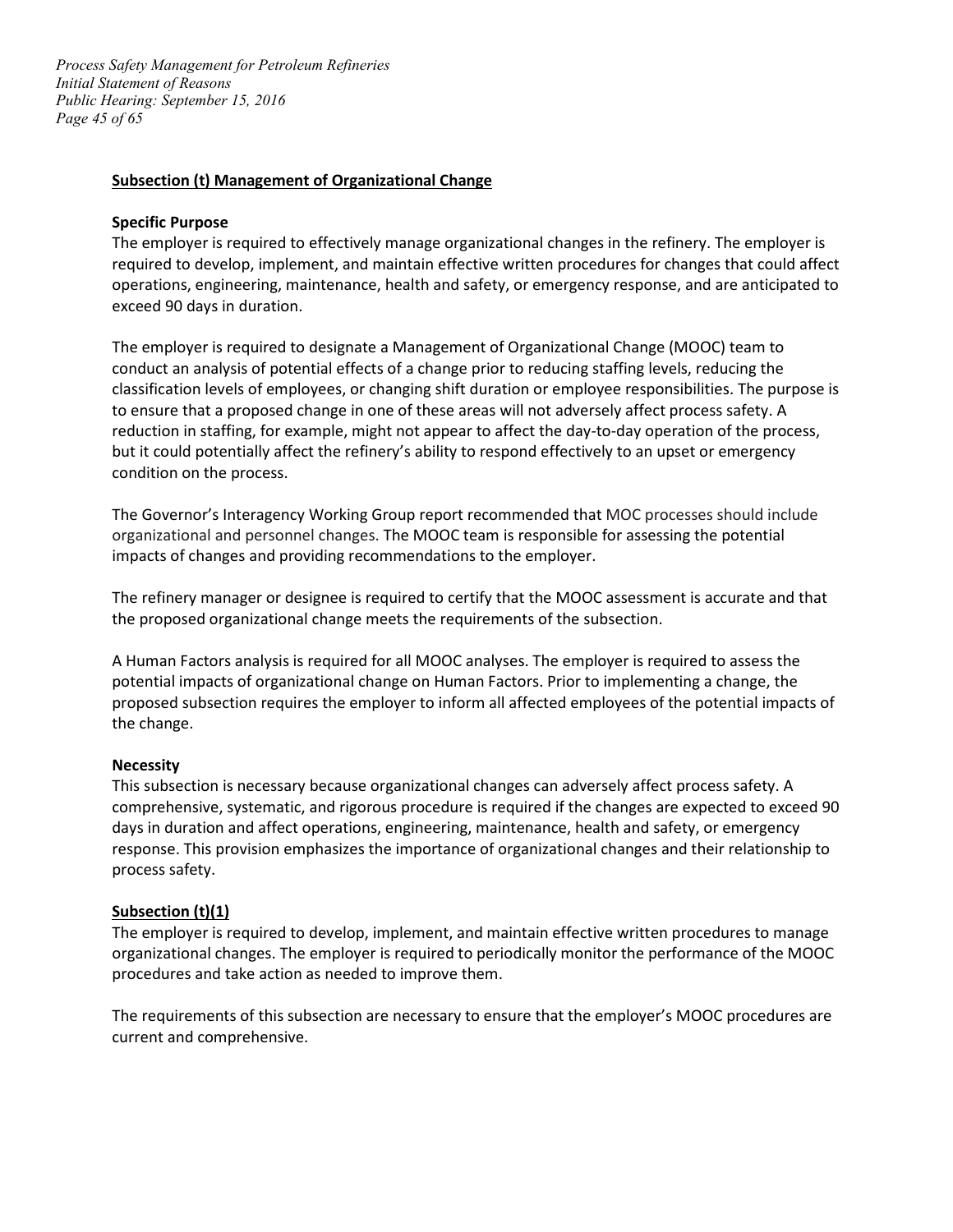*Page 46 of 65 Process Safety Management for Petroleum Refineries Initial Statement of Reasons Public Hearing: September 15, 2016* 

# **Subsection (t)(2)**

 levels, reducing classification levels of employees, or changing shift duration or employee responsibilities. Employee participation in the MOOC team is required. The employer is required to designate a team to conduct a MOOC assessment before reducing staffing

 This requirement is necessary to ensure that organizational changes are reviewed by those with direct experience in process operations or maintenance. In many cases, operators may be the sole source of the other factors the employer must take into account when considering making organizational changes. unique knowledge that they have gained through their experiences. This information can complement

 proposed change will not introduce a new process safety hazard or worsen an existing hazard. Effectively integrating employee expertise into the MOOC process is necessary to ensure that a

#### **Subsection (t)(3)**

 The employer is required to develop a written MOOC assessment that includes a description of the change being proposed, the makeup of the team responsible for assessing the proposed change, the factors evaluated by the team, and the team's recommendations. This requirement is necessary to ensure transparency and accountability in the MOOC assessment. A written document is necessary for appropriate certification by the refinery manager or designee.

#### **Subsection (t)(4)**

 This is necessary to ensure accurate assessment of how a proposed organizational change will affect job This subsection requires the employer—prior to conducting the MOOC assessment—to ensure that the job function descriptions are current and accurate for all positions potentially affected by the change. functions. A change in employee responsibilities for a particular job, for example, can be assessed only if the job description for that position is current and accurate.

#### **Subsection (t)(5)**

 manager would evaluate the MOOC procedure that the employer followed and would assess the written findings and recommendations of the MOOC team. This requirement is necessary to ensure The refinery manager or designee is required to certify that the MOOC assessment is accurate and that the proposed organizational change meets the requirements of this subsection. In practice, the refinery accountability and transparency.

#### **Subsection (t)(6)**

 The employer is required to conduct a Human Factors analysis as part of the MOOC analyses. This requirement is necessary to promote better understanding of behaviors and other human elements in refinery operations and incident prevention, which promotes safe operations.

#### **Subsection (t)(7)**

 provide transparency of information to affected employees prior to implementation of the change. The employer is required to inform all employees who are potentially affected by an organizational change, prior to implementing the change. This requirement is necessary to ensure accountability and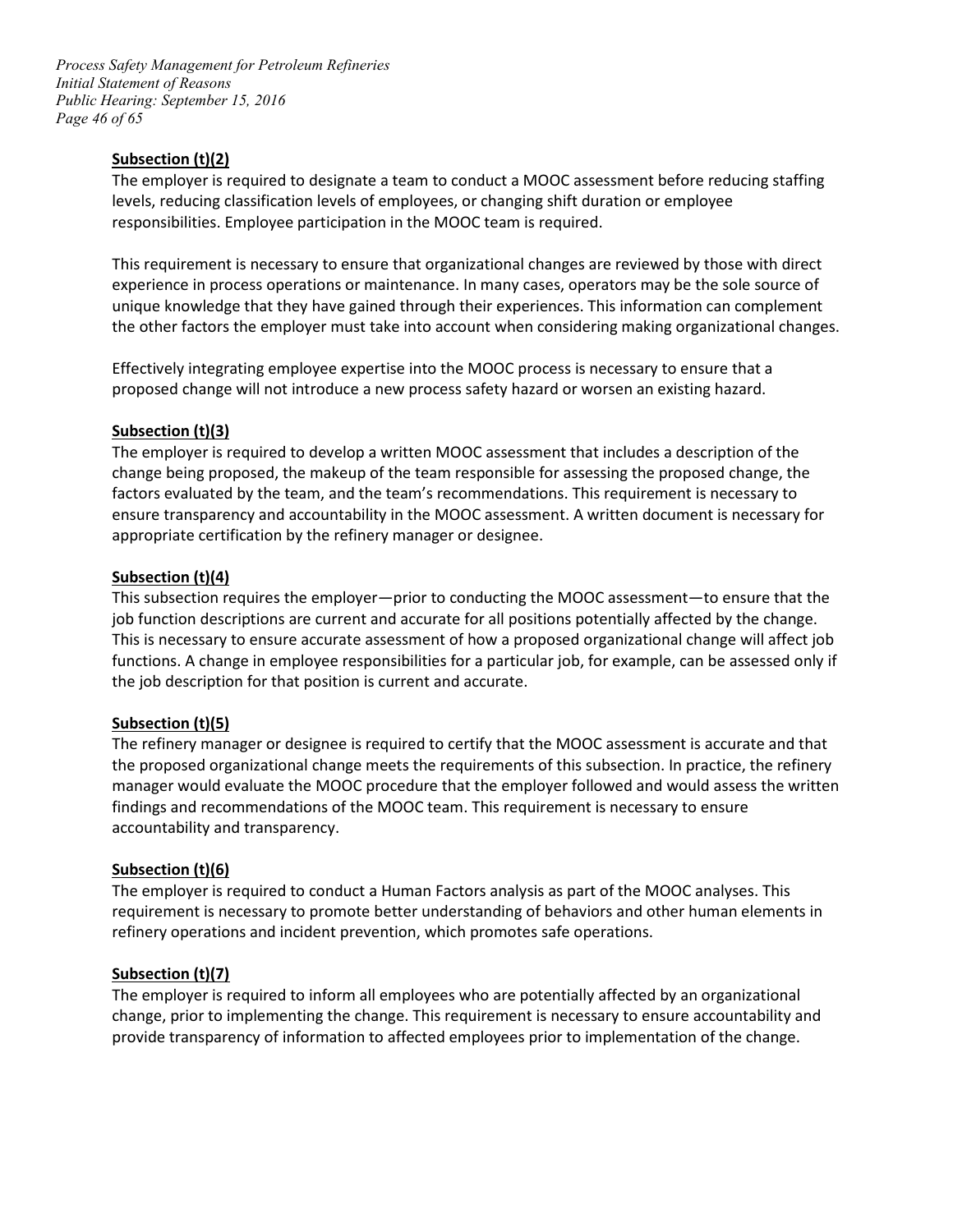*Page 47 of 65 Process Safety Management for Petroleum Refineries Initial Statement of Reasons Public Hearing: September 15, 2016* 

#### **Subsection (u) Compliance Audits**

#### **Specific Purpose**

 Employers are required to evaluate the performance of their PSM program in meeting the requirements of the proposed section. In conducting this evaluation, employers must verify that the procedures and practices they have developed under the section are effective and being followed.

practices they have developed under the section are effective and being followed.<br>An effective compliance audit is a comprehensive evaluation of the past and present conditions of the PSM program at the employers' facilities, in order to develop recommendations for improvement. Internal audits conducted by employers can be very effective at identifying safety issues that might not otherwise be apparent to them. The proposed subsection is intended to require audits as part of the PSM program within the state's refineries.

 the training content to the employees' responsibilities and work environment, (2) the extent to which the training content on the job in order to evaluate the effectiveness of the training in meeting its objectives. During the field inspection, the team would observe actual employee practices relevant to the training content, such as proper implementation of operating procedures and safety practices. This systematic, comprehensive approach to conducting the audit is necessary for the team to understand A comprehensive compliance audit requires a meaningful evaluation of actual practices. For example, in conducting an audit of the employer's training program, an audit team may assess: (1) the relevance of employees participated in developing the content, (3) the teaching methods used to communicate the content, (4) the frequency of training, and (5) the extent to which employees understood and retained the content. Through employee interviews, the audit team would assess the employees' application of and document the strengths and weaknesses of the training program and prioritize areas where improvements are needed. Over time, this approach allows for continual improvement in the training program.

The findings of the audit will provide employers with a baseline standard against which they can measure future performance.

#### **Necessity**

 that are comprehensive, timely, and rigorous. This is necessary to establish a performance standard Compliance audits are necessary to ensure that refinery employers conduct internal PSM assessments across the state's refinery sector, which provides a baseline performance indicator for each refinery, against which future assessments can be measured.

Compliance audits are necessary to promote continual improvement in safety performance and PSM compliance by the state's refineries.

#### **Subsection (u)(1)**

 sufficient time for the employer to make meaningful changes, and it is frequent enough to provide Requiring that the compliance audit be conducted every three years is necessary for the audit to serve as a vehicle for continual improvement in PSM performance. Three years between compliance audits is timely feedback in areas requiring improvement.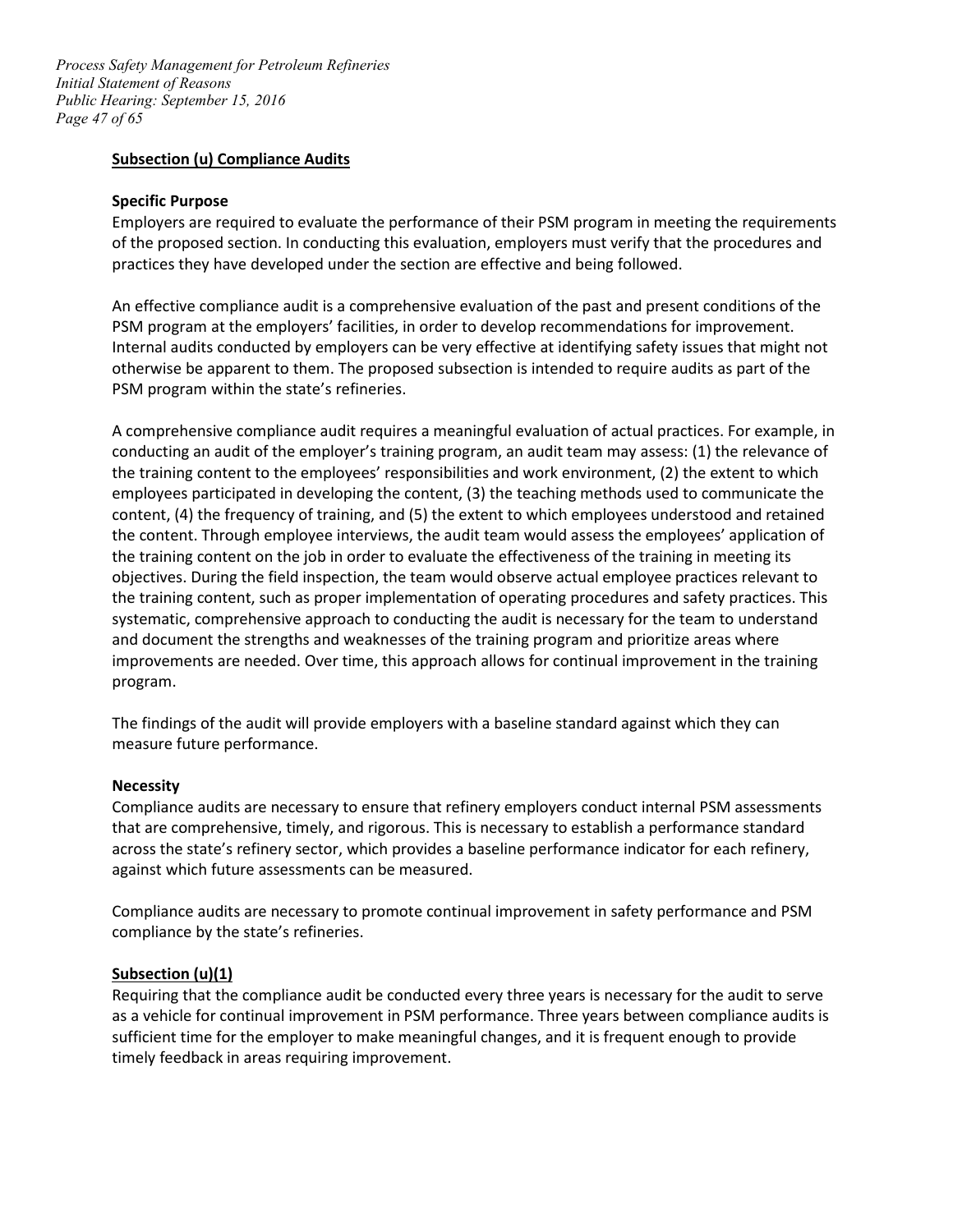*Page 48 of 65 Process Safety Management for Petroleum Refineries Initial Statement of Reasons Public Hearing: September 15, 2016* 

> Documenting the findings and recommendations of compliance audits in a report is necessary to ensure that audits are transparent and record improvements and corrective actions over time.

#### **Subsection (u)(2)**

 The proposal requires the employer to conduct the audit for each PSM subsection using individuals who have expertise specific to that subsection. This is necessary because conducting an effective audit whether the employer has developed and maintained an effective DMR program. requires subject matter expertise. For example, in conducting an audit of subsection (k), Damage Mechanism Reviews, the employer is required to consult an expert in damage mechanisms to determine

To ensure that the employer uses individuals with the requisite expertise, the proposal requires that the identity and qualification of the persons performing the compliance audit be included in the report.

 The employer is required to consult with operators who have expertise and experience in each process that is audited, and document the findings and recommendations. This is necessary to ensure that the audit includes the line-level knowledge of operations in the practical application of running a unit.

# **Subsection (u)(3)**

 The employer is required to make the Compliance Audit report available to employees and employee representatives. This is necessary to ensure transparency of the results and access to information.

 an employee or employee representative. This is necessary to provide an avenue for employees to communicate concerns or suggestions regarding the content of the Compliance Audit to the employer. The proposal also requires the employer to respond within 60 days to written comments submitted by

# **Subsection (u)(4)**

The employer is required to implement all recommendations in the Compliance Audit report in accordance with subsection (x)(11). This is necessary to ensure that recommendations are implemented in a timely manner.

#### **Subsection (u)(5)**

 over time and assess improvement between audits. The employer is required to retain the three most recent audit reports. This is necessary because the Compliance Audit reports need to be available for future reference to compare report recommendations

#### **Subsection (u)(6)**

 process safety. The employer is still required to comply with all other provisions of Section 3203, The Compliance Audit satisfies the provision on inspection requirements of CCR Title 8, Section 3203, for including inspections for other safety and health hazards in the refinery. This is necessary to clarify the role of the Compliance Audit regarding the inspection requirements of Section 3203.

#### **Subsection (v) Process Safety Management (PSM) Program**

#### **Specific Purpose**

 the PSM program is to oversee and coordinate the refinery's compliance with all elements of the The employer is required to develop and implement an effective written PSM program. The purpose of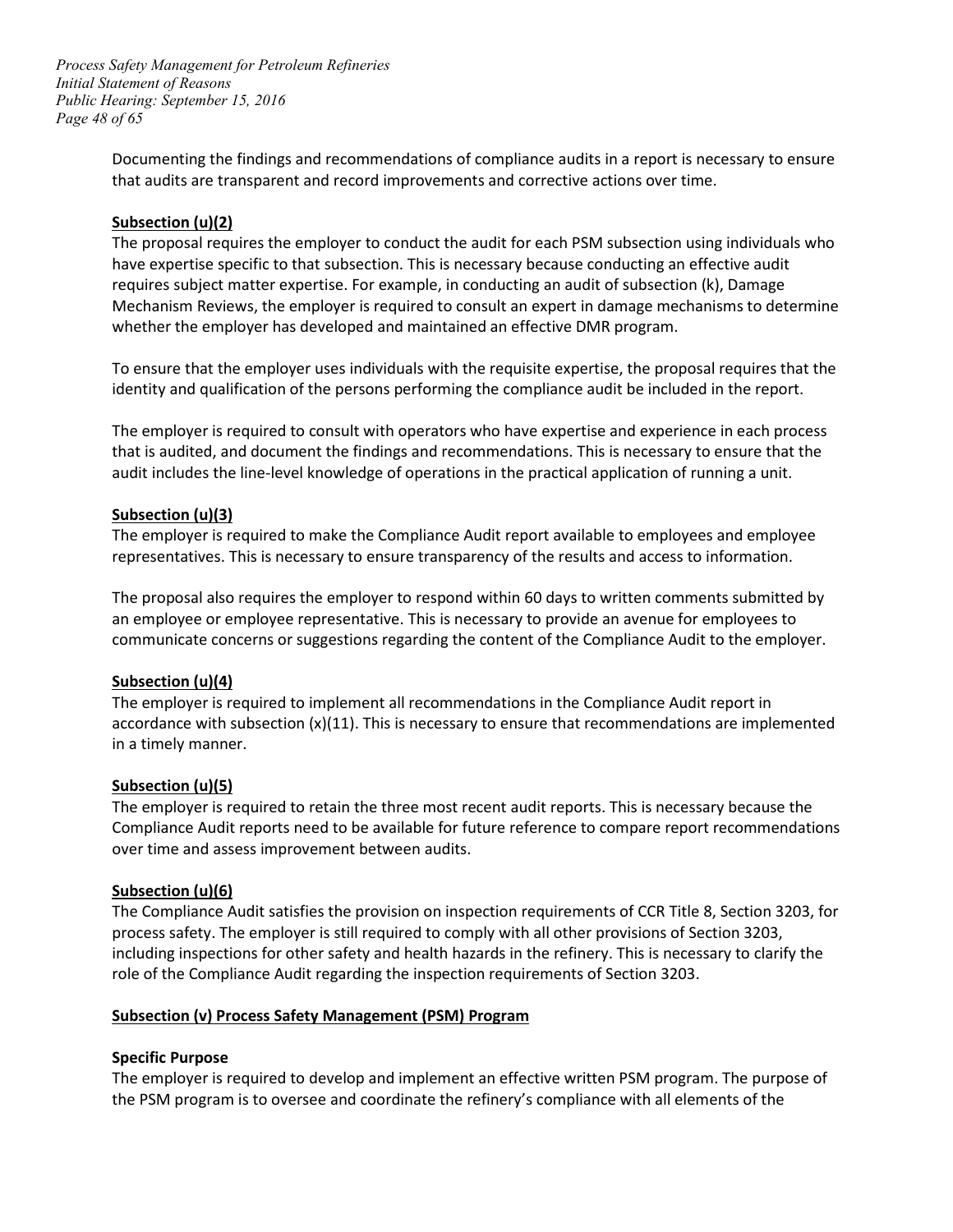*Page 49 of 65 Process Safety Management for Petroleum Refineries Initial Statement of Reasons Public Hearing: September 15, 2016* 

> proposed PSM section, in order to ensure compliance and continual improvement in all PSM elements. This clarifies that the refinery manager is responsible for all aspects of PSM program compliance, which ensures transparency and accountability.

> As part of this subsection, the refinery is required to track certain performance indicators. An essential element of any management improvement program is the measurement of existing performance. A reliability, performance, safety, and a variety of other items of interest. system for measuring or monitoring performance affords the ability to improve quality, efficiency,

# **Necessity**

#### **Subsection (v)(1)**

The refinery manager is responsible for compliance with the proposal. This is necessary to ensure accountability for all PSM elements.

# **Subsection (v)(2)**

 and updated at least every three years. This is necessary to ensure accountability and transparency of The employer is required to develop and implement an effective written program that must be reviewed the program, as well as ensure the program information is current and accurate. This also documents compliance and promotes continual improvement of process safety performance.

#### **Subsection (v)(3)**

 The employer is required to develop and maintain an organizational chart of management personnel responsible for implementing individual PSM program elements. This is necessary to ensure accountability and transparency.

# **Subsection (v)(4)**

 $\overline{a}$ 

 The employer is required to develop, implement, and maintain an effective program to track and document Process Safety Performance Indicators.

 The Governor's Interagency Working Group report concluded: "Indicators are a standard method of measuring and evaluating performance over time, and they can help identify actions to improve performance and reduce hazards. Indicators can also provide insight into a factor that is more difficult to measure directly, such as safety. Designing and reporting on strong 'leading' and 'lagging' indicators can potentially drive continuous process improvement at refineries."[5](#page-48-0)

Requiring the employer to track and document Process Safety Performance Indicators is necessary for monitoring and evaluation, which promotes ongoing process safety improvements. Collecting and analyzing Process Safety Performance Indicators is necessary for continuous improvement in process safety at the refinery.

<span id="page-48-0"></span><sup>5</sup> Edmund G. Brown Jr., Governor (February 2014), *Improving Public and Worker Safety at Oil Refineries,* Report of the Interagency Working Group on Refinery Safety, p. 30.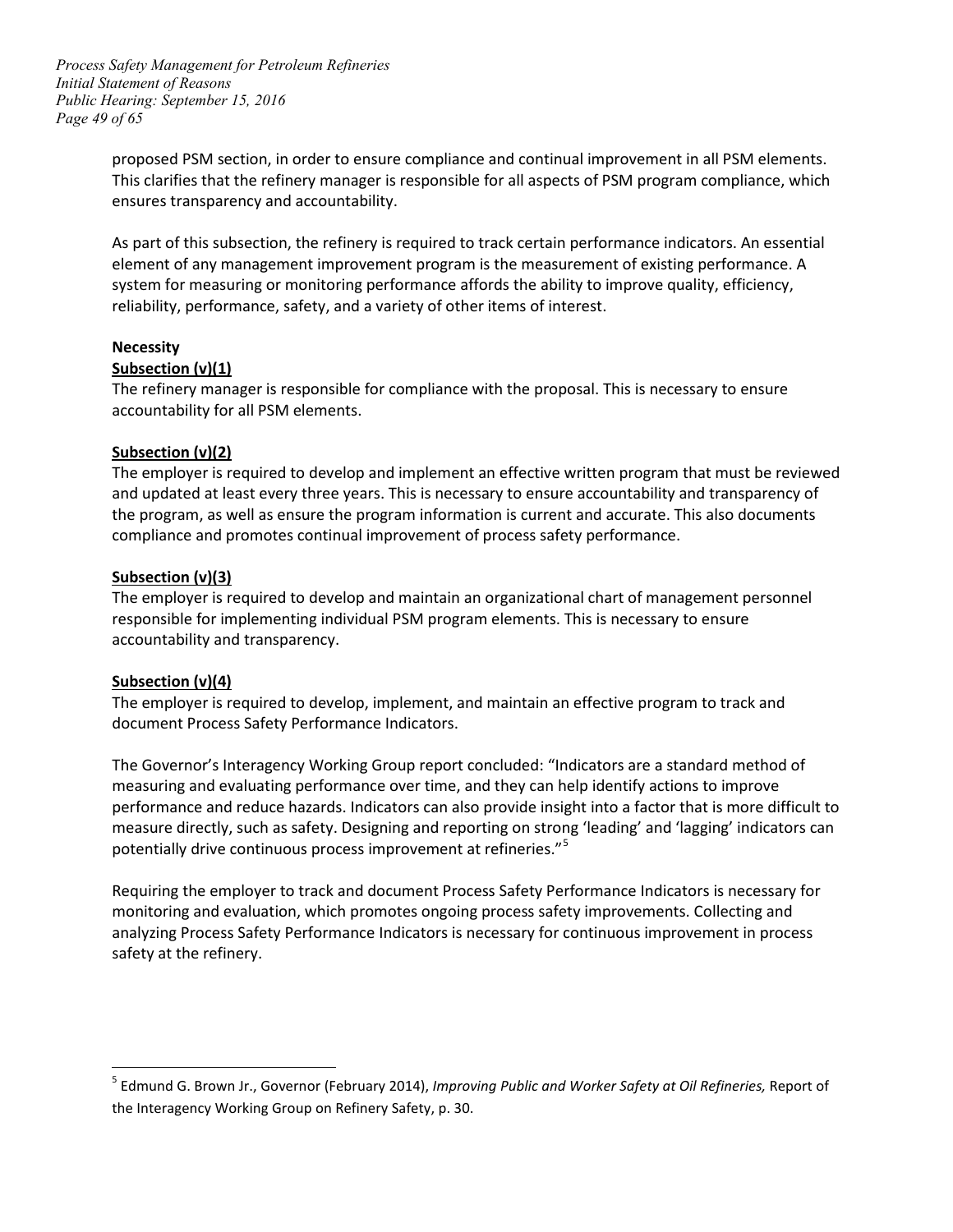*Page 50 of 65 Process Safety Management for Petroleum Refineries Initial Statement of Reasons Public Hearing: September 15, 2016* 

#### **Subsection (w) Division Access to Documents and Information**

#### **Specific Purpose**

 the proposed PSM section to the Division upon request. Access to information is essential to the The employer is required to provide all documents and information developed or collected pursuant to Division's enforcement mandate.

#### **Necessity**

 This subsection is necessary to improve efficiency for both a refinery and the Division by allowing for access to information upon request, without the need to open a formal inspection. This enables the Division to identify potential Process Safety Performance Indicators in a timely manner. This requirement provides the Division with a useful tool to efficiently obtain information for evaluating and regulating the effectiveness of a refinery's process safety program.

#### **Subsection (x) Implementation**

#### **Specific Purpose**

The purpose of this subsection is to establish standardized procedures and timelines for refinery employers to prioritize process safety recommendations and implement corrective actions. This provision also ensures that there is a process for tracking all recommendations, criteria for rejecting recommendations, and requirements to document completion of corrective actions.

 This proposed subsection applies to recommendations arising from the following subsections: PHA, SPA, which the employer may change or reject a recommendation, and it establishes timelines for DMR, HCA, Incident Investigation, and Compliance Audit. The proposed subsection sets requirements by implementing corrective actions.

The proposed subsection enables the employer to reject in writing a PSM team's recommendations, under certain conditions:

 data or out-of-date operating conditions, the employer might conclude that the team's recommendations contain a material factual error. (1) *The analysis upon which the recommendation is based contains material factual errors*. A material factual error is a mistake of fact that substantively alters the foundation or essential meaning of a recommendation. If a DMR team, for example, based its recommendations on inaccurate metallurgy

 conditioning unit be installed in the place of an evaporative cooler in a control room to reduce the room temperature, the employer might conclude that the recommendation is not relevant to process safety. (2) *The recommendation is not relevant to process safety*. This applies to recommendations that fall outside the purview of process safety. For example, if a PHA team recommends that a central air-

 *on cost.* PSM teams must assess a range of issues by taking into account health, safety, economic, (3) *The recommendation is infeasible; however, a determination of infeasibility shall not be based solely*  environmental, legal, social, and technological factors. The cost alone of implementing a recommendation is not a sufficient basis for the employer to reject a recommendation as infeasible.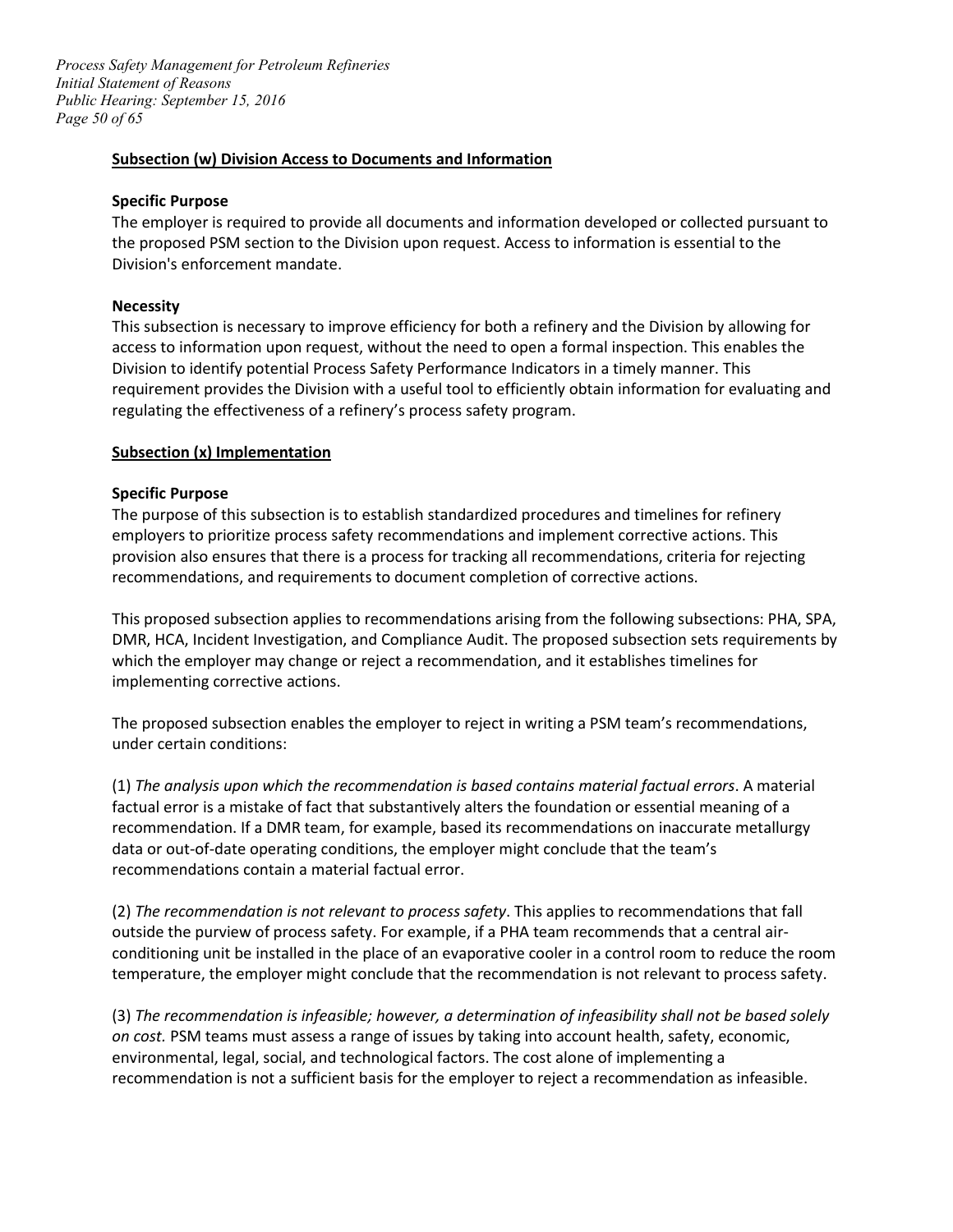*Page 51 of 65 Process Safety Management for Petroleum Refineries Initial Statement of Reasons Public Hearing: September 15, 2016* 

> In addition to rejecting a team's recommendation, the proposed subsection allows the employer to change a recommendation if the employer can demonstrate in writing that an alternative measure ensure that the recommendations of a team are afforded systematic and comprehensive attention by would provide an equivalent or higher level of inherent safety. The purpose of these requirements is to the employer and that employers implement corrective actions in a timely manner. Requiring transparency and accountability in the process will ensure the effectiveness of a refinery's audits, investigations, and required reports.

> The subsection requires timelines for the employer to implement corrective actions, including when the must: (i) conduct an MOC for the date change in order to assess the level of risk that could be affected corrective action requires a process shutdown. The employer is given the flexibility to extend a timeline if necessary, but the employer is required to document the decision and rationale and implement the corrective action as soon as possible. If the employer is unable to meet a target date, the employer by the delay; (ii) set a new target date; (iii) inform employees of the rationale for the delay; and (iv) implement the corrective action as soon as possible.

#### **Necessity**

This subsection is necessary to enable the employer to effectively address team recommendations and implement corrective actions. It does this by requiring a transparent and accountable decision-making procedure.

 The subsection enables the employer to change or reject a team's recommendations, under limited conditions, and provides deadlines for completion of corrective actions. These requirements are necessary to ensure that the employer takes appropriate and timely corrective actions to improve process safety.

#### **Subsection (x)(1)**

 The employer is required to develop and maintain an effective written corrective action program to prioritize and implement the recommendations of a PHA, SPA, DMR, HCA, incident investigation, Human Factors program, and Compliance Audit. This is necessary to ensure that recommendations are prioritized and implemented in a timely and consistent manner throughout the PSM program.

#### **Subsection (x)(2)**

 Each PSM team is required to provide its findings and recommendations to the employer in a timely remedial recommendations as soon as possible. manner. This is necessary to ensure that the employer is made aware of process safety hazards and

#### **Subsections (x)(3), (x)(4), and (x)(5)**

employer regarding team recommendations. Subsection (x)(3) provides conditions under which the employer is permitted to reject a team recommendation. This is necessary to provide a framework of accountability for decision-making by the

employer regarding team recommendations.<br>If the employer elects to change a team recommendation, subsection (x)(4) requires the employer to demonstrate in writing that an alternative measure would provide an equivalent or higher level of inherent safety. This is necessary to ensure that solutions that offer less protection are not used in place of more protective measures.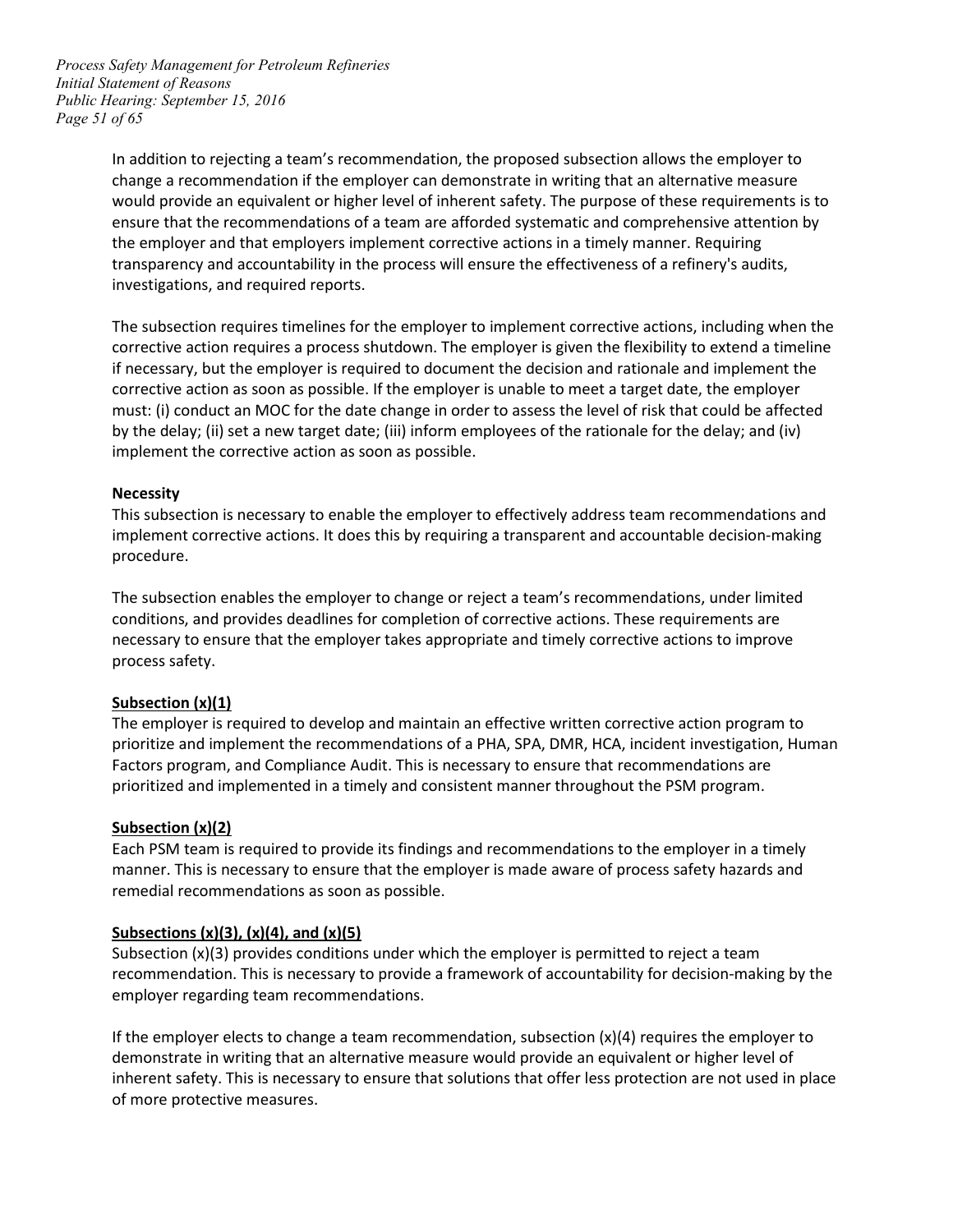*Page 52 of 65 Process Safety Management for Petroleum Refineries Initial Statement of Reasons Public Hearing: September 15, 2016* 

> the implementation of team recommendations. Subsection (x)(5) requires the employer to document and retain a record of all instances in which a team recommendation is rejected or changed. This is necessary to ensure transparency and accountability in

#### **Subsection (x)(6)**

 The employer is required to make any changes to or rejections of recommendations available to the members. This requirement is necessary to ensure that each member of a PSM team is aware of, and applicable team for comment. All comments received from team members and the employer's final decision for each recommendation must be documented by the employer and made available to team able to comment on, any recommendation that the employer has elected to change or reject. This ensures transparency and accountability in addressing team recommendations.

# **Subsection (x)(7)**

 Subsection (x)(7) requires the employer to develop and document corrective actions that implement each accepted recommendation, and to assign a date and person responsible for completing the health and safety of employees. corrective action. This is necessary to ensure transparency and the employer's accountability for the

# **Subsection (x)(8)**

 Subsection (x)(8) requires the employer to conduct revalidations of any PHA, SPA, HCA, or DMR that may requirements of this subsection. This is necessary to ensure that these analyses are current and are used be required as part of a corrective action, and to do so under the documentation and timeline to improve process safety.

#### **Subsection (x)(9)**

 employer is required to conduct an MOC for any proposed change to a completion date, which is representatives. This is necessary to ensure information transparency and the employer's accountability for the health and safety of employees. Subsection (x)(9) is necessary to ensure that the employer promptly implements corrective actions. The necessary to ensure that the date change does not introduce or worsen a process safety hazard. The employer is required to make all completion dates available, on request, to affected employees and

#### **Subsection (x)(10)**

 within 30 months of completion of the analysis or review (except as noted below). This is necessary to establish a reasonable timeframe for implementing recommendations, based on input from Subsection (x)(10) requires that each corrective action not requiring a process shutdown be completed stakeholders and technical experts.

#### **Subsection (x)(11)**

 Subsection (x)(11) requires that corrective actions be completed within 18 months for Compliance Audit or incident investigation recommendations, because these recommendations result from specific incidents or from deficiencies that warrant more immediate action.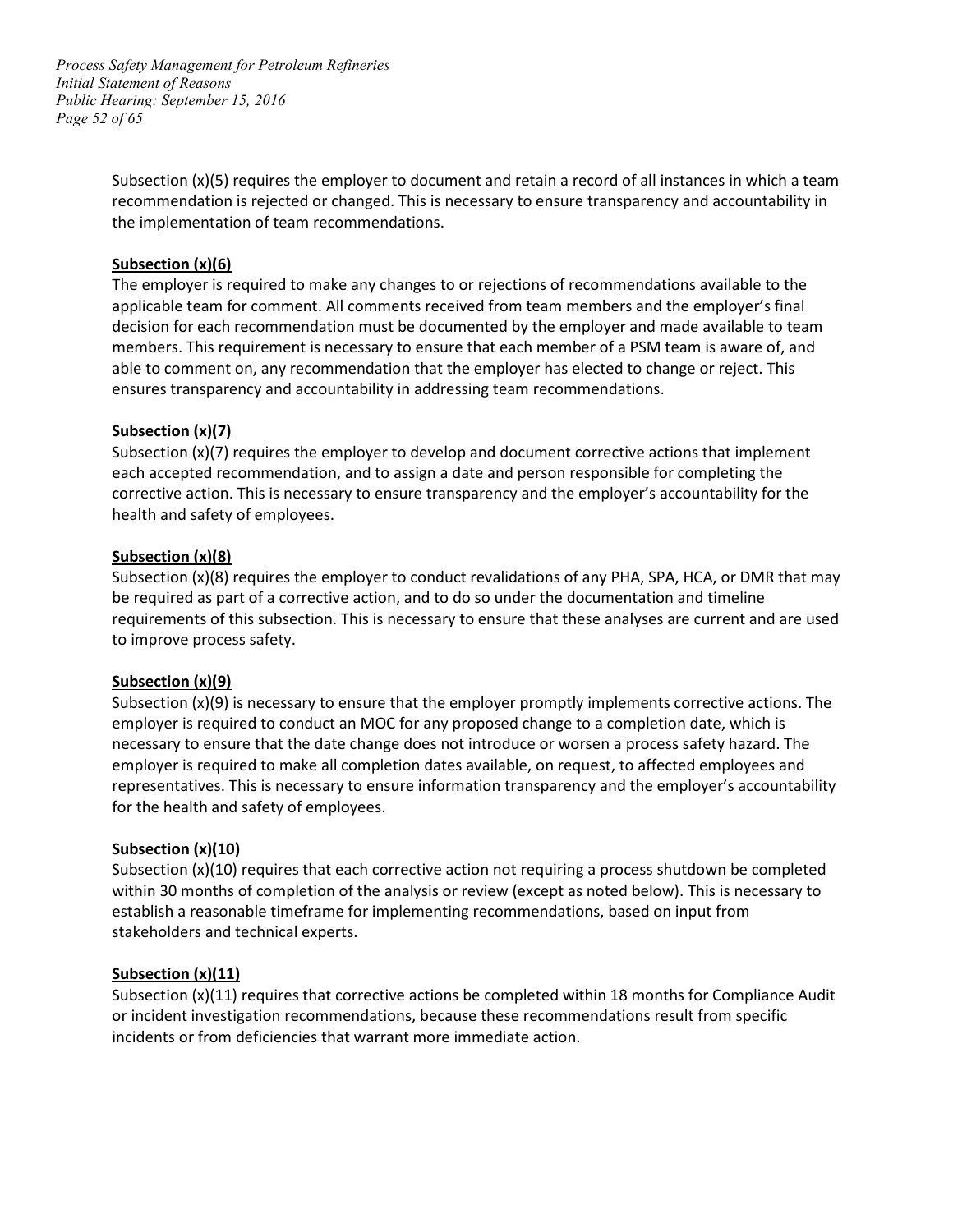*Page 53 of 65 Process Safety Management for Petroleum Refineries Initial Statement of Reasons Public Hearing: September 15, 2016* 

# **Subsection (x)(12)**

 the first regularly scheduled turnaround of the affected process. This is necessary to ensure that Subsection  $(x)(12)$  requires that corrective actions requiring a process shutdown be completed during applicable corrective actions are completed as soon as possible with the refinery's turnaround schedule.

 Except for recommendations that result from incident investigations, subsections (x)(10), (x)(11), and for its anticipated failure to meet the specified time limit. (x)(12) allow the employer limited flexibility to demonstrate in writing the circumstances and rationale that make it infeasible to meet the prescribed time limits. For example, if a particular material is not obtainable prior to the turnaround period when the employer had planned to install the material as part of a corrective action, the employer could demonstrate in writing the factual justification and rationale

# **Subsection (x)(13)**

Subsection (x)(13) requires the employer to prioritize and promptly address process safety hazards either through permanent corrective actions or interim safeguards. This is necessary to establish the prioritization of process safety hazards because the risks posed by these hazards could result in a major incident or employee injury.

# **Subsection (x)(14)**

 When an employer cannot implement a corrective action within the specified time limits, the employer is required to ensure that interim safeguards are sufficient to ensure employee safety and health, pending permanent corrections. The employer is required to document the rationale for deferring the corrective action, and document all MOC requirements. The employer is required to document a revised timeline describing when the corrective action will be implemented and develop an effective plan to make the rationale and revised timeline available to all affected employees and their representatives.

 These requirements are necessary because failing to implement a corrective action in a timely manner the health and safety of employees. The requirements allow the employer to demonstrate in writing the rationale for failing to meet the specified time limits, while ensuring that the employer implements the permanent correction in accordance with the revised timeline. could adversely affect process safety. Some permanent corrective actions require time to complete. Interim measures are necessary to have in place until permanent corrections are completed to ensure

#### **Subsection (x)(15)**

 The employer is required to track and document the completion of each corrective action and append the documentation to the applicable PSM element. This is necessary to track the employer's performance in meeting the required implementation timelines. This ensures information transparency and the employer's accountability for the health and safety of employees.

#### **Benefits**

Benefits from the proposal include, setting comprehensive safety performance standards for refinery employers that prioritize implementation of inherently safer systems to reduce the risk of incidents and eliminate or minimize process safety hazards to which employees may be exposed. Because the number of refinery incidents is anticipated to be reduced, the proposed regulation provides safety and health benefits to workers and the public in nearby communities as well as other economic benefits for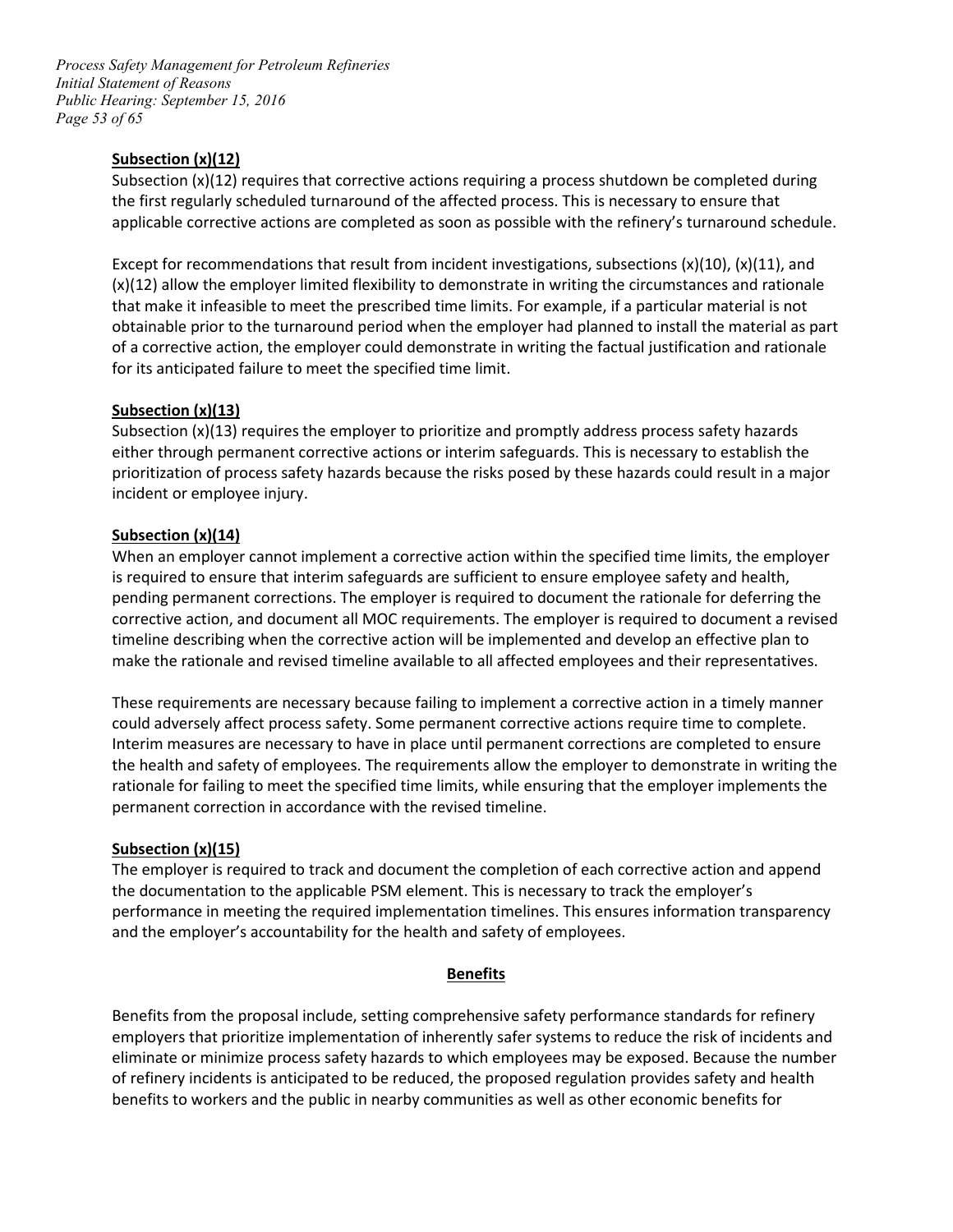*Page 54 of 65 Process Safety Management for Petroleum Refineries Initial Statement of Reasons Public Hearing: September 15, 2016* 

> businesses. The proposal ensures that rigorous safety standards are met through improvements in transparency, accountability, worker participation, and enforcement.

# **TECHNICAL, THEORETICAL, OR EMPIRICAL STUDIES, REPORTS, OR DOCUMENTS RELIED ON BY THE STANDARDS BOARD**

- 1. Center for Chemical Process Safety (2007), *Guidelines for Risk Based Process Safety,* American Institute of Chemical Engineers (AIChE), Wiley & Sons, Inc., Hoboken, NJ.
- 2. Center for Chemical Process Safety (2009), *Inherently Safer Chemical Processes: A Life Cycle Approach,* American Institute of Chemical Engineers (AIChE), Wiley & Sons, Inc., Hoboken, NJ.
- 3. Edmund G. Brown Jr., Governor (February 2014), *Improving Public and Worker Safety at Oil Refineries,* Report of the Interagency Working Group on Refinery Safety.
- 4. Mendeloff, John. *Refinery Process Safety Performance and Models of Government-Industry Relations*. Santa Monica, CA: RAND Corporation, 2013. [http://www.rand.org/pubs/testimonies/CT392.html.](http://www.rand.org/pubs/testimonies/CT392.html)
- 5 U.S. Department of Energy, Office of Electricity Delivery and Energy Reliability, *Energy Assurance*  2014). (Note: For weekly summaries, go to "Download EADs" and scroll to "Petroleum."). *Daily,* available at<http://www.oe.netl.doe.gov/docs/eads/ead120914.pdf>(accessed December 9,
- 6 United States Census Bureau (2012), *Industry Statistics Portal: Business Data from the U.S. Census Bureau,* 2012 NAICS: 324110, Petroleum Refineries, available at [http://www.census.gov/econ/isp/sampler.php?naicscode=324110&naicslevel=6#/,](http://www.census.gov/econ/isp/sampler.php?naicscode=324110&naicslevel=6%23/) accessed May 16, 2016.
- 7 U.S. Chemical Safety and Hazard Investigation Board (CSB), (April 2013), *Interim Investigation Report on the Chevron Richmond Refinery Fire*  [http://www.csb.gov/assets/1/19/Draft\\_Report\\_for\\_Public\\_Comment.pdf](http://www.csb.gov/assets/1/19/Draft_Report_for_Public_Comment.pdf)
- CA. http://www.csb.gov/assets/1/19/Chevron Final Investigation Report 2015-01-28.pdf 8. U.S. Chemical Safety and Hazard Investigation Board (CSB), (January 2015), *Final Investigation Report January 2015 Chevron Richmond Refinery Pipe Rupture And Fire* CSB Report No. 2012-03-I-
- 9. Advisory Committee Meetings and Information from: September 16, 2014; September 17, 2014; November 6, 2014; and June 22, 2015.

# **PETITION**

This proposal was not the result of a petition.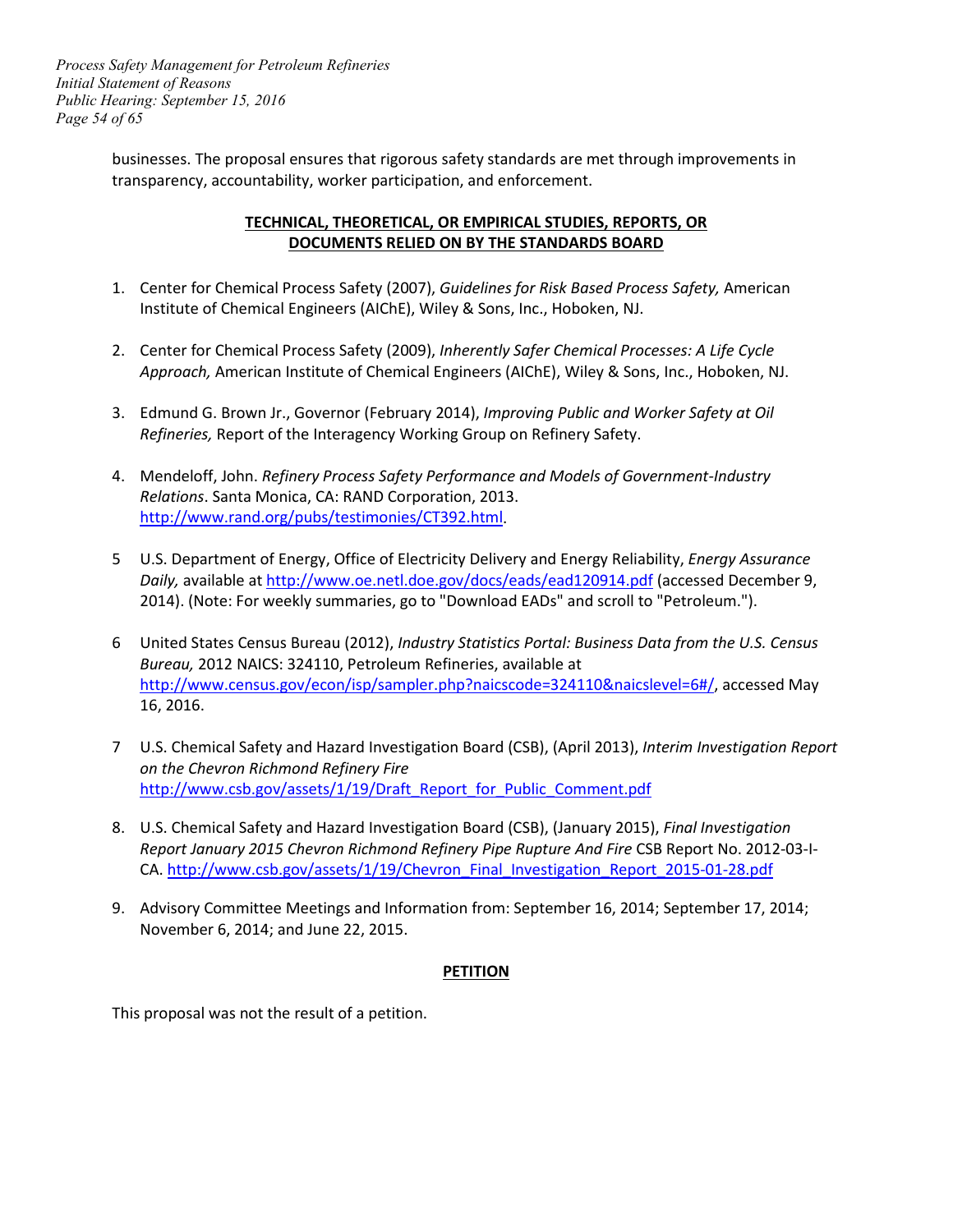*Page 55 of 65 Process Safety Management for Petroleum Refineries Initial Statement of Reasons Public Hearing: September 15, 2016* 

#### **ADVISORY COMMITTEE**

 The proposal was developed with the assistance of an advisory committee. (A list of advisory committee members and attendance sheets are included as Documents Relied Upon.)

#### **FIRE PREVENTION STATEMENT**

 This proposal includes fire prevention or protection standards. Therefore, approval of the State Fire Marshal pursuant to Government Code Section 11359 and/or Health and Safety Code Section 18930(a)(9) is required.

#### **SPECIFIC TECHNOLOGIES OR EQUIPMENT**

This regulatory proposal does not mandate the use of specific technologies or equipment.

#### Standardized Regulatory Impact Assessment (SRIA)

The State of California has proposed revised Process Safety Management (PSM) and California Accidental Release Prevention Program (Cal/ARP) regulations for oil and gas refineries that operate in California. The proposed regulations are more stringent than current federal regulations and are intended to improve refinery worker and public safety, and reduce air pollution.

 RAND estimated these costs and benefits in four categories: the costs to industry (to implement the regulation), the costs to society (pass through of certain industry costs), benefits to industry, and The RAND Corporation assessed the costs and benefits of the proposed PSM and Cal/ARP regulations. benefits to society. The results of the analysis are detailed below, respective to the SRIA requirements.

#### *Background*

 the PSM and Risk Management Plan (RMP) regulations, respectively. On February 24, 1992, OSHA The federal Clean Air Act Amendments of 1990 [42 U.S.C. Section 7412(r)] directed the federal Occupational Safety and Health Administration (OSHA) and the United States Environmental Protection Agency (EPA) to develop regulations to prevent accidental chemical releases. These became known as published a Final Rule for *Process Safety Management of Highly Hazardous Chemicals* (57, Fed. Reg., 6356, February 24, 1992), codified as 29 CFR Section 1910.119.

 The Department of Industrial Relations (DIR) subsequently adopted a PSM standard (CCR Title 8, Section 5189) pursuant to its mandate to adopt standards that are at least as effective as federal standards. (listed in Appendix A) or a flammable liquid or gas as defined in subsection (c) of the regulation. Section 5189 is substantially the same as the federal counterpart, in that it addresses the prevention of catastrophic releases of toxic, reactive, flammable, and explosive chemicals and applies to employers who use a process involving a particular chemical (or chemicals) at or above certain threshold quantities

 Since 1992, California's PSM standard has covered approximately 1,500 facilities in the state that handle or process certain hazardous chemicals including its 15 active oil refineries, which process approximately two million barrels of crude oil per day into gasoline, diesel fuel, jet fuel, and chemical feedstocks.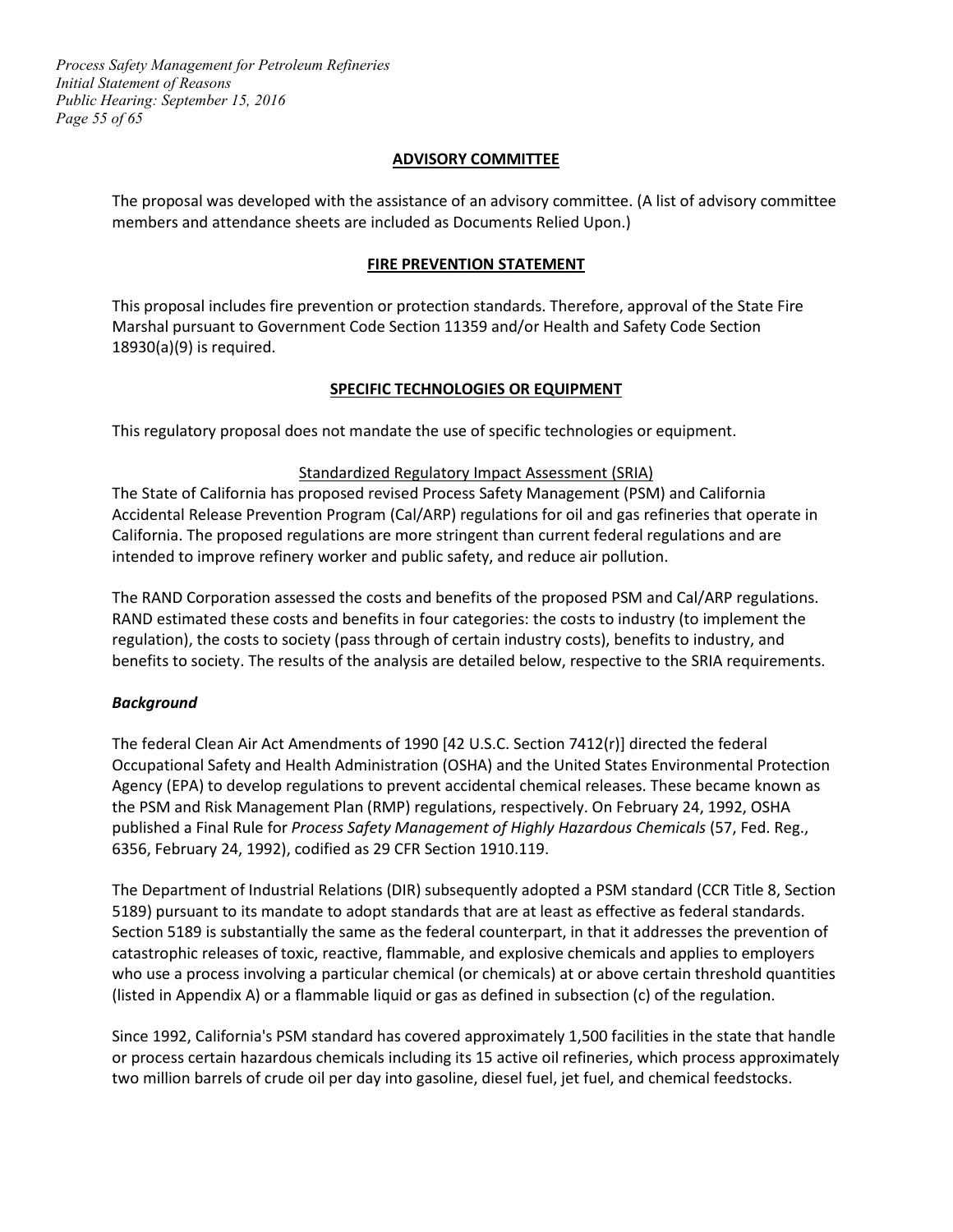*Page 56 of 65 Process Safety Management for Petroleum Refineries Initial Statement of Reasons Public Hearing: September 15, 2016* 

> Following a chemical release and fire at the Chevron refinery in Richmond, California, on August 6, 2012, recommendations about the safety of California's oil refineries. The report recommended the the Governor's Interagency Working Group on Refinery Safety prepared a report raising concerns and establishment of an Interagency Refinery Task Force to: (1) coordinate revisions to the state's PSM regulations and Cal/ARP regulations; (2) strengthen regulatory enforcement; and (3) improve emergency preparedness and response procedures.

 implement first- and second-order inherent safety measures; conducting *damage mechanism reviews*;  *cause analysis* following significant incidents; and performing comprehensive *process hazard analyses.* In accordance with the recommendations of the report, Cal/OSHA, a division of DIR, is promulgating a new PSM regulatory proposal for oil refineries, GISO Section 5189.1. Cal/ARP, within the California EPA, is also promulgating proposed Cal/ARP regulations that are in alignment. The regulatory proposal is consistent and compatible with existing state regulations. The proposal implements the recommendations of the report and other elements that safety experts have learned over the past two decades are essential to the safe operation of a refinery and include: applying a *hierarchy of controls* to applying rigorous *safeguard protection analyses;* integrating *human factors* and *safety culture assessments* into safety planning; *involving front-line employees* in decision-making; conducting *root-*

 The refineries operating in California have adopted many of these practices over the past decade, with significant upset events.<sup>[6](#page-55-0)</sup> significant improvements in safety performance; however, the industry continues to experience

The regulatory proposal sets safety performance standards for refinery employers and ensures that those standards are met through improvements in transparency, accountability, worker participation, and enforcement.

#### *The creation or elimination of jobs in the state.*

 The proposed PSM and CalARP regulations will create an estimated 158 jobs in the state's petroleum increase in labor costs of \$58 million. refining sector (between 57 and 325 jobs), based on an estimated total compensation (generated by macroeconomic analysis software) in the California refinery sector of \$334,000 per employee and a total

# *The creation of new businesses or the elimination of existing businesses in the state.*

There is no anticipated creation or elimination of businesses in California.

#### *The competitive advantages or disadvantages for businesses currently doing business in the state.*

 Based on the economic modeling, refiners in California complying with the proposed PSM regulations will experience the advantage of cost avoidance due to the reduced likelihood and severity of a major refinery incident, such as the ExxonMobil incident in Torrance in 2015. This will reduce the cost

<span id="page-55-0"></span>available at<http://www.oe.netl.doe.gov/docs/eads/ead120914.pdf>(accessed December 9, 2014). (Note: For weekly  $\overline{a}$ 6 U.S. Department of Energy, Office of Electricity Delivery and Energy Reliability, *Energy Assurance Daily,*  summaries, go to "Download EADs" and scroll to "Petroleum.")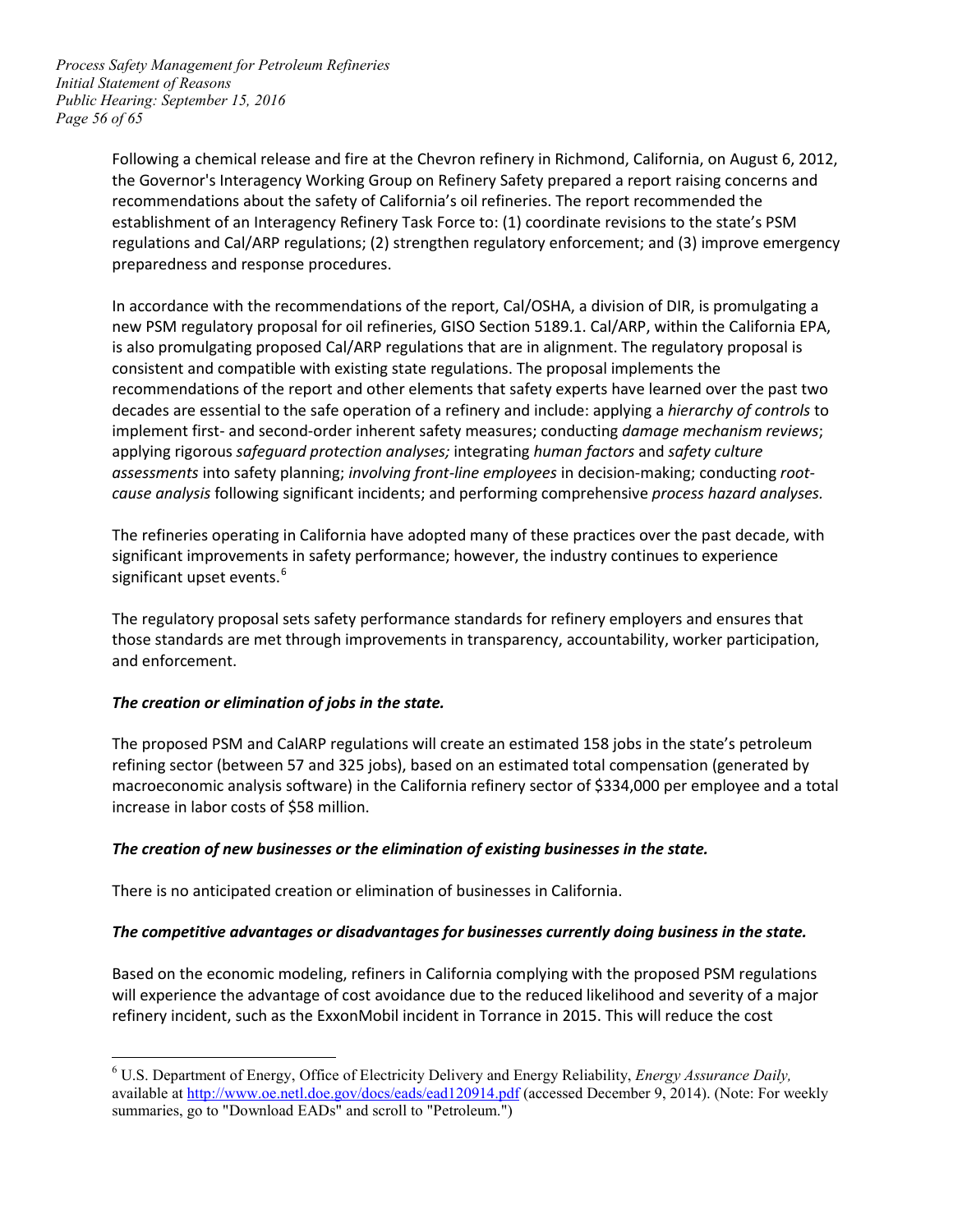*Page 57 of 65 Process Safety Management for Petroleum Refineries Initial Statement of Reasons Public Hearing: September 15, 2016* 

> associated with lost output, which in the ExxonMobil incident had an estimated value of \$323 million (not including the additional equipment repair costs, which could not be estimated).

# *The increase or decrease of investment in the state.*

Multiple stakeholder and advisory meetings with labor, industry, advocacy groups, and other agencies have contributed to the development of the proposed regulations. All input has been considered, and the current proposed regulations reflect a balanced, enforceable, and prevention-focused approach to reducing risks in this industry. There is no indication that the regulations will affect investment in California.

 Given the expected annual loss of \$800 million to the California economy due to a costly major refinery incident, the proposed regulations will have to reduce the risk of a costly major incident by 7.3% to be economically justified. Additional sensitivity analysis was conducted to assess how varying expected amounts of annual loss affect the critical risk reduction values.

# *The incentives for innovation in products, materials, or processes.*

 The proposed regulations require the establishment of several programs that drive refiners to analyze hazards associated with certain conditions. A process is inherently safer if it eliminates or reduces the permanent and inseparable from the material or operation. A process with eliminated or reduced and implement processes and select materials that offer the highest levels of risk reduction. The inherent safety requirements promote an approach to safety that focuses on eliminating or reducing the hazards associated with materials or operations used in the process, and this elimination or reduction is hazards is described as inherently safer than a process with only passive, active, or procedural safeguards. The process of identifying and implementing inherent safety in a specific context is known as "inherently safer design." Examples of how innovation is incentivized are described in the prioritized approaches to safety:

 chemistry of a process that eliminate the hazards of a chemical are usually considered first-order • First-Order Inherent Safety Measure—a measure that eliminates a hazard. Changes in the inherent safety measures—for example, by substituting a toxic chemical with an alternative chemical that can serve the same function but is nontoxic.

 devices. Changes in process variables to minimize, moderate, and simplify a process are usually high-temperature system to operate at ambient temperatures and levels of pressure. • Second-Order Inherent Safety Measure—a measure that effectively reduces risk by reducing the severity of a hazard or the likelihood of a release, without the use of additional safety considered second-order inherent safety measures—for example, by redesigning a high-pressure,

#### **BENEFITS OF THE PROPOSED ACTION**

 *The benefits of the regulations, including, but not limited to, benefits to the health, safety, and welfare of California residents, worker safety, environment and quality of life, and any other benefits identified by the agency.*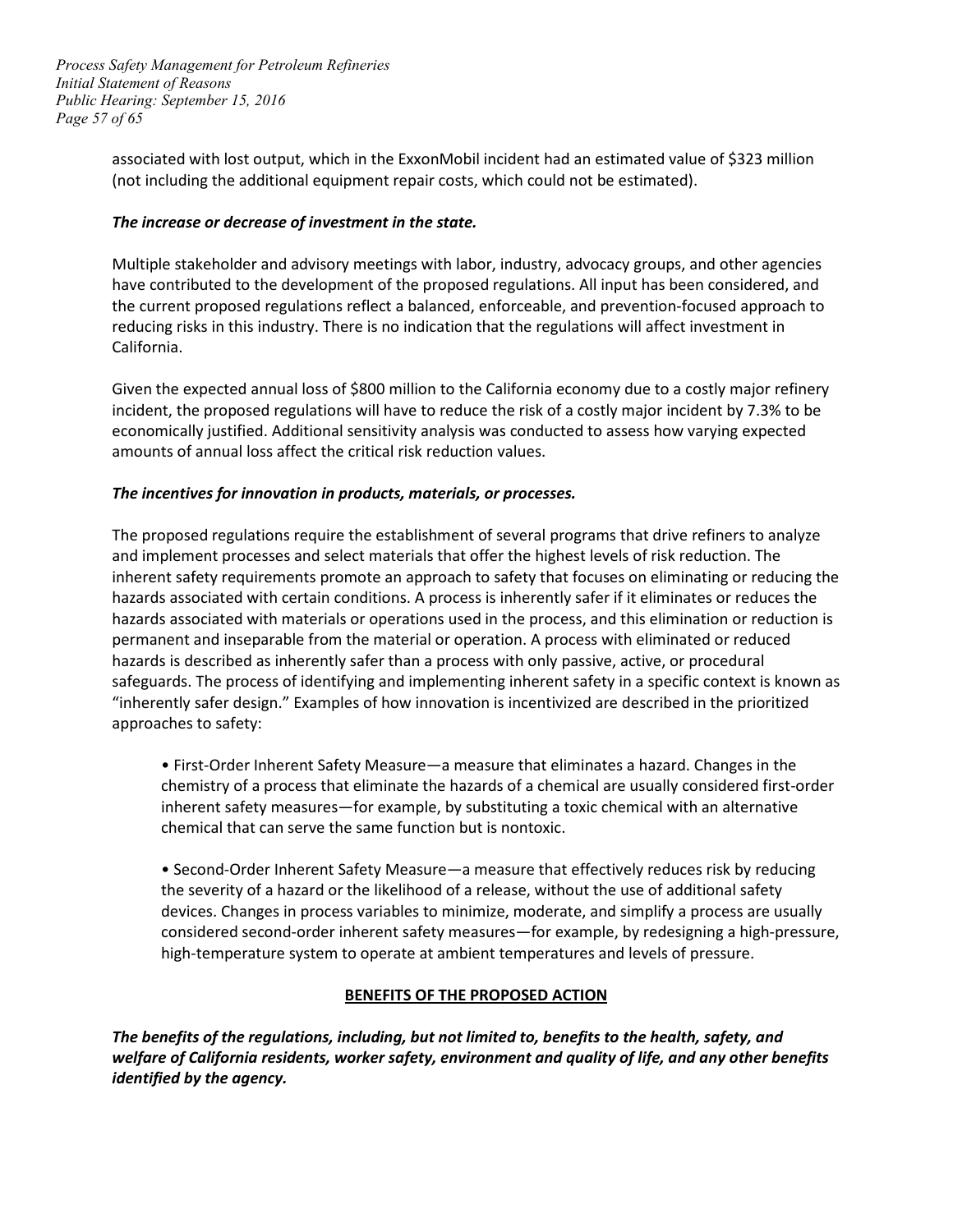*Page 58 of 65 Process Safety Management for Petroleum Refineries Initial Statement of Reasons Public Hearing: September 15, 2016* 

> The proposed regulations will improve safety at California refineries, which will in turn result in fewer health benefits to workers and the public in nearby communities as well as other economic benefits for government. major process incidents and fewer releases of hazardous materials from refineries. Because the number of major refinery incidents may be reduced under the proposed regulation, it could provide safety and businesses. The proposed regulations will also increase the openness and transparency of business and

#### **Methodologies**

# *Assessing and determining the benefits and costs of the proposed regulation, expressed in monetary terms to the extent feasible and appropriate.*

# *Costs to Industry*

 to ongoing costs—about 20% to 80% of a single year's cost. One refiner reported anticipating extremely ongoing costs made up the bulk of the reported costs and were reported more consistently by refiners, The total implementation costs were estimated for all the refineries in California by aggregating estimates. The quality of data reported for one-time, upfront costs was much lower than that reported for ongoing costs. The majority of refiners indicated upfront costs that were relatively minor compared significant start-up costs in a single PSM category—this estimate is discussed separately. Because the following analysis focuses on these ongoing costs.

# *Types of Costs Considered for Implementation of the Proposed Regulations*

 The additional costs that would be incurred by industry to comply with the proposed regulations were Process Safety Culture Assessment, Program Management, Performance Indicators, Human Factors, also considered and calculated. Costs were calculated in ten major areas covered by the regulations: Safety Training, Damage Mechanism Review, Root Cause Analysis, Hierarchy of Hazard Controls Analysis, Safeguard Protection Analysis/Layers of Protection Analysis (LOPA), Process Hazard Analysis, and Other Costs (or undifferentiated costs). Refiners' estimates were taken essentially at face value as good-faith estimates of cost from those in the best position to understand them.

 expensive. In these cases, only the additional expense was included in the aggregate expense. Similarly, safety-related initiatives already underway that are not directly mandated by the regulations were excluded from the tabulation of costs of the proposed regulations. Only costs attributed to the proposed regulations were aggregated. In some cases, refiners reported the total cost of programs that are already in place and that the new regulations might make more

#### *Methods Used to Obtain Average, High, and Low-Cost Estimates*

 assuming that some refiners might miss the mark at either the low or high end. To produce the range of per day (BPD) of capacity. Refiners were then ranked in terms of cost by their cost per unit of capacity. Variation between these estimates was used as the basis for estimating the range of actual costs possible costs, each refiner's cost was first normalized by the size of the refinery, measured in barrels The 10th and 90th percentiles of cost were estimated—corresponding to the second-lowest and secondhighest cost estimates—and applied to all refiners according to their capacity measured in BPD.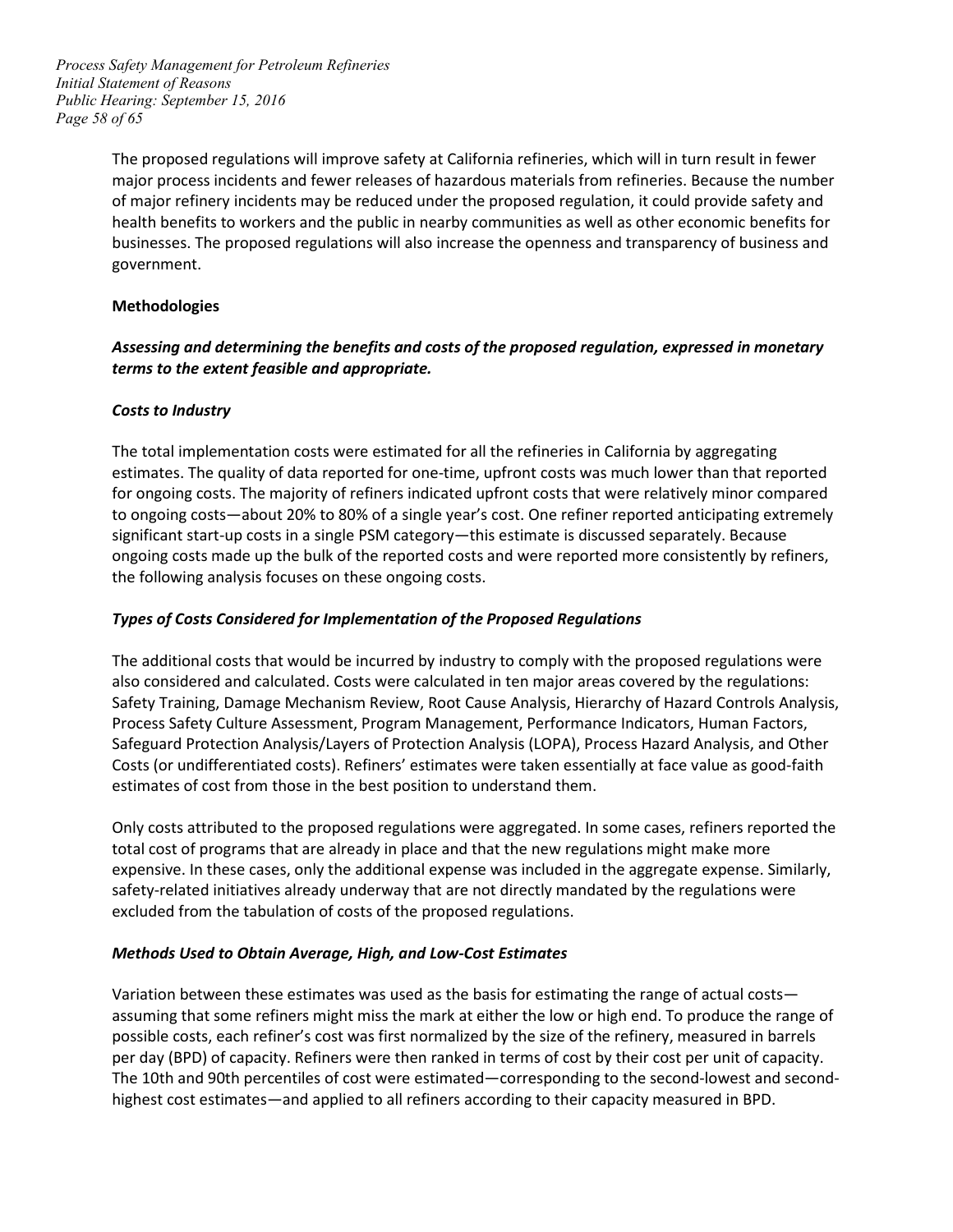*Page 59 of 65 Process Safety Management for Petroleum Refineries Initial Statement of Reasons Public Hearing: September 15, 2016* 

> because they have to make a greater or lesser effort in order to meet the proposed requirements, a Refiner-reported cost estimates were between \$9 and \$37 per unit of production capacity. Two refiners produced higher estimates, one at \$90 per unit and one at \$187 per unit. All reported estimates were assumed to be good-faith estimates of refiner cost. Although some refiners might face different costs close reading of the survey responses indicates that this is not the major source of variation in estimates. Rather, it appears that much of the variation stems from different understandings of how the regulations should be interpreted and enforced; some refiners anticipate comparatively minor changes relative to current industry practice, while others anticipate major changes.

> cost. From this perspective, the estimates reported by the refiners can be thought of as a "best" or highest) estimates as the likely lower and upper bounds of this cost. Most estimates cluster at the lower end of this range, with much of the probability falling near the best estimate, from \$20 to \$35 per unit. The variation in refiner estimates is thus treated as a measure of the uncertainty of this final refiner average cost estimate. We take the 10th percentile (second lowest) and 90th percentile (second

#### **Results**

 Summing costs from all refiners produces a best estimate of \$58 million per year (M/y) for refiners to maintain compliance with the proposed regulations, from a low of \$20 M/y to a high of \$183 M/y.

 The largest cost categories are Hierarchy of Controls Analysis at \$12.7 M/y, Damage Mechanism Review at \$12.3 M/y, and Root Cause Analysis at \$9.2 M/y. Safeguard Protection Analysis/LOPA at \$6.7 M/y, Safety Training at \$3.2 M/y, Process Safety Culture Assessment at \$2.9 M/y, and Human Factors at \$2.9 M/y make up a second tier of cost in the range of \$3 M/y to \$7 M/y. Process Hazard Analysis at \$1 M/y, a third tier of cost at or below \$1 M/y industry-wide. The Other cost category (\$5.3 M/y) reflects categories without making unwarranted inferences, rather than actual costs that do not fall into the Program Management at \$845,000 per year, and Performance Indicators at \$400,000 per year comprise primarily data that were reported in an aggregated form and cannot be broken into the stated above-stated categories.

#### *Estimates of Start-up Costs*

 Although the estimates of most refiners were reasonably consistent with one another, several refiners determine that the anomalous numbers were the result of a misunderstanding of the question being cost that could be attributed to the regulations. Problems of this sort were minimal, however, because difference in judgment with regard to how the regulations will be implemented and how much it might cost to comply with them. All answers regarding the ongoing cost of compliance have been incorporated anticipated costs that were much higher in certain categories. In some cases, it was possible to asked—for instance, a report of the total cost of a program, rather than the increase in that program's of the extensive meetings to clarify the intent of the questions that were conducted before the refiners prepared their responses. In other cases, these answers, though anomalous, were within the bounds of the study: they did not seem to represent any kind of misunderstanding of the question; instead, they seem to represent either a legitimate difference in the costs faced by certain refiners or a legitimate into the estimates presented here. Differences in opinion along these lines have been taken as a healthy part of the estimation process to estimate a range of possible implementation costs.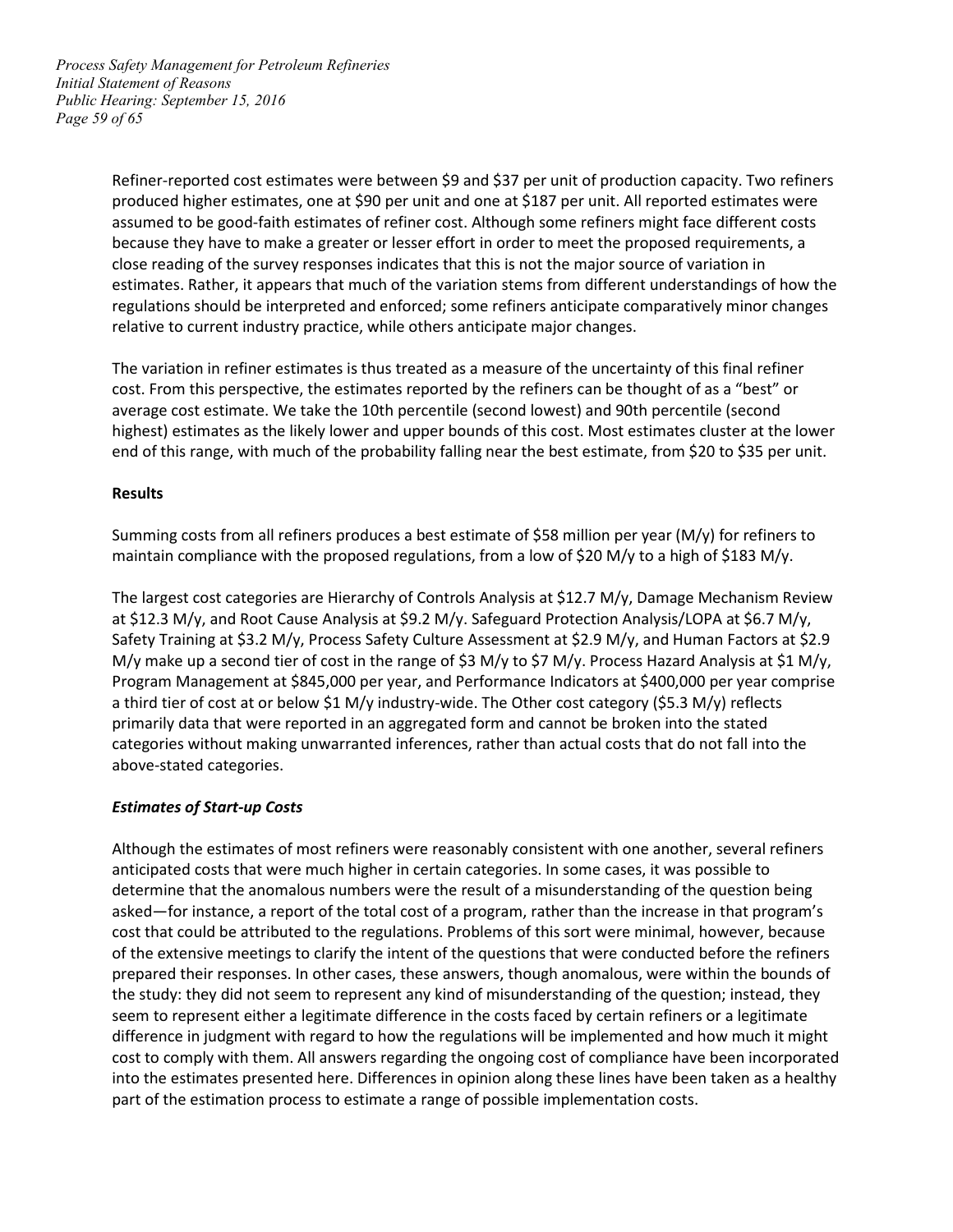*Page 60 of 65 Process Safety Management for Petroleum Refineries Initial Statement of Reasons Public Hearing: September 15, 2016* 

> Most refiners did not view start-up costs as a major component of the costs of the proposed regulations, with most of the cost being the ongoing costs of operating facilities as required by the new regulations. factor of 1.2 to 2 (with estimates tending to fall at the lower end of that range). Under most refiners' estimates, the first one to five years may cost more than subsequent years by a

 related requirements. Subsequent revision of the proposed regulations helped refine the intent, which The SRIA process surfaced many instances of confusion regarding the intent of the regulations and their was viewed as a very productive and useful benefit of the SRIA process.

#### *Costs to Society*

 Assuming that additional regulatory costs will be passed on to consumers through higher gasoline prices and that the demand for gasoline is perfectly inelastic, the price impact of the proposed regulations can be estimated. In recent years, gasoline consumption in California has averaged about 14.5 billion gallons per year.

 requirements. Gasoline made in other states to meet other state and federal pollution requirements California requires a unique reformulated gasoline blend to meet the state's pollution control does not meet California standards. Consequently, all gasoline consumed in California is typically refined in the state. Therefore, California refiners' cost of implementing the proposed regulations can be distributed over the cost to consumers of purchasing 14.5 billion gallons of California gasoline.

 Spreading the \$58 million estimated cost of the regulations across this volume of sales indicates an increase in price of about \$0.004, or slightly less than half a cent per gallon. The lower estimate of \$20 million reduces this impact to \$0.0014 or about 1/7 of a cent, while the upper estimate of \$183 million increases the impact to \$0.013, or 1.3 cents per gallon. Aggregating this to calculate the impact on the average adult Californian yields an estimated cost per person of about \$2 per year, with a low estimate of \$0.68 and a high estimate of \$6.20 per person per year.

 The larger economic impacts of this cost on the California economy are mixed. After applying these the additional refiner spending on labor that drives the higher costs. The net stimulatory effect of the costs to a standard input-output model for the state, we observe that this cost is more than offset by additional spending by refiners would be slightly greater than the inhibiting effect of higher gas prices.

#### *Benefits to Industry: Safety Improvements*

 Safety improvements may result from implementing the proposed regulation. These safety proposed regulations (although the proposed regulations go further than the current ISO in terms of risk improvements could reduce the number of major refinery incidents at California refineries. The Contra Costa County Industrial Safety Ordinance (ISO) was used as a proxy for the purpose of estimating the reduction requirements, rendering this a very conservative estimate). It is not unreasonable to assume that California refinery incident rates under the proposed regulation will be similar to or lower than those of ISO refineries. When analyzed, the incident rate for major incidents was significantly less (about three times lower) for ISO refineries when compared to the incident rate for non-ISO refineries operating in the state of California.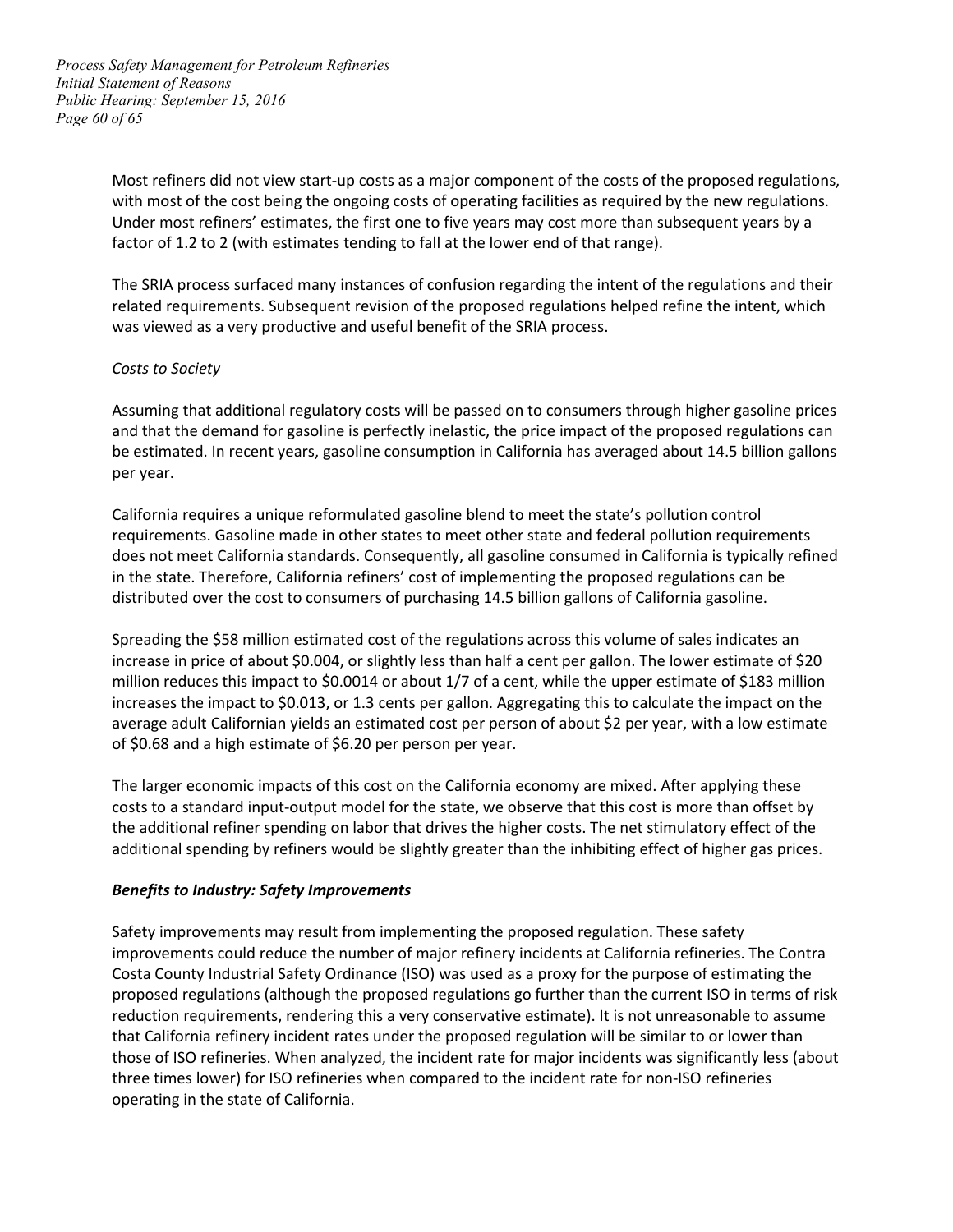*Page 61 of 65 Process Safety Management for Petroleum Refineries Initial Statement of Reasons Public Hearing: September 15, 2016* 

> The analysis of the proposed regulations indicated no reduction in the long-term operating costs of California refineries.

#### *Benefits to Industry: Costs Avoided*

 Safety improvements may result from implementing the proposed regulation. These safety regulation benefits industry by reducing the costs of major incidents in the future. At least three refinery incidents with macroeconomic impact of greater than \$1.5 billion on the California economy have occurred since 1999. The average cost of such an incident to the refiner that suffers the incident is at least \$220 million. Using ExxonMobil incident in 2015 as an example, the cost to ExxonMobil for a six- month period is estimated at \$323 million, not including other likely costs, such as equipment repair or improvements could reduce the number of major incidents at California refineries. Thus the proposed damage to its reputation.

# *Benefits to Society: Costs Avoided*

 supply disruption related to a future major refinery incident. Gasoline prices in California, because of the ExxonMobil 2015 incident, cost California drivers nearly \$2.4 billion, in the form of a prolonged \$0.40 months, such as up to the predicted 12 months, the costs could double in the absence of the availability In quantitative terms, the largest potential benefit of the proposed regulations is the avoided cost of increase per gallon at the pump. Macroeconomic analysis indicated that lost supply associated with this one incident cost the California economy \$6.9 billion. If the ExxonMobil event continues beyond six of alternate reserves in California.

# *Assessing the value of nonmonetary benefits, such as the protection of public health and safety, worker safety, or the environment, the prevention of discrimination, the promotion of fairness or social equity, an increase in the openness and transparency of business and government and other nonmonetary benefits is consistent with the statutory policy or other provisions of law.*

 incidents include the protection of health and safety for workers and the public, as well as the of the refinery workers. Analysis suggests that the proposed regulations could lead to a refinery worker such as refinery equipment repair and damage to the company's reputation, which can be considerable depending on the incident. Costs avoided also include those from overseas production of reformulated The nonmonetary benefits from these regulations and their ability to reduce the risk of refinery environment. Non-economic benefits for residents would also accrue, as they are less likely to be injured or die in refinery incidents. The same is true for the injury and illness rates, as well as fatalities, death rate over three times lower, assuming that the ISO rate is a conservative proxy for the proposed regulations. Several other anticipated costs are avoided for industry that could not be reliably estimated, California gasoline, as well as related transportation costs to make these reserves available. Californians would benefit by avoiding costs incurred by residents who live near refineries affected by incidents, such as emergency services, health care, reduction in property values, and reduction in tax revenue to local governments.

# *Comparing the proposed regulatory alternatives with an established baseline so that agencies can make analytical decisions regarding the adoption, amendment, or repeal of regulations necessary to*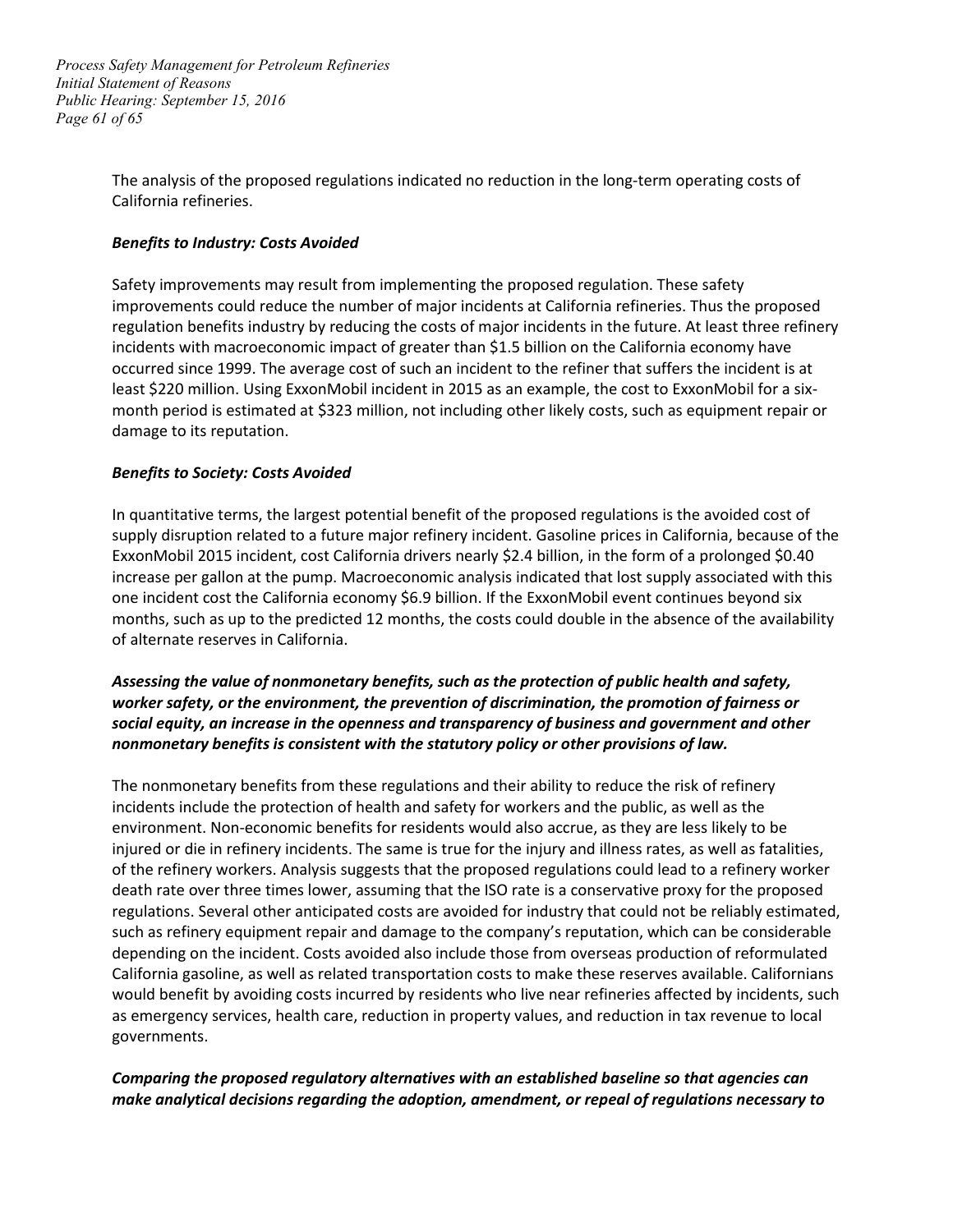*Page 62 of 65 Process Safety Management for Petroleum Refineries Initial Statement of Reasons Public Hearing: September 15, 2016* 

# *alternative in carrying out the purpose for which the action is proposed, or the most cost-effective alternative to the economy and to affected private persons that would be equally effective in implementing the statutory policy or other provision of law. determine that the proposed action is the most effective, or equally effective and less burdensome,*

 expected annual loss of \$800 million to the California economy due to a costly major refinery incident), Although data limitations precluded estimation of an established baseline, a breakeven analysis was conducted to compare the costs and benefits. The estimated breakeven point for effectiveness was 7.3%. This indicates that if the regulations reduced the risk of a costly major incident by 7.3% (noting the the proposed regulations would be economically justified.

 An alternative to the proposed regulations, known as the Safety Case Model, was considered. This approach emerged first in Europe, triggered by disasters in the North Sea and at Seveso. The former led the United Kingdom and Norway to develop a "safety case" model to regulating offshore oil platforms in Seveso Directives ordered similar measures for all member states. the 1990s, an approach that later expanded to other high-hazard industries. The European Union's

 models currently used—nationwide and in California—are inadequate for ensuring safety at very California's existing model of work safety regulation in process safety management emphasizes investigating serious accidents that have occurred. As examined by the RAND Center for Health and Safety in the Workplace, over the past 25 years, a perspective has developed that argues that the complex facilities, especially those characterized by risks that have low frequency but very high disaster potential.

 The Hazardous Facilities Unit, which oversees the UK safety cases, typically conducts several audits each year at refineries to assess their safety case activities. The safety case model calls on facilities to explain what they will do to ensure their safety. The regulatory authority is charged with determining whether a facilities' explanation or effort is acceptable or effective. Most regulatory scrutiny goes to auditing the Some have argued that the safety case process often leads to initial gains in hazard recognition and The "safety case" model involves considerably more resources in terms of time and agency inspectors. facility to see whether it has been carrying out the activities called for in the safety case document. abatement. However, it must remain "a living document" in order to fulfill its objectives.

 A concern with the safety case model is that describing and documenting how a refinery will manage risks is not the same as actually managing risks. Further, augmenting oversight from the existing regulations to a level prescribed by the safety case approach is largely infeasible given the related requisite resource demands for regulatory authorities. For these reasons, the safety case model is not considered the optimal solution for California at this time.

# *Determining the impact of a regulatory proposal on the state economy, businesses, and the public welfare, as described in subdivision (c) of Section 11346.3.*

 incident. These estimated costs of the proposed regulations, while substantial in absolute terms, are small relative to the size of the industry (\$131 billion per year and the fourth-largest industry by output The IMPLAN model was used to assess the secondary, macroeconomic impacts on the California economy of both the cost of the proposed regulations and the cost (to be avoided) of a major refinery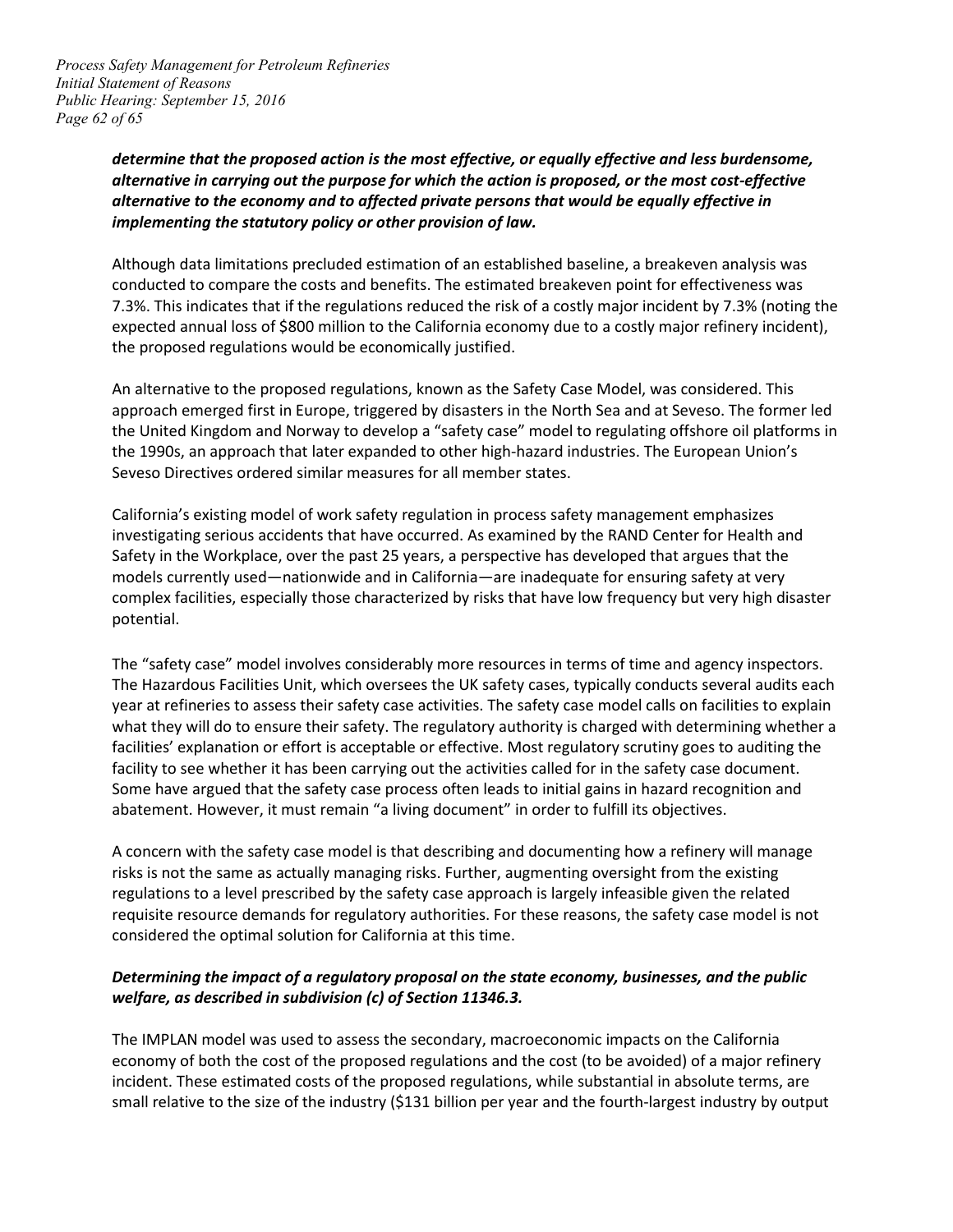*Page 63 of 65 Process Safety Management for Petroleum Refineries Initial Statement of Reasons Public Hearing: September 15, 2016* 

> in the state). The best estimate of \$58 million is only four-tenths of 1 percent of industry revenue not devoted to inputs and about one-twentieth of 1 percent of industry revenue overall. IMPLAN estimates total compensation in the California refinery sector at about \$334,000 per employee. The best estimate of \$58 million in additional labor costs therefore implies the creation of about 158 jobs in the petroleum refining sector if the major source of costs is additional labor.

# *Assessing the effects of a regulatory proposal on the General Fund and special funds of the state and affected local government agencies attributable to the proposed regulation.*

 The PSM regulations are user funded based on a formula that considers barrels of crude oil in terms of inputs and partially processed receipts as a percentage of the state's total. This new assessment on General Fund. California's oil refineries was implemented by Governor Brown in 2013 and is independent of the state's

General Fund.<br>The proposed regulations and their effect of reducing refinery incidents would confer benefits on local residents and communities in the form of cost avoidance associated with incidents, such as a reduction in property values and a reduction in tax revenue to local governments.

# *Determining the cost to the agency and affected business enterprises and individuals of enforcement and compliance.*

 DIR Cal/OSHA PSM Unit will enforce the proposed regulations and has contemplated the associated cost of enforcement. The California Legislature approved a budget that added new inspector positions to this unit, which are user funded through Cal/OSHA's fee authority.

 estimate was arrived at using refinery-provided data, and a range reflecting the 10th and 90th compliance costs. Assuming that these costs will be passed on to consumers, the cost of compliance is estimated at \$2 per year per Californian adult. The cost of compliance for industry, as detailed previously, is estimated at \$58 million per year. This percentiles produced the likely lower (\$20 million) and upper (\$183 million) bounds for annual

# *Making the estimation described in Government Code Section 11342.548.*

 and 2015 ExxonMobil incidents. Because of these immense costs, the ability to avoid such incidents In broad terms, the cost of major incidents at refineries is widely known as a result of the 2012 Chevron would have immense benefits, well above the \$50 million threshold for conducting an SRIA.

# **EVIDENCE SUPPORTING FINDING OF NO SIGNIFICANT STATEWIDE ADVERSE ECONOMIC IMPACT DIRECTLY AFFECTING BUSINESSES**

 economic impact directly affecting business, including the ability of California businesses to industry by output in the state). DIR makes an initial determination that the action will not have a significant, statewide adverse compete with businesses in other states. The estimated costs of the proposed regulations are relatively small compared to the size of the industry (\$131 billion per year and the fourth-largest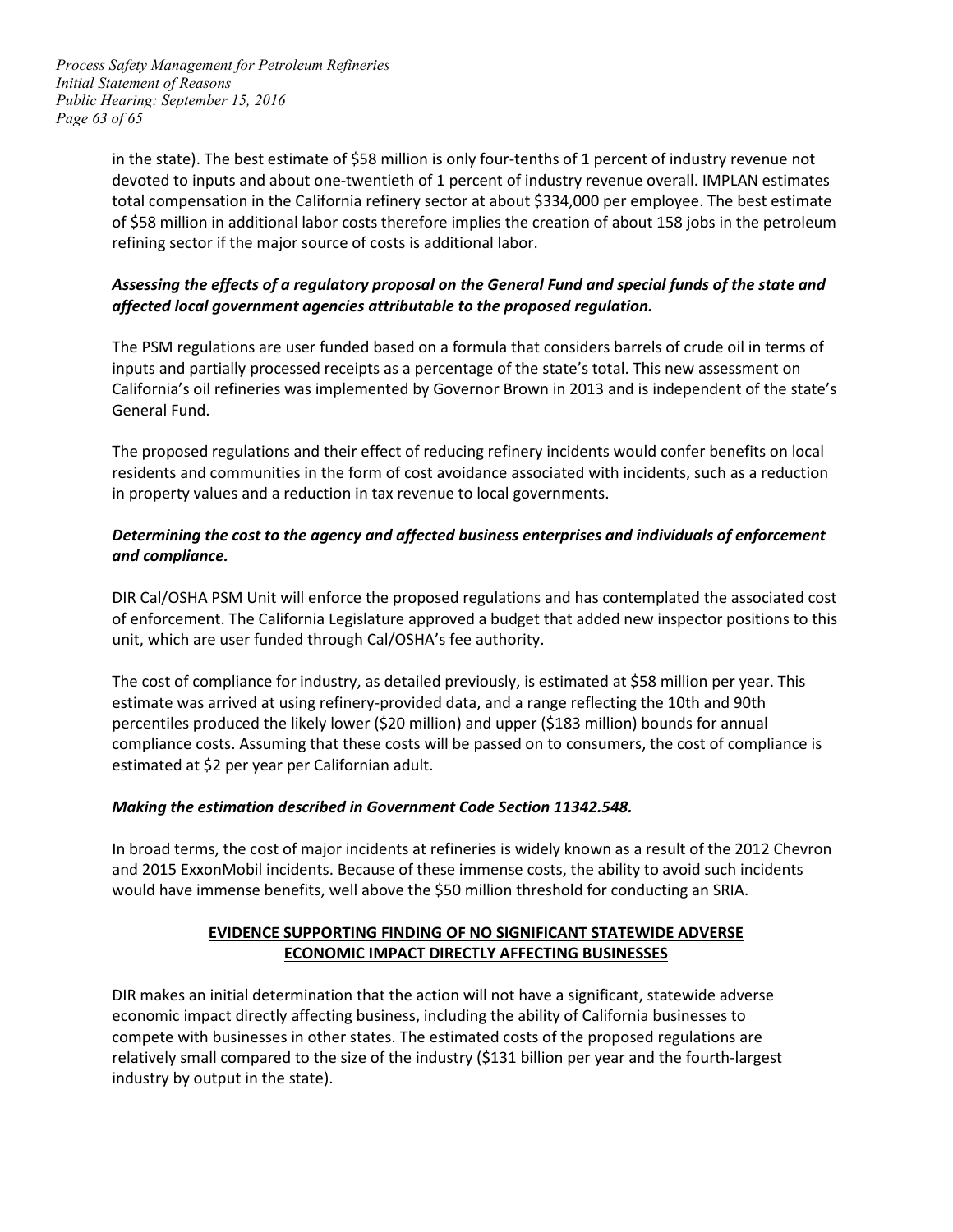*Page 64 of 65 Process Safety Management for Petroleum Refineries Initial Statement of Reasons Public Hearing: September 15, 2016* 

> Based on the economic modeling, refiners in California complying with the proposed PSM will reduce the cost associated with lost output, which in the ExxonMobil incident had an could not be estimated). regulations will experience the advantage of cost avoidance due to the reduced likelihood and severity of a major refinery incident, such as the ExxonMobil incident in Torrance in 2015. This estimated value of \$323 million (not including the additional equipment repair costs, which

#### **REASONABLE ALTERNATIVES TO THE PROPOSED REGULATIONS AND REASONS FOR REJECTING THOSE ALTERNATIVES**

# Alternative 1: Maintain status quo

 One alternative considered was continued enforcement of petroleum refineries under the existing PSM incidents (Chevron in 2012 and Exxon in 2015). Per the Governor's Task Force Report, existing law, Cal/OSHA has increased enforcement staffing to 10 safety inspectors dedicated to refineries. The additional level of safety achieved through the increased enforcement efforts will be maintained under under the existing regulation reflect an unknown but anticipated number of incidents that may occur in the absence of more stringent requirements and tools mandated under the proposed new PSM recent years. Based on the foregoing, maintaining the regulatory status quo is insufficient in addressing regulation without revising the requirements. In the past four years, there have been two major regulation, and level of staffing were unable to forestall the Chevron incident and it was determined that more needed to be done to prevent future incidents of similar or worse consequences. Since 2012, the current PSM requirements. The costs associated with the continued enforcement or status quo regulation. These consequences are largely untenable, given the impacts of incidents experienced in risks and preventing future incidents.

#### Alternative 2: Safety Case Model

 California's existing model of work safety regulation in process safety management emphasizes Health and Safety in the Workplace, over the last 25 years, a perspective has developed that argues that the models currently used—nationwide and in California—are inadequate to ensure safety at very (RAND 2013). The United Kingdom and Norway developed a "safety case" approach to regulating off- shore oil platforms in the 1990s, an approach that later expanded to other high-hazard process investigating serious accidents that have previously occurred. As examined by the RAND Center for complex facilities, including those characterized by risks that have low frequency but very high disaster potential. This perspective emerged first in Europe, triggered by disasters in the North Sea and at Seveso industries.

 The Hazardous Facilities Unit, which oversees the United Kingdom with safety cases, typically conducts several audits each year at refineries to assess their safety case activities. The safety case model requires facilities to explain what they will do in order to try to ensure their safety. The regulatory authority is charged with determining whether a facilities' explanation or effort is acceptable or effective. Most regulatory scrutiny goes to auditing the facility to determine whether it has been carrying out the in order to fulfill its objectives. The "safety case" model involves considerably more resources in terms of time and agency inspectors. activities called for in the safety case document. Although some contend that the safety case process leads to initial gains in hazard recognition and abatement, however, it must remain "a living document"